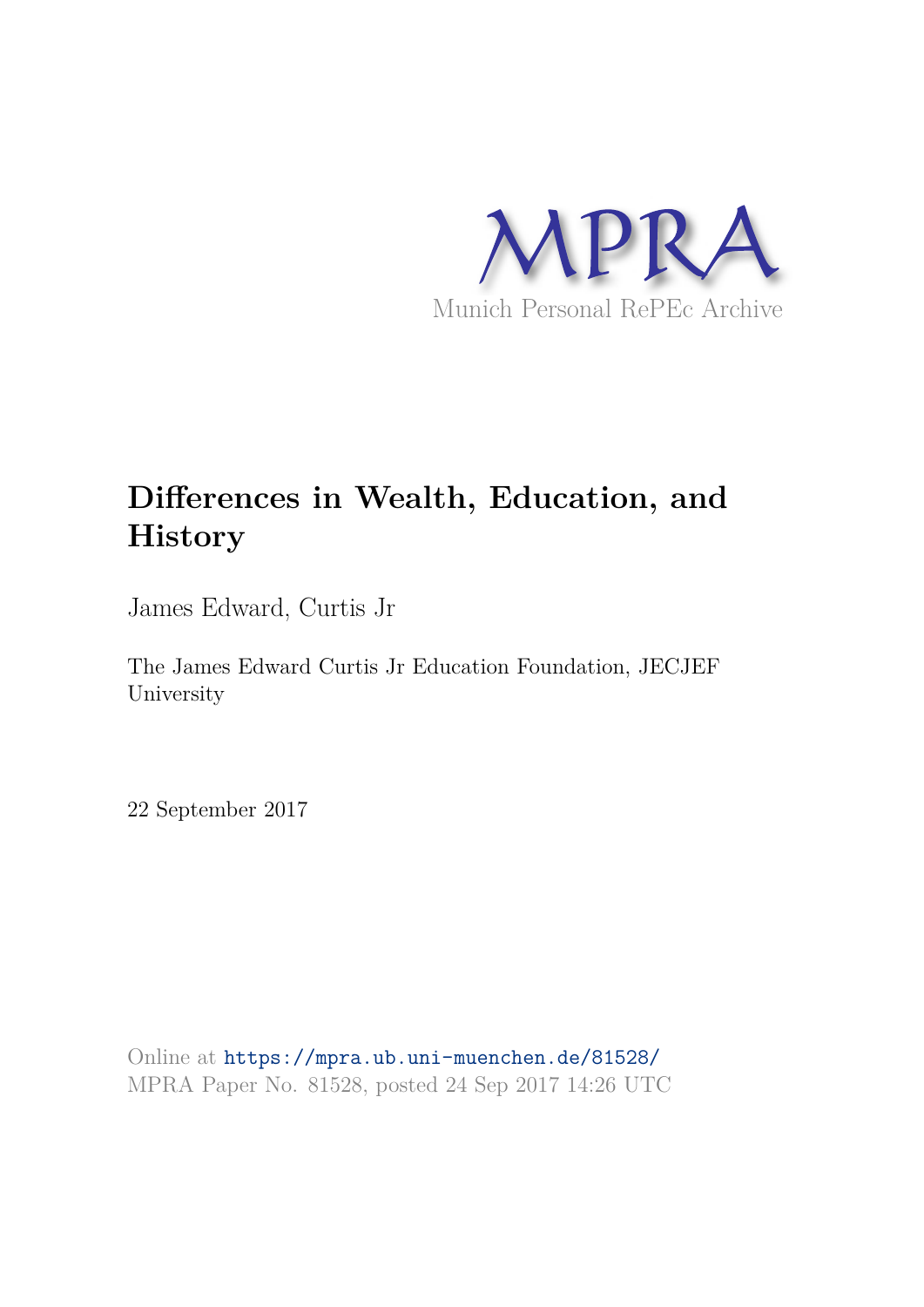| $\mathbf{1}$   | Differences in Wealth, Education, and History                                                                                             |
|----------------|-------------------------------------------------------------------------------------------------------------------------------------------|
| $\overline{2}$ |                                                                                                                                           |
| 3              |                                                                                                                                           |
| $\overline{4}$ | James Edward Curtis, Jr.                                                                                                                  |
| 5              |                                                                                                                                           |
| 6              |                                                                                                                                           |
| 7              | September 22, 2017                                                                                                                        |
| $8\,$          |                                                                                                                                           |
| 9              |                                                                                                                                           |
| 10             | ABSTRACT An understanding of the freedoms (or the lack of freedoms) and their economic consequences on early black                        |
| 11             | Americans provides an informative understanding to the freedoms (or the lack of freedoms), and their economic consequences on             |
| 12             | other, modern ethnic groups. James Curtis Jr (2017) investigates the link between the social asymmetry and economic asymmetry             |
| 13             | among early blacks and whites in the United States of America. For the empirical study, James Curtis Jr (2017) uses cross-                |
| 14             | sectional variables from the Integrated Public Use Microdata Sample (IPUMS), developed informative conditional ratios, and                |
| 15             | employed least squares statistical analyses.                                                                                              |
| 16             |                                                                                                                                           |
| 17             | FINDINGS This study finds that economic differences among ethnic groups, as measured by differences between early blacks and              |
| 18             | whites, are intertwined with asymmetrical freedoms, leading to statistically insignificant returns to education, as measured by literacy. |
| 19             | One might conclude that the individual's basic protection of life, liberty, and the pursuit of happiness must proceed any expectations    |
| 20             | of measured returns to schooling, particularly among individuals in disenfranchised groups. Furthermore, one might propose                |
| 21             | education policy such that modern higher education investment programs prioritize education entrepreneurs and/or                          |
| 22             | state/social planners with academic research familiarity of differences in wealth.                                                        |
| 23             |                                                                                                                                           |
| 24             | This research is a revision of November 2002, November 2010 and January 2012 working papers. Copyright 2017.                              |
| 25             |                                                                                                                                           |
| 26             |                                                                                                                                           |
| 27             | James Edward Curtis, Jr. is the President & Research Economist of The James Edward Curtis Jr Education Foundation,                        |
| 28             | Correspond with James Edward Curtis, Jr. at PO Box 3126, Washington, District of Columbia 20010, or                                       |
| 29             | phone (202) 739-1962, email jamesjr@jecjef.net Learn more at jecjef.net.                                                                  |
| 30             |                                                                                                                                           |

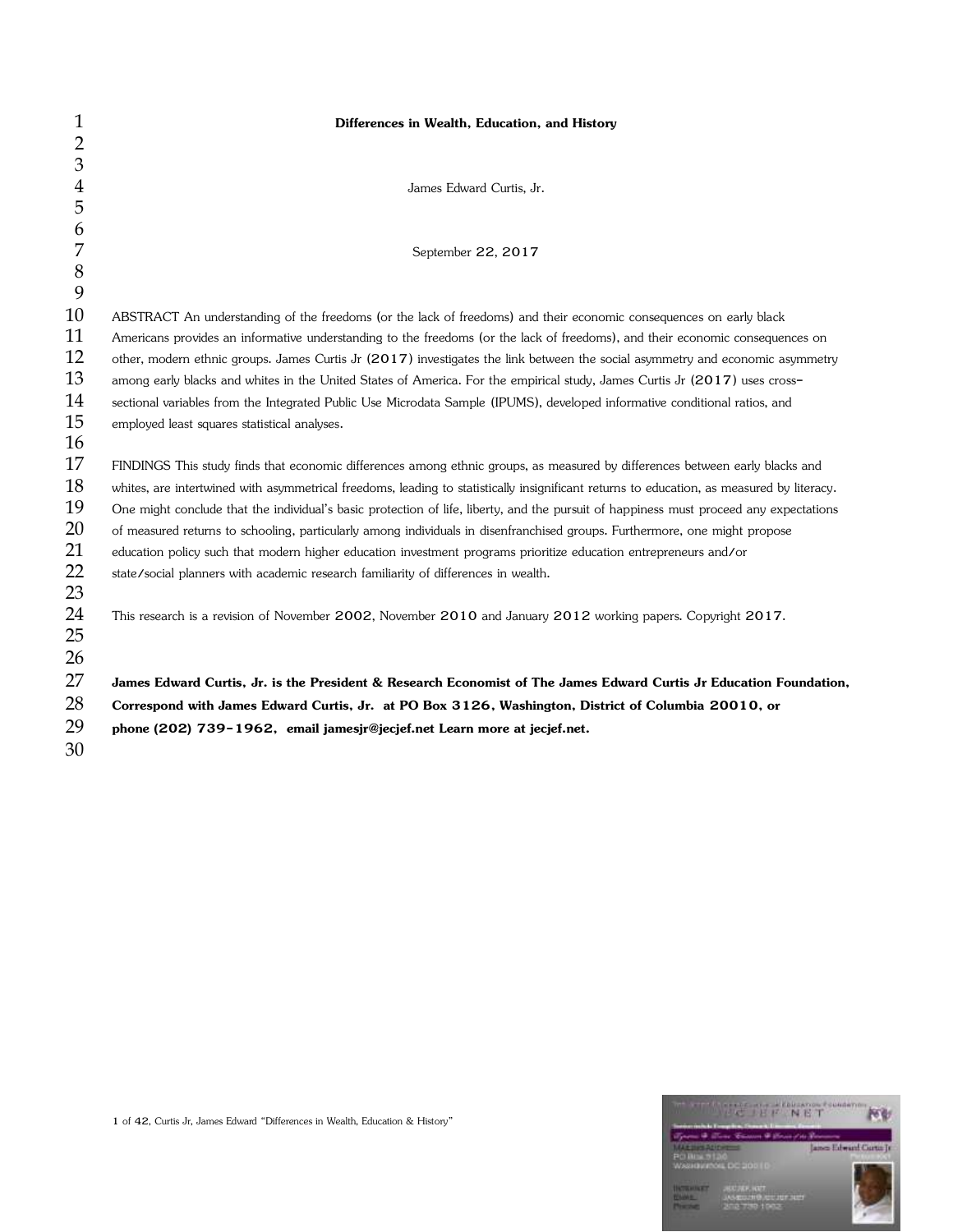### **INTRODUCTION**

Curtis Jr (2012) stated

| 34 | The debate over market/individual regulation and freedom dates as far back as religious Holy documents, such as                    |
|----|------------------------------------------------------------------------------------------------------------------------------------|
| 35 | The Holy Bible. The Old Testament of The Holy Bible tells of Moses detailing the Ten Commandments, in                              |
| 36 | Exodus 20:2-17. The Ten Commandments are God's basic instruction to his people. The Ten Commandments are seen                      |
| 37 | as the paraphrased controls of individuals in markets and society, for those moved by Old Testament Biblical doctrine.             |
| 38 | One might interpret the New Testament of The Holy Bible as expressing a more free form of living, for instance, in                 |
| 39 | passages such as Philippians 4:6-7, "Be careful for nothing; but in everything by prayer and supplication with thanksgiving        |
| 40 | let your requests be made known unto God. And the peace of God, which passeth all understanding,                                   |
| 41 | shall keep your hearts and minds through Christ Jesus" (KJV The Holy Bible, p. 263), and                                           |
| 42 | Philippians 4:13, I can do "all things" through Christ Jesus who strengthens (KJV The Holy Bible, p. 263).                         |
| 43 |                                                                                                                                    |
| 44 | Similarly, the debate of more regulation or relative freedom of immigrants has moved backed into the spotlight of                  |
| 45 | America, at the start of 21 <sup>st</sup> century, with large masses of Latino/Latina Americans migrating from Central America and |
| 46 | South America to North America. Joseph Ferrie (1999) thoroughly documented the mid-19 <sup>th</sup> century wave of                |
| 47 | immigrants to the United States of America from Europe. But before the Latino/Latina American immigration discussion               |
| 48 | commenced and before the European American immigration wave of the mid 19 <sup>th</sup> century, the regulation and freedom        |
| 49 | of black Americans was central to the governance issue of the United States of America. In many ways, a clear                      |
| 50 | understanding of the freedoms (or the lack of freedoms) and their economic consequences on early black Americans                   |
| 51 | provides an understanding to the freedoms (or the lack of freedoms), and their economic consequences on other, modern              |
| 52 | ethnic groups.                                                                                                                     |
| 53 |                                                                                                                                    |
| 54 | The experience of blacks in America can be divided into three separate discussions, the experience of: (i) free blacks             |
| 55 | prior to the Civil War, (ii) slaves prior to emancipation and (iii) the experiences of all blacks after the Civil War. But the     |
| 56 | socioeconomic experiences of the latter two are linked to that of the former:                                                      |
| 57 |                                                                                                                                    |
| 58 | In other words, the day after a slave is emancipated from an intergenerational experience of enslavement, what does                |
| 59 | that ex-slave do? What are his or her goals? Does the slave have a contemporaneous objective to supply labor and                   |
| 60 | consume necessary commodities in a manner that highly discounts the future in order to survive on a day to day basis at            |
| 61 | the expense of future consumption, or does the slave have an intertemporal objective to store material possessions in a            |
| 62 | manner that minimizes current consumption, possibly below subsistence, in order to provide a better experience for his or          |
| 63 | her children? Prior to southern emancipation, some blacks were able to ponder on the same decisions.                               |
| 64 |                                                                                                                                    |
| 65 | Therefore, this paper focuses on the plight of the average antebellum free black American, which, in hindsight, illuminated        |
| 66 | the path of the average black American, after emancipation, as well as Americans of other ethnicities over time."                  |
| 67 |                                                                                                                                    |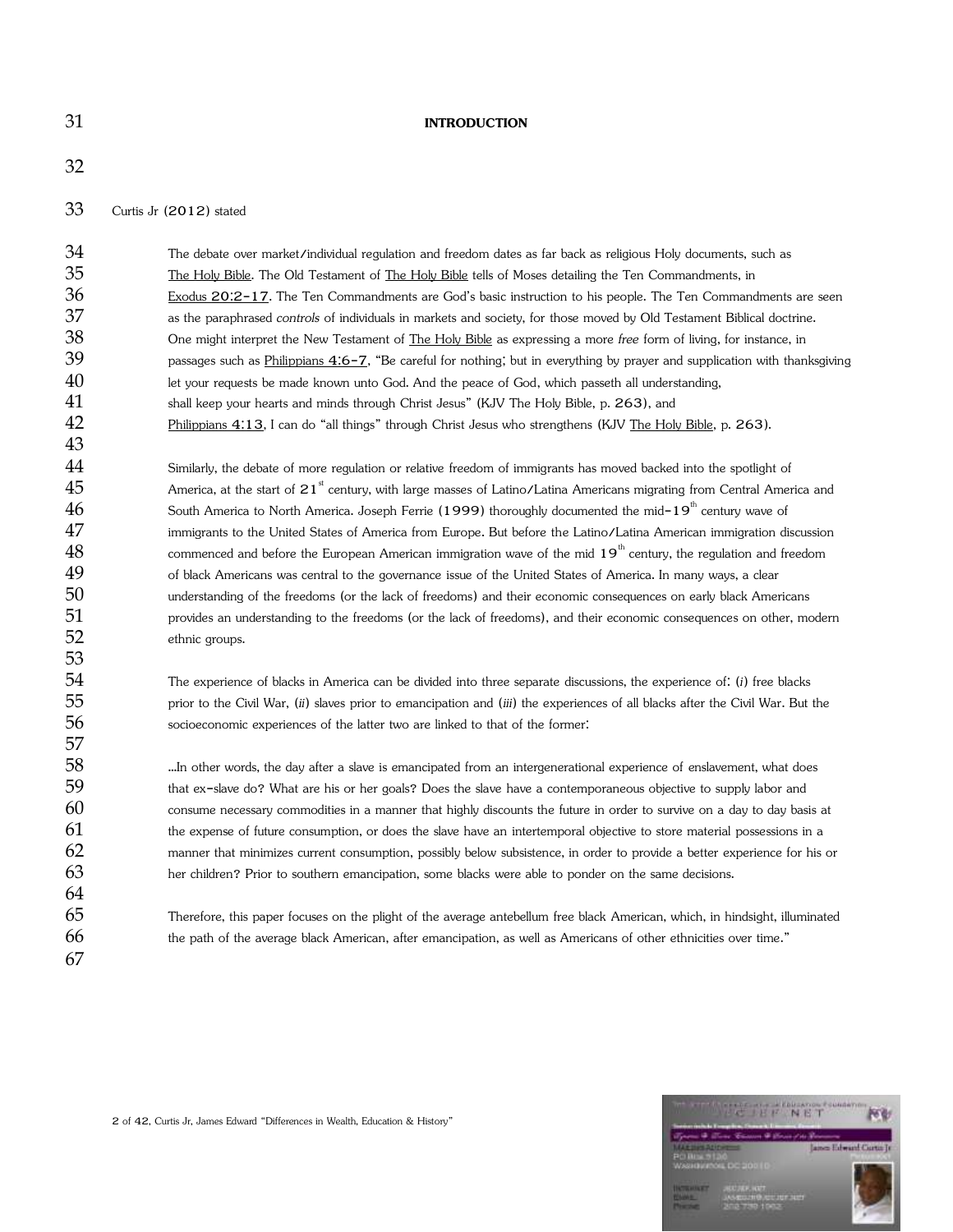| 68       | Outline                                                                                                                                   |
|----------|-------------------------------------------------------------------------------------------------------------------------------------------|
| 69       |                                                                                                                                           |
| 70       | I present the methods of economic analysis, results, and conclusions from comparing the economic experiences of white Americans           |
| 71       | and ex-slaves to free black Americans 1850-1870. Through these analyses, I intend to uncover the portion of the ethnic                    |
| 72       | experience explained by institutional barriers and the portion of their experience explained by available socioeconomic choices,          |
| 73       | particularly, as it relates to education or literacy. This paper will provide one of the first comprehensive, synthesized analyses of the |
| 74       | demographic, economic, education, and legal freedom experiences of free Black Americans, most who are ex-slaves, compared to              |
| 75       | whites in the United States of America.                                                                                                   |
| 76       |                                                                                                                                           |
| 77       |                                                                                                                                           |
| 78<br>79 | Economic Theory: The Economic Expectations before Investigating Evidence in the Data                                                      |
| 80       | The Study of Wealth. Wealth is the accumulation of material resources that have market value for current or future consumption.           |
| 81       | Furthermore, savings, initial wealth and the compounded rate of return on the invested savings and initial wealth determine wealth.       |
| 82       | The following section describes universal and group-based expectations, based on economic theory, in the areas of economic                |
| 83       | growth (including wealth, property and savings), economic inequality, and comparative economic outcomes. Wealth, property, and            |
| 84       | measures of classical economic choice characteristic will be employed to measure outcomes, compared to expectations.                      |
| 85       |                                                                                                                                           |
| 86       | Economic Growth and the Parabolic Property Ownership Expectations. To analyze the relationship between age and property, I                |
| 87       | employ methods developed by Lee Soltow (1975). He expected the old to hold more property than the young : He found that                   |
| 88       | plots of individuals holding property across age groups shows a "very rapid rise in the probability of ownership in the first 10 years    |
| 89       | of adulthood with a tapering affect appearing thereafter" (Soltow, p.28). He suggests that this concavity was affected by the             |
| 90       | income and savings decisions and distribution of the population.                                                                          |

3 of 42, Curtis Jr, James Edward "Differences in Wealth, Education & History"

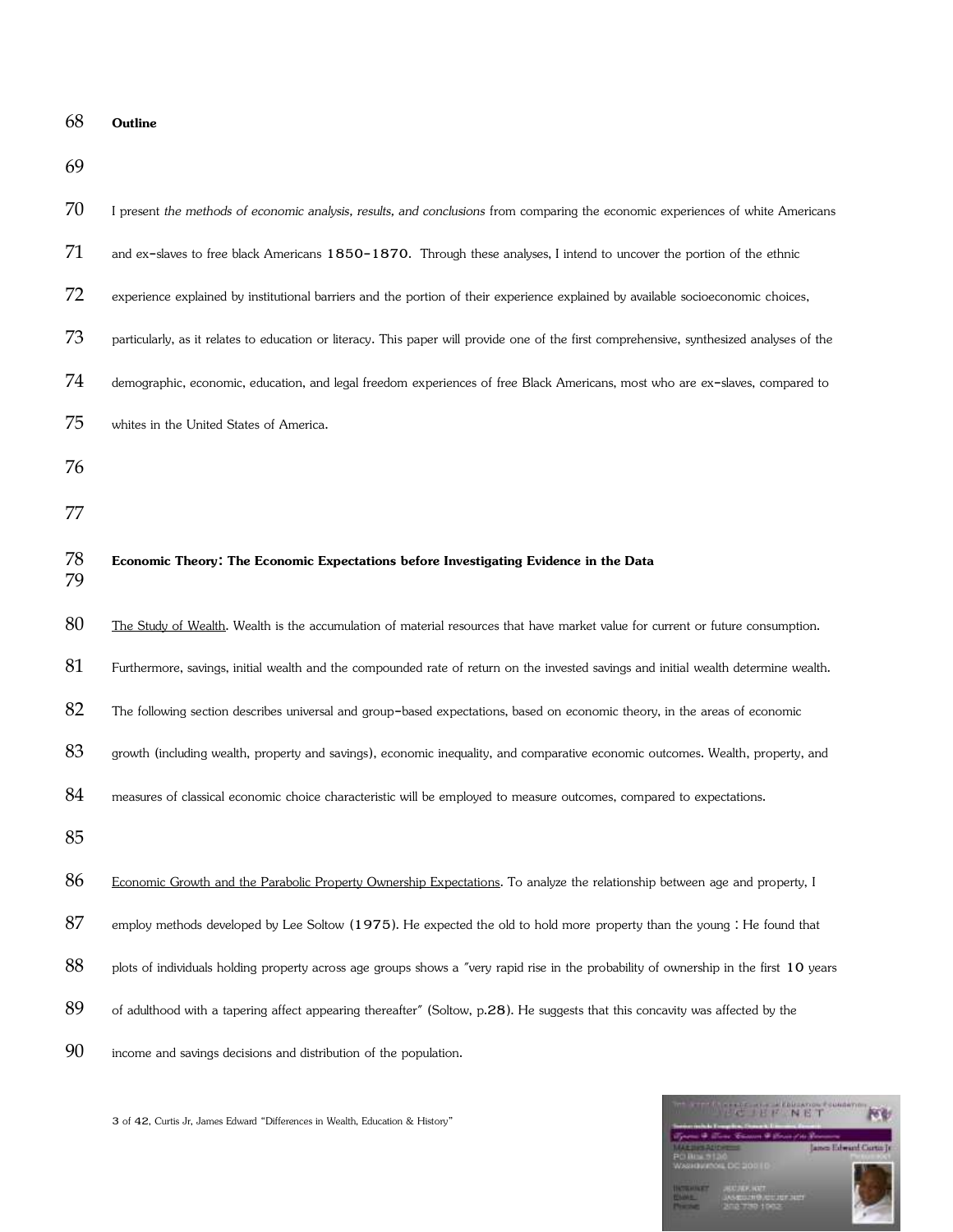| 92                                                   | Soltow used estimates of non-property-holders to develop a parabolic model of property holding over different age rages. This                                                                                                                                                                                                                                                                                                                                                                                                                                                                                                                                                                                                                                                                                                                            |
|------------------------------------------------------|----------------------------------------------------------------------------------------------------------------------------------------------------------------------------------------------------------------------------------------------------------------------------------------------------------------------------------------------------------------------------------------------------------------------------------------------------------------------------------------------------------------------------------------------------------------------------------------------------------------------------------------------------------------------------------------------------------------------------------------------------------------------------------------------------------------------------------------------------------|
| 93                                                   | theoretical parabolic behavior is based on an assumption that proportion of non-property-holders is fixed across age groups.                                                                                                                                                                                                                                                                                                                                                                                                                                                                                                                                                                                                                                                                                                                             |
| 94                                                   | Soltow expects that 79.3 percent of thirty year-olds who did not hold property in their twenties will not hold property for the                                                                                                                                                                                                                                                                                                                                                                                                                                                                                                                                                                                                                                                                                                                          |
| 95                                                   | same reason as the 79.3 percent who did not hold property when they were in their twenties:                                                                                                                                                                                                                                                                                                                                                                                                                                                                                                                                                                                                                                                                                                                                                              |
| 96<br>97<br>98<br>99<br>100<br>101<br>102            | "The .793 is a quantification of the importance of all those characteristics inhibiting ownership, such as lack of<br>knowledge of available land or credit, inability to speak or write English or possibly read any other language, unwillingness<br>to accept the obligations of ownership, inability to save because of low income or high consumption, legarthy because of<br>sickness or poor health, and so on. If quantification of .79 were to operate for the group from age 30 to 39, one would<br>expect the .793 of the property-less at age 30 to remain property-less. Thus, $1-(.793)^2$ would own property in the<br>30-39 group" (Soltow, 1972, p.30).                                                                                                                                                                                 |
| 103<br>104<br>105<br>106<br>107<br>108<br>109<br>110 | "The strength of America's system, as seen by nineteenth century writer, was that an individual had the opportunity to<br>improve his position over time. This opportunity meant that he was not placed in a fixed position in society. He might<br>have had to work hard, but he could expect betterment in his wealth status. We can capture this phenomenon by<br>studying the participation rate (proportion of men who held property) of peoples of different ages in a given year. Sure<br>this rate, as measured by (real estate holding) or (total estate holding) must be higher for the old than for the youngIf<br>the majority of individuals in the economy are to experience betterment in economic position during their lifetimes, more<br>and more should rise above the level of being poor, above some minimum wealth amount" (p.27). |
| 111                                                  | Economic Growth and the Linear Growth in Wealth Expectations. To analyze the relationship between age and wealth, I employ                                                                                                                                                                                                                                                                                                                                                                                                                                                                                                                                                                                                                                                                                                                               |
| 112                                                  | additional methods that were first employed by Soltow (1975). He plotted age-wealth coordinates and expected a positive                                                                                                                                                                                                                                                                                                                                                                                                                                                                                                                                                                                                                                                                                                                                  |
| 113                                                  | relationship: "Material betterment dominated the economic thinking men. Those with wealth expected to have more each year as                                                                                                                                                                                                                                                                                                                                                                                                                                                                                                                                                                                                                                                                                                                             |
| 114                                                  | they grew older, accumulation was a sign or index of recognition of an individual's past economic activities. Wealth mirrors the past                                                                                                                                                                                                                                                                                                                                                                                                                                                                                                                                                                                                                                                                                                                    |
| 115                                                  | better than income since the pleasures of past consumption may be forgotten. It is only saving from past income that is now                                                                                                                                                                                                                                                                                                                                                                                                                                                                                                                                                                                                                                                                                                                              |
| 116                                                  | reflected in one's wealth" (Soltow, 1975, p.69).                                                                                                                                                                                                                                                                                                                                                                                                                                                                                                                                                                                                                                                                                                                                                                                                         |
| 117                                                  |                                                                                                                                                                                                                                                                                                                                                                                                                                                                                                                                                                                                                                                                                                                                                                                                                                                          |
| 118                                                  | Soltow did, in fact, observe a linear relationship between estate values and age. The parabolic effect of age on property holding was                                                                                                                                                                                                                                                                                                                                                                                                                                                                                                                                                                                                                                                                                                                    |
| 119                                                  | not present when observing average wealth at different ages. "The group average rises strongly from 20-29 to 30-39 and then                                                                                                                                                                                                                                                                                                                                                                                                                                                                                                                                                                                                                                                                                                                              |
| 120                                                  | has its greatest thrust in going from 30-39 to the 40-49 group. The average tapers off but continues to rise rather surprisingly                                                                                                                                                                                                                                                                                                                                                                                                                                                                                                                                                                                                                                                                                                                         |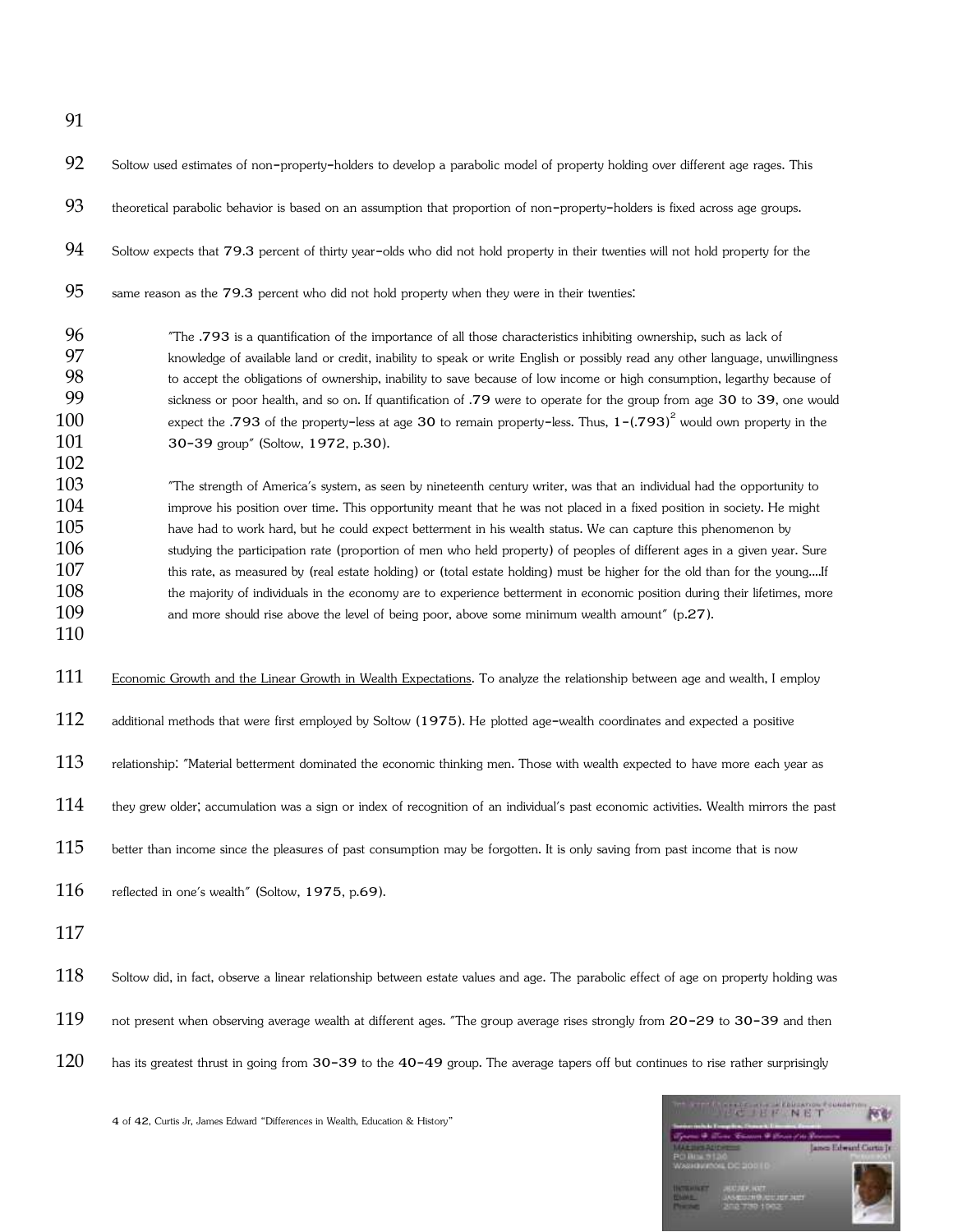| 121                                    | into old age. There is certainly no strong parabolic effect, as can be seen inthe proportion of men with property" (p.70). He also                                                                                                                                                                                                                                                                                                                                                                                                                                                          |
|----------------------------------------|---------------------------------------------------------------------------------------------------------------------------------------------------------------------------------------------------------------------------------------------------------------------------------------------------------------------------------------------------------------------------------------------------------------------------------------------------------------------------------------------------------------------------------------------------------------------------------------------|
| 122                                    | suggested that the stability of the 1850 pattern was "proof that the age patterns were established decades before the 1850 and                                                                                                                                                                                                                                                                                                                                                                                                                                                              |
| 123                                    | the concepts of economic betterment must have been pervasive" (Soltow, 1975, pp.74-75).                                                                                                                                                                                                                                                                                                                                                                                                                                                                                                     |
| 124                                    |                                                                                                                                                                                                                                                                                                                                                                                                                                                                                                                                                                                             |
| 125                                    | Economic Growth and the Savings Rate Expectations. Finally, I use the method proposed by Soltow (1975) to analyze savings                                                                                                                                                                                                                                                                                                                                                                                                                                                                   |
| 126                                    | using wealth annualized at each age. Soltow used the differences in wealth at each age to observe the continuity of savings that                                                                                                                                                                                                                                                                                                                                                                                                                                                            |
| 127                                    | continued through old ages.Furthermore, Soltow found the average annual savings rate was about 5 percent. This was obtained by                                                                                                                                                                                                                                                                                                                                                                                                                                                              |
| 128                                    | [1] averaging the increase in wealth per age groups 20-69 or 90 percent of the adult male population                                                                                                                                                                                                                                                                                                                                                                                                                                                                                        |
| 129                                    | {(582+804+311+303)/4 =500}, [2] annualizing the average increase per age group or decade (500/10=50}, and [3]                                                                                                                                                                                                                                                                                                                                                                                                                                                                               |
| 130                                    | dividing the average annual increase in wealth by the average wealth in 1850 {50/1001=.05}. Note that this finding of 5                                                                                                                                                                                                                                                                                                                                                                                                                                                                     |
| 131                                    | percent is the average for individuals. Since households possess more wealth than individuals, this rate is expected to much be                                                                                                                                                                                                                                                                                                                                                                                                                                                             |
| 132                                    | smaller in the forthcoming empirical analysis. "The difference between in wealth levels from one year to the next gives an index of                                                                                                                                                                                                                                                                                                                                                                                                                                                         |
| 133                                    | saving for a year" (pp. $71-72$ ).                                                                                                                                                                                                                                                                                                                                                                                                                                                                                                                                                          |
| 134                                    |                                                                                                                                                                                                                                                                                                                                                                                                                                                                                                                                                                                             |
| 135                                    | Classical Characteristic Premium Expectations. Schooling. Jacob Mincer (1974) described a direct relationship between schooling                                                                                                                                                                                                                                                                                                                                                                                                                                                             |
| 136                                    | and earnings:                                                                                                                                                                                                                                                                                                                                                                                                                                                                                                                                                                               |
| 137<br>138<br>139<br>140<br>141<br>142 | "it is equally correct to say that the distribution of earnings is determined by the distribution of accumulated human capital<br>and of rates of return to human capital investment or that the distribution of earnings is determined by the distribution of<br>ability and opportunity. Or, putting it in a causal hierarchy, the distribution of accumulated human capital is a proximate<br>determinant of the distribution of earnings, and is treated that way in this study. In turn, ability and opportunity determine<br>the distribution of human capital. (Mincer 1974, p.138)" |
| 143                                    | Skill. Classical economic theory suggests workers are paid their additions to production. This produces an expectation of higher                                                                                                                                                                                                                                                                                                                                                                                                                                                            |
| 144                                    | wages for higher skilled workers and lower wages for lower skilled workers. Holding constant the intertemporal rate of return to                                                                                                                                                                                                                                                                                                                                                                                                                                                            |

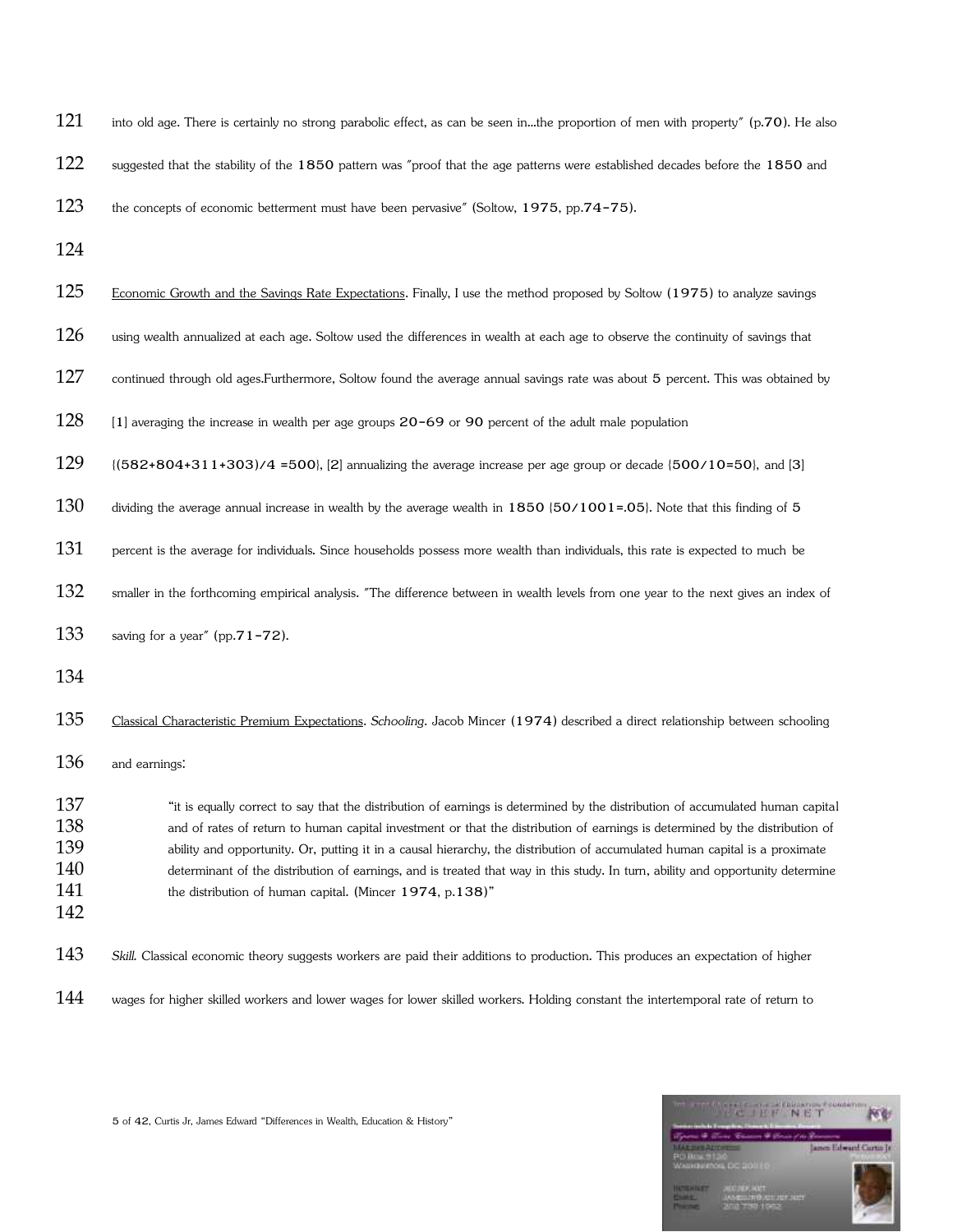145 saved wages, holding constant differences in initial wealth, and holding constant the number of working hours (see James Curtis Jr,

- 146 December 2002), it is reasonable expect higher wealth among higher skilled employees.
- 147 Convergence to Equality Expectations. To measure economic inequality and compare differences in economic outcomes, I analyze

148 differences in differences in mean wealth between blacks and whites, and property ownership between blacks and whites. The

- 149 following ratios measure differences in wealth and differences in property ownership among two comparison groups to obtain
- 150 comparative returns to classical characteristic choices. Foremost, the **comparative wealth ratio** is
- 151
- 152 Equation 1.1  $[W_{X+T}/W_{X+T}] / [W_{Y+T}/W_{Y+T}] \ge 1$
- 153 Equation 1.1'  $[W_{X,T} / W_{X,T}] / [W_{Y,T} / W_{X,T}] \leq 1$
- 154
- 155 where  $W_{X, J, T}$  is the mean wealth of the members of group J who made investment X at time T.
- 156
- 157 The comparative wealth ratio ignores differences in wealth levels and measures the return to classical characteristic choices among
- 158 groups. For instance, the ratio measures the schooling premium for blacks relative to the schooling premium for whites. If the ratio
- 159 is less than one, then blacks with many years of schooling may have lower levels of wealth relative to whites with proportional years
- $160$  of schooling, and, thus, the returns to schooling among whites outpace the returns to schooling among blacks, in terms of wealth.
- 161
- 162 Similarly, the **comparative property ownership ratio** is
- 163
- 164 Equation 1.2  $[O_{XIT}/O_{XIT}] / [O_{XLT}/O_{XIT}] \ge 1$
- 165 Equation 1.2'  $[Q_{XIT}/Q_{XIT}] / [Q_{XLT}/Q_{XIT}] \leq 1$



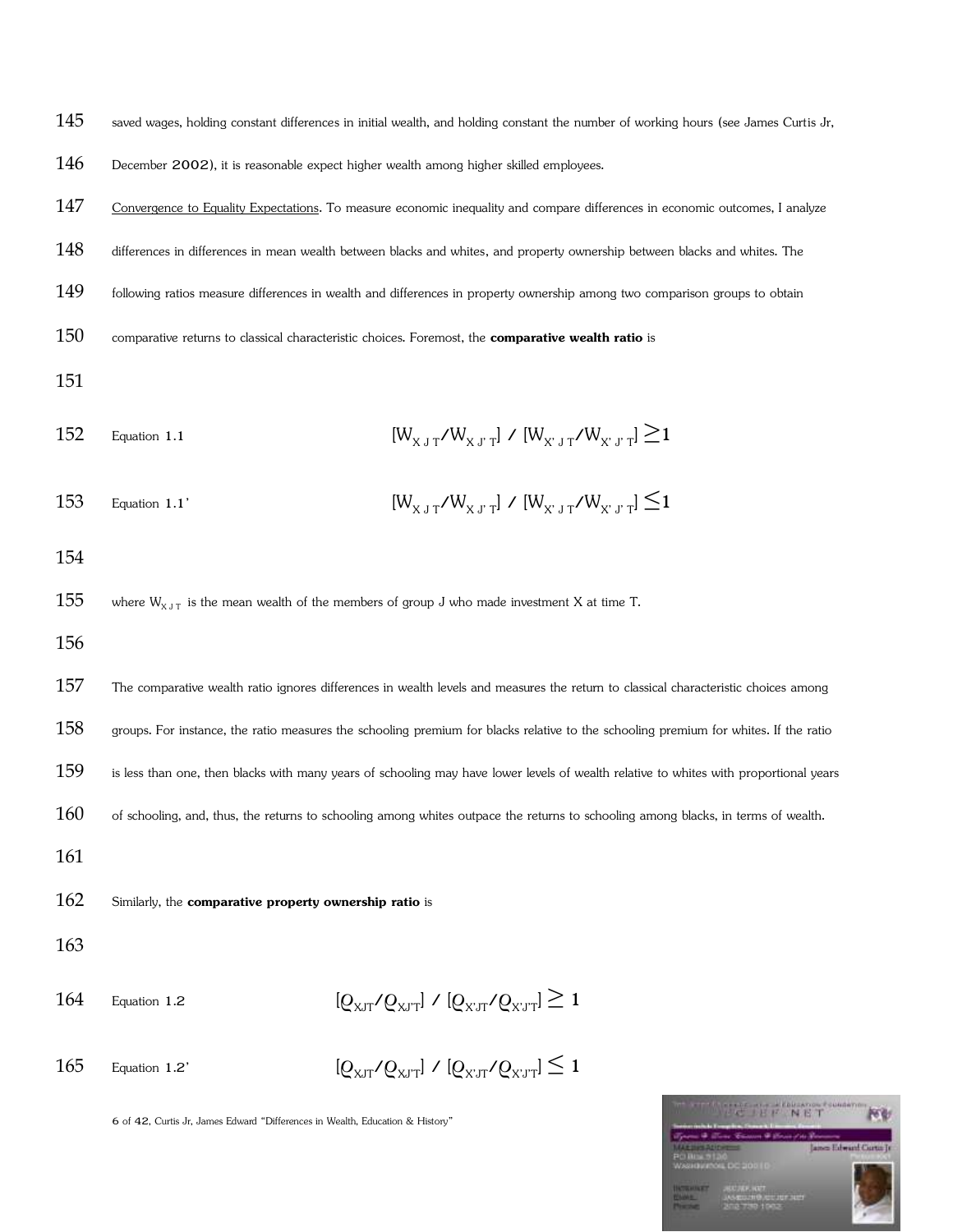167 where  $Q_{XJT}$  is the percentage of the members of group J who own property and made investment X at time T.

168

- 169 The comparative property ownership ratio can be interpreted the same as the comparative wealth ratio. The comparative property
- 170 ownership ratio measures the impact of classical characteristics on property ownership of group J to the impact of classical
- 171 characteristics of property ownership of group J'. For instance, the ratio measures the schooling premium of blacks relative to the
- 172 whites. If the ratio is less than one, then blacks with many years of schooling may own less property relative to whites with
- $173$  proportional years of property, and, thus, the returns to schooling among whites with many years of schooling outpace the returns
- 174 to schooling among blacks with proportional years of schooling, in terms of property ownership.
- 175

176 Motivations for Multivariate Analysis. To observe of combined effect of laws, demography and economic geography of the 177 economic outcomes of whites and blacks, I employed standard minimization of the sum of squared errors and conducted non-linear 178 multivariate analysis on the logarithmic total wealth of whites and blacks in 1860 and 1870. Previous papers provide theoretical 179 motivation for econometric modeling choices, which are similar to this presentation. Logarithmic wealth is regressed against proxy 180 variables for earnings and savings, proxy variables for initial wealth, and household formation variables. Including slave state-free 181 state residency variables and regional residency variables could lead to multicolinearity, due to possible endogeneity. The directions 182 of the predictions of estimated coefficients, which are statistically significant at a 95 percent level of significance, were summarized 183 in the results section.

184

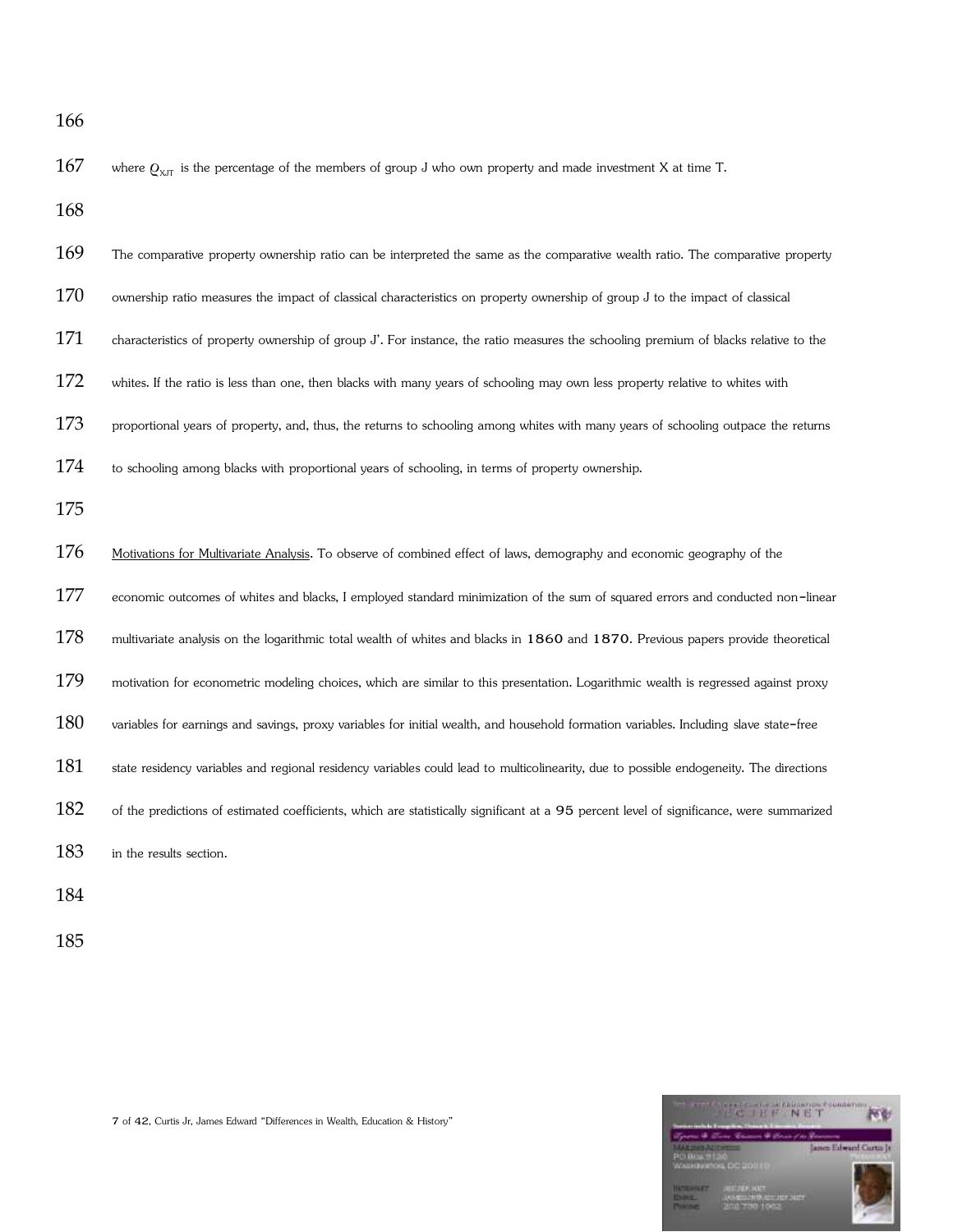### **RESULTS**

### **The Mid-19th Century Age and Property Profiles of Whites and Free Blacks in the United States of America**

In 1850, Table 8ab-1 shows that between 35.8 – 67.1 percent of whites were real estate property holders across different

191 age groups while only 14.3 - 28.0 percent of free blacks were real estate property holders across age groups.

## 

**Table 8ab-1. Real Estate Property-Holding Patterns by Age Group and Race, 1850-1860** 

|  | Age Group |        |             |                   |        | 1850 Real Estate Holders |            |                  | 1860-1850  |  |
|--|-----------|--------|-------------|-------------------|--------|--------------------------|------------|------------------|------------|--|
|  |           |        | Whites      |                   |        | Free Blacks              |            | White-Free Black |            |  |
|  |           | Actual | Theoretical | <b>Difference</b> | Actual | Theoretical              | Difference | Difference       | Difference |  |
|  | 20-29     | 0.358  | 0.358       |                   | 0.163  | 0.163                    |            |                  |            |  |
|  | 30-39     | 0.512  | 0.588       | (0.076)           | 0.151  | 0.300                    | (0.149)    | 0.073            | (0.009)    |  |
|  | 40-49     | 0.586  | 0.735       | (0.149)           | 0.195  | 0.414                    | (0.218)    | 0.070            | (0.046)    |  |
|  | 50-59     | 0.630  | 0.830       | (0.200)           | 0.280  | 0.509                    | (0.229)    | 0.029            | 0.014      |  |
|  | 60-69     | 0.671  | 0.891       | (0.220)           | 0.258  | 0.589                    | (0.332)    | 0.112            | (0.044)    |  |
|  | 70-79     | 0.609  | 0.930       | (0.321)           | 0.222  | 0.656                    | (0.434)    | 0.113            | 0.066      |  |
|  | 80-89     | 0.460  | 0.955       | (0.495)           | 0.143  | 0.712                    | (0.570)    | 0.075            | 0.055      |  |
|  |           |        |             |                   | -22233 |                          |            |                  |            |  |

| 208 | 1860 Real Estate Holders |        |             |            |        |             |                   |            |  |  |
|-----|--------------------------|--------|-------------|------------|--------|-------------|-------------------|------------|--|--|
| 209 | Whites                   |        |             |            |        | Free Blacks | White-Free Black  |            |  |  |
| 210 | Age Group                | Actual | Theoretical | Difference | Actual | Theoretical | <b>Difference</b> | Difference |  |  |
| 211 | 20-29                    | 0.369  | 0.369       | $\sim$     | 0.175  | 0.175       |                   |            |  |  |
| 212 | 30-39                    | 0.531  | 0.602       | (0.071)    | 0.185  | 0.319       | (0.134)           | 0.064      |  |  |
|     | 40-49                    | 0.632  | 0.749       | (0.117)    | 0.297  | 0.438       | (0.141)           | 0.024      |  |  |
|     | 50-59                    | 0.696  | 0.842       | (0.146)    | 0.347  | 0.536       | (0.190)           | 0.044      |  |  |
|     | 60-69                    | 0.725  | 0.900       | (0.175)    | 0.375  | 0.617       | (0.242)           | 0.068      |  |  |
| 216 | 70-79                    | 0.681  | 0.937       | (0.256)    | 0.250  | 0.684       | (0.434)           | 0.179      |  |  |
| 217 | 80-89                    | 0.684  | 0.960       | (0.276)    | 0.333  | 0.739       | (0.406)           | 0.130      |  |  |
| 218 |                          |        |             |            |        |             |                   |            |  |  |

**Source:** Information collected, calculated and compiled by James Curtis Jr (2002); IPUMS

The proportion grew to 36.9 - 72.5 percent for whites and 17.5-37.5 percent for free blacks in 1860. Furthermore, when

222 comparing actual to fixed proportions among free blacks and whites, the actual white proportion of property-holders across age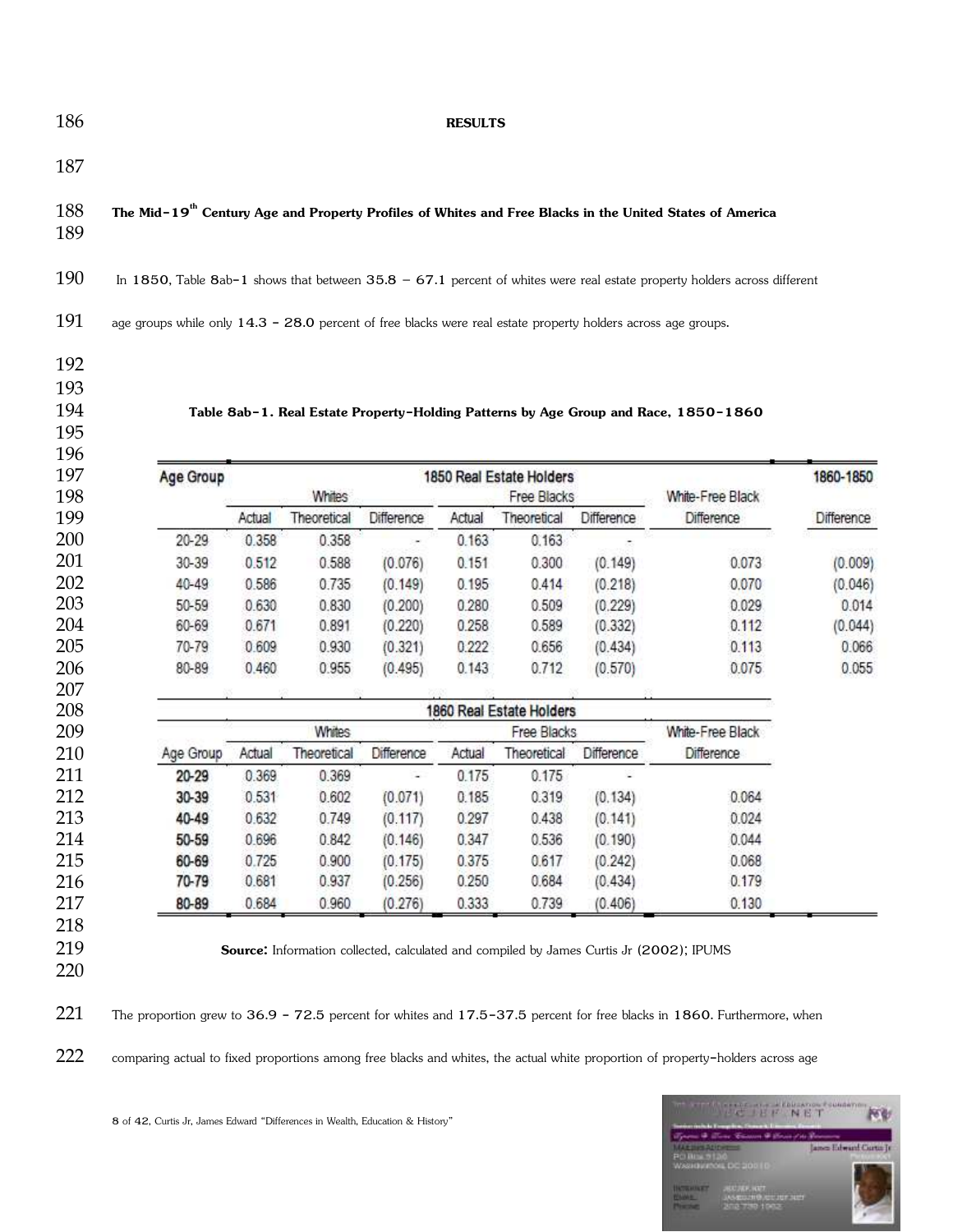| 223        | groups was closer to the white fixed or theoretical proportions in 1850 and 1860. This suggests that the events which prevent        |
|------------|--------------------------------------------------------------------------------------------------------------------------------------|
| 224        | holding property across age groups were relatively more fixed for whites than free blacks. Instead, enforcement of laws that reduced |
| 225        | the rights of free blacks, such as the Fugitive Slave Act, had a direct impact on the capacity of the average free black to hold     |
| 226        | property, producing relatively more random patterns of holding property across all ages. When comparing white-free black             |
| 227        | differences in 1850 and 1860, Table 7a shows that white-free black differences fell for younger members of the age distribution      |
| 228        | but grew for the older members of the distribution.                                                                                  |
| 229        |                                                                                                                                      |
| 230<br>231 | The Mid-19 <sup>th</sup> Century Age and Wealth Profiles of Whites and Blacks in the United States of America                        |
| 232        | Figures 3.a.-3.f. are plots of the age-wealth profiles by race, year and cross section. Figure 3b plots total wealth and shows the   |
| 233        | least amount of dissaving occurring among whites.                                                                                    |
| 234        |                                                                                                                                      |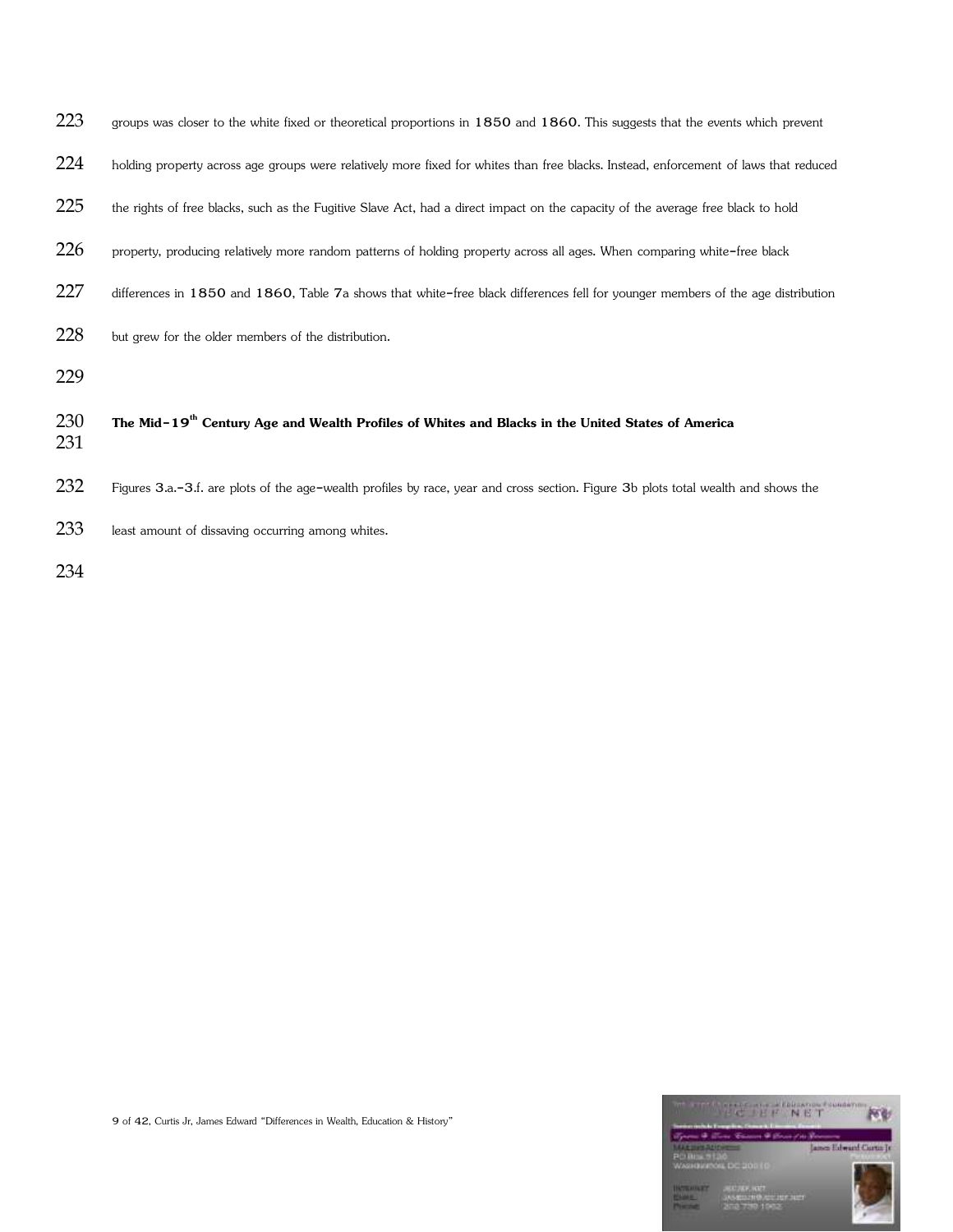



10 of 42, Curtis Jr, James Edward "Differences in Wealth, Education & History"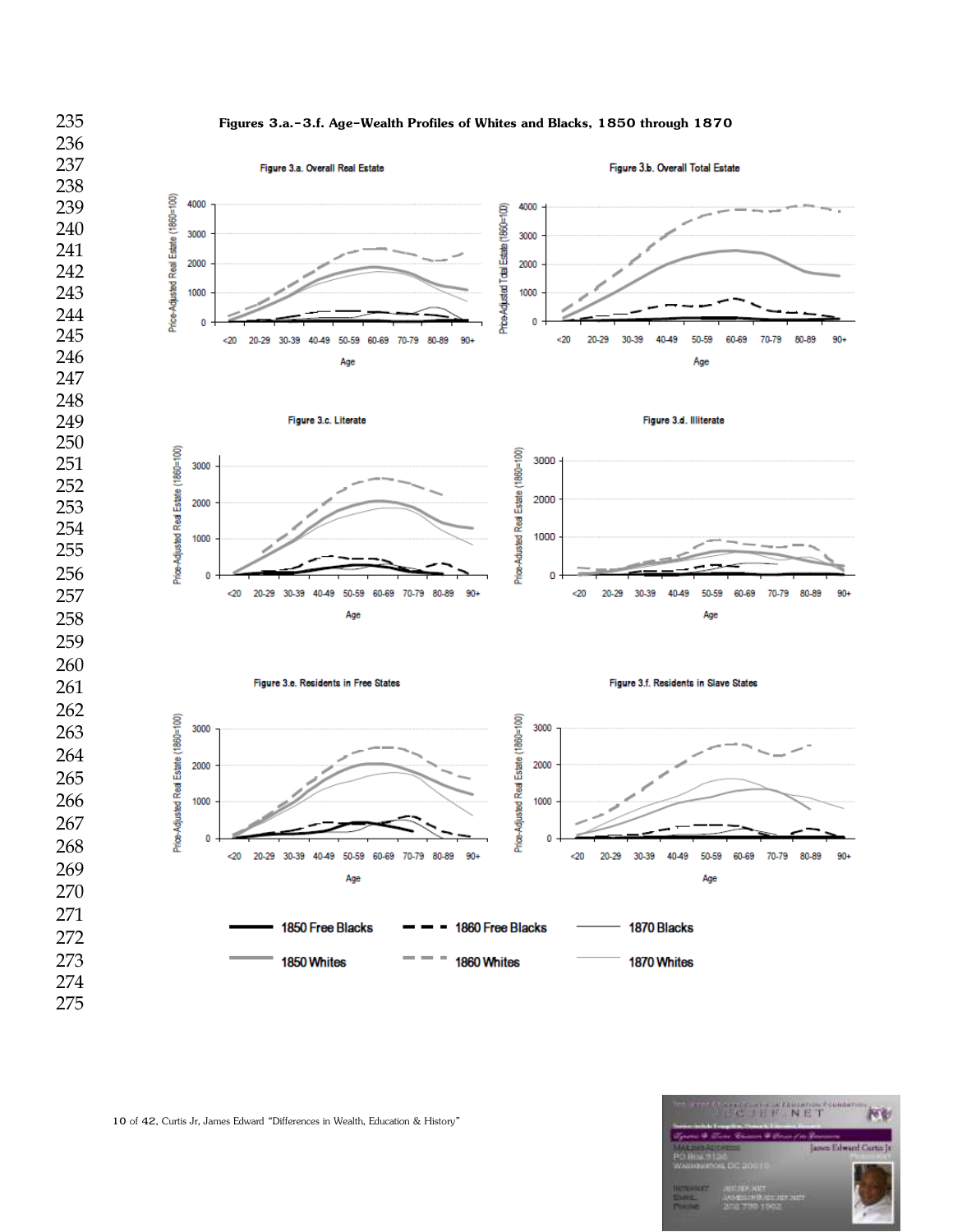| 276 | However, when comparing to blacks and the real estate wealth of whites and blacks, dissaving is definite reality at older ages20.     |
|-----|---------------------------------------------------------------------------------------------------------------------------------------|
| 277 | 20 Masson (1986), Mirer (1979) and Shorrocks (1975) found cross-sectional age-wealth profiles that were concave only                  |
| 278 | when they did not control for factors such as cohort and mortality differences.                                                       |
| 279 |                                                                                                                                       |
| 280 | Furthermore, the difference between black and white age-wealth profiles is quite dramatic. The distance between black and white       |
| 281 | profiles tends to peak in the fifties. Finally, Figures 3c-f show that the dominant wealth possession of whites remained across time, |
| 282 | education and region.                                                                                                                 |
| 283 |                                                                                                                                       |
| 284 | These profiles are preliminary evidence that making choices to improve education and social surrounding did not provide a clear       |
| 285 | wealth reward. The local definition of free black rights had diluted any attempts to make individual economic gains.                  |
| 286 |                                                                                                                                       |
| 287 | The Mid 19 <sup>th</sup> Century Savings of Whites and Free Blacks in the United States of America                                    |
| 288 |                                                                                                                                       |
| 289 | Table 8c shows that white households (3.6 percent) saved less real estate wealth, annually, than free black households (3.8           |
| 290 | percent) in 1850.                                                                                                                     |
| 291 |                                                                                                                                       |
| 292 |                                                                                                                                       |

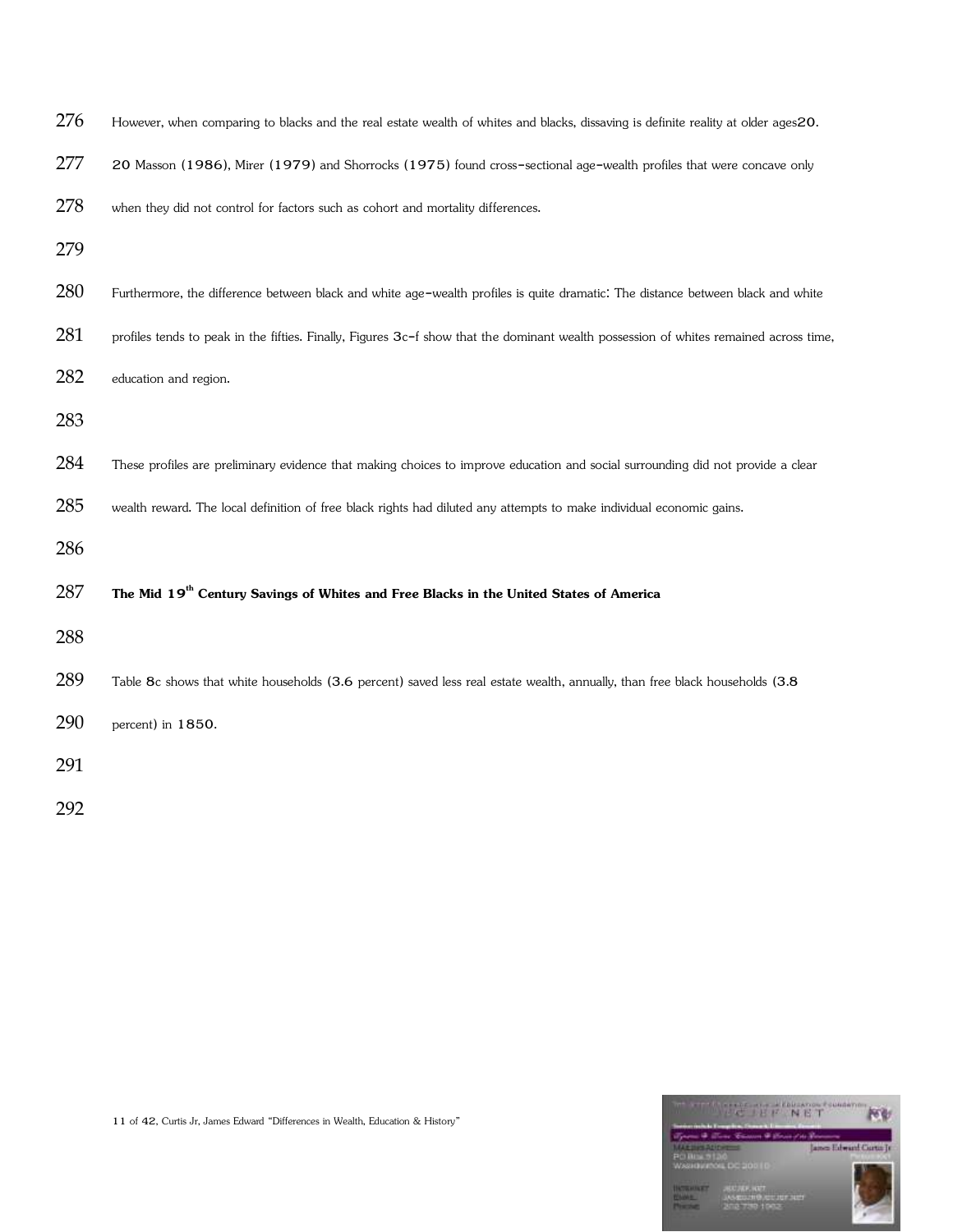| Age Group                                                                                                                                                                                                                                                                                                                                                                                                                                                                                                                                                                                                                                                                                                                                                                                                                                                                                                                                                                                                                                                                                                                         |                |              | 1850 Real Estate Wealth |                    | 1860 Real Estate Wealth                                                                 |           |            |              | 1860 Total Wealth |              |              |              |
|-----------------------------------------------------------------------------------------------------------------------------------------------------------------------------------------------------------------------------------------------------------------------------------------------------------------------------------------------------------------------------------------------------------------------------------------------------------------------------------------------------------------------------------------------------------------------------------------------------------------------------------------------------------------------------------------------------------------------------------------------------------------------------------------------------------------------------------------------------------------------------------------------------------------------------------------------------------------------------------------------------------------------------------------------------------------------------------------------------------------------------------|----------------|--------------|-------------------------|--------------------|-----------------------------------------------------------------------------------------|-----------|------------|--------------|-------------------|--------------|--------------|--------------|
|                                                                                                                                                                                                                                                                                                                                                                                                                                                                                                                                                                                                                                                                                                                                                                                                                                                                                                                                                                                                                                                                                                                                   | Whites         |              |                         | <b>Free Blacks</b> |                                                                                         | Whites    |            | Free Blacks  | Whites            |              | Free Blacks  |              |
|                                                                                                                                                                                                                                                                                                                                                                                                                                                                                                                                                                                                                                                                                                                                                                                                                                                                                                                                                                                                                                                                                                                                   | Average        | Change       | Average                 | Change             | Average                                                                                 | Change    | Average    | Change       | Average           | Change       | Average      | Change       |
|                                                                                                                                                                                                                                                                                                                                                                                                                                                                                                                                                                                                                                                                                                                                                                                                                                                                                                                                                                                                                                                                                                                                   |                |              |                         |                    |                                                                                         |           |            |              |                   |              |              |              |
| 20-29                                                                                                                                                                                                                                                                                                                                                                                                                                                                                                                                                                                                                                                                                                                                                                                                                                                                                                                                                                                                                                                                                                                             | 515            |              | 49                      |                    | 726                                                                                     |           | 90         |              | 1,476             |              | 169          |              |
| 30-39                                                                                                                                                                                                                                                                                                                                                                                                                                                                                                                                                                                                                                                                                                                                                                                                                                                                                                                                                                                                                                                                                                                             | 1,043          | 528          | 79                      | 30                 | 1,480                                                                                   | 754       | 146        | 56           | 2,619             | 1,144        | 275          | 105          |
| 40-49                                                                                                                                                                                                                                                                                                                                                                                                                                                                                                                                                                                                                                                                                                                                                                                                                                                                                                                                                                                                                                                                                                                             | 1,792          | 750          | 134                     | 55                 | 2,519                                                                                   | 1,039     | 312        | 166          | 4,430             | 1,811        | 449          | 175          |
| 50-59                                                                                                                                                                                                                                                                                                                                                                                                                                                                                                                                                                                                                                                                                                                                                                                                                                                                                                                                                                                                                                                                                                                             | 2,273          | 480<br>402   | 370<br>336              | 236                | 3,417                                                                                   | 897       | 416        | 104          | 5,625             | 1,194        | 581          | 132          |
| 60-69<br>70-79                                                                                                                                                                                                                                                                                                                                                                                                                                                                                                                                                                                                                                                                                                                                                                                                                                                                                                                                                                                                                                                                                                                    | 2,675<br>2,403 |              | 1,021                   | (34)<br>685        | 3,432<br>3,600                                                                          | 15<br>168 | 342<br>158 | (74)         | 5,475<br>6,178    | (150)<br>704 | 1,165<br>236 | 583          |
| 80-89                                                                                                                                                                                                                                                                                                                                                                                                                                                                                                                                                                                                                                                                                                                                                                                                                                                                                                                                                                                                                                                                                                                             | 3,228          | (272)<br>825 | 498                     | (523)              | 3,718                                                                                   | 118       | 360        | (184)<br>203 | 6,612             | 434          | 392          | (929)<br>156 |
| 20-69 Average                                                                                                                                                                                                                                                                                                                                                                                                                                                                                                                                                                                                                                                                                                                                                                                                                                                                                                                                                                                                                                                                                                                     |                | 540          |                         | 72                 |                                                                                         | 676       |            | 63           |                   | 1,000        |              | 249          |
| <b>Overall Average</b>                                                                                                                                                                                                                                                                                                                                                                                                                                                                                                                                                                                                                                                                                                                                                                                                                                                                                                                                                                                                                                                                                                            |                | 1,486        |                         | 189                |                                                                                         | 2,050     |            | 286          |                   | 3,556        |              | 501          |
| Savings Rate                                                                                                                                                                                                                                                                                                                                                                                                                                                                                                                                                                                                                                                                                                                                                                                                                                                                                                                                                                                                                                                                                                                      |                | 3.6%         |                         | 3.8%               |                                                                                         | 3.3%      |            | 2.2%         |                   | 2.8%         |              | 5.0%         |
|                                                                                                                                                                                                                                                                                                                                                                                                                                                                                                                                                                                                                                                                                                                                                                                                                                                                                                                                                                                                                                                                                                                                   |                |              |                         |                    |                                                                                         |           |            |              |                   |              |              |              |
|                                                                                                                                                                                                                                                                                                                                                                                                                                                                                                                                                                                                                                                                                                                                                                                                                                                                                                                                                                                                                                                                                                                                   |                |              |                         |                    |                                                                                         |           |            |              |                   |              |              |              |
|                                                                                                                                                                                                                                                                                                                                                                                                                                                                                                                                                                                                                                                                                                                                                                                                                                                                                                                                                                                                                                                                                                                                   |                |              |                         |                    | Source: Information collected, calculated and compiled by James Curtis Jr (2002); IPUMS |           |            |              |                   |              |              |              |
|                                                                                                                                                                                                                                                                                                                                                                                                                                                                                                                                                                                                                                                                                                                                                                                                                                                                                                                                                                                                                                                                                                                                   |                |              |                         |                    |                                                                                         |           |            |              |                   |              |              |              |
|                                                                                                                                                                                                                                                                                                                                                                                                                                                                                                                                                                                                                                                                                                                                                                                                                                                                                                                                                                                                                                                                                                                                   |                |              |                         |                    |                                                                                         |           |            |              |                   |              |              |              |
|                                                                                                                                                                                                                                                                                                                                                                                                                                                                                                                                                                                                                                                                                                                                                                                                                                                                                                                                                                                                                                                                                                                                   |                |              |                         |                    |                                                                                         |           |            |              |                   |              |              |              |
|                                                                                                                                                                                                                                                                                                                                                                                                                                                                                                                                                                                                                                                                                                                                                                                                                                                                                                                                                                                                                                                                                                                                   |                |              |                         |                    |                                                                                         |           |            |              |                   |              |              |              |
|                                                                                                                                                                                                                                                                                                                                                                                                                                                                                                                                                                                                                                                                                                                                                                                                                                                                                                                                                                                                                                                                                                                                   |                |              |                         |                    |                                                                                         |           |            |              |                   |              |              |              |
|                                                                                                                                                                                                                                                                                                                                                                                                                                                                                                                                                                                                                                                                                                                                                                                                                                                                                                                                                                                                                                                                                                                                   |                |              |                         |                    |                                                                                         |           |            |              |                   |              |              |              |
|                                                                                                                                                                                                                                                                                                                                                                                                                                                                                                                                                                                                                                                                                                                                                                                                                                                                                                                                                                                                                                                                                                                                   |                |              |                         |                    |                                                                                         |           |            |              |                   |              |              |              |
|                                                                                                                                                                                                                                                                                                                                                                                                                                                                                                                                                                                                                                                                                                                                                                                                                                                                                                                                                                                                                                                                                                                                   |                |              |                         |                    |                                                                                         |           |            |              |                   |              |              |              |
| But by 1860, free black households (2.2 percent) saved less real estate wealth than white households (3.3 percent). This result is<br>picking up the economic push effects of enhanced enforcement of controversial fugitive slave laws. But, in terms of total wealth,<br>free black households (5.0 percent) were saving more than whites in 1860 (2.8). This is both attributed to the low level of<br>wealth in free blacks started from and possibly the desire for descendents to have an enriched economic experience.<br>The Mid 19 <sup>th</sup> Century Schooling and Wealth of Whites and Blacks in the United States of America<br>Jacob Mincer (1974) described a direct relationship between schooling and earnings. When comparing the real estate wealth of<br>literate and illiterate free blacks, literate free blacks outperformed illiterate free blacks. These results held when comparing<br>differences in other and total forms of wealth among literate and illiterate free blacks. Table 8a-2 shows that literate free blacks<br>possessed \$520 in nominal total wealth in 1860 prior to emancipation. |                |              |                         |                    |                                                                                         |           |            |              |                   |              |              |              |



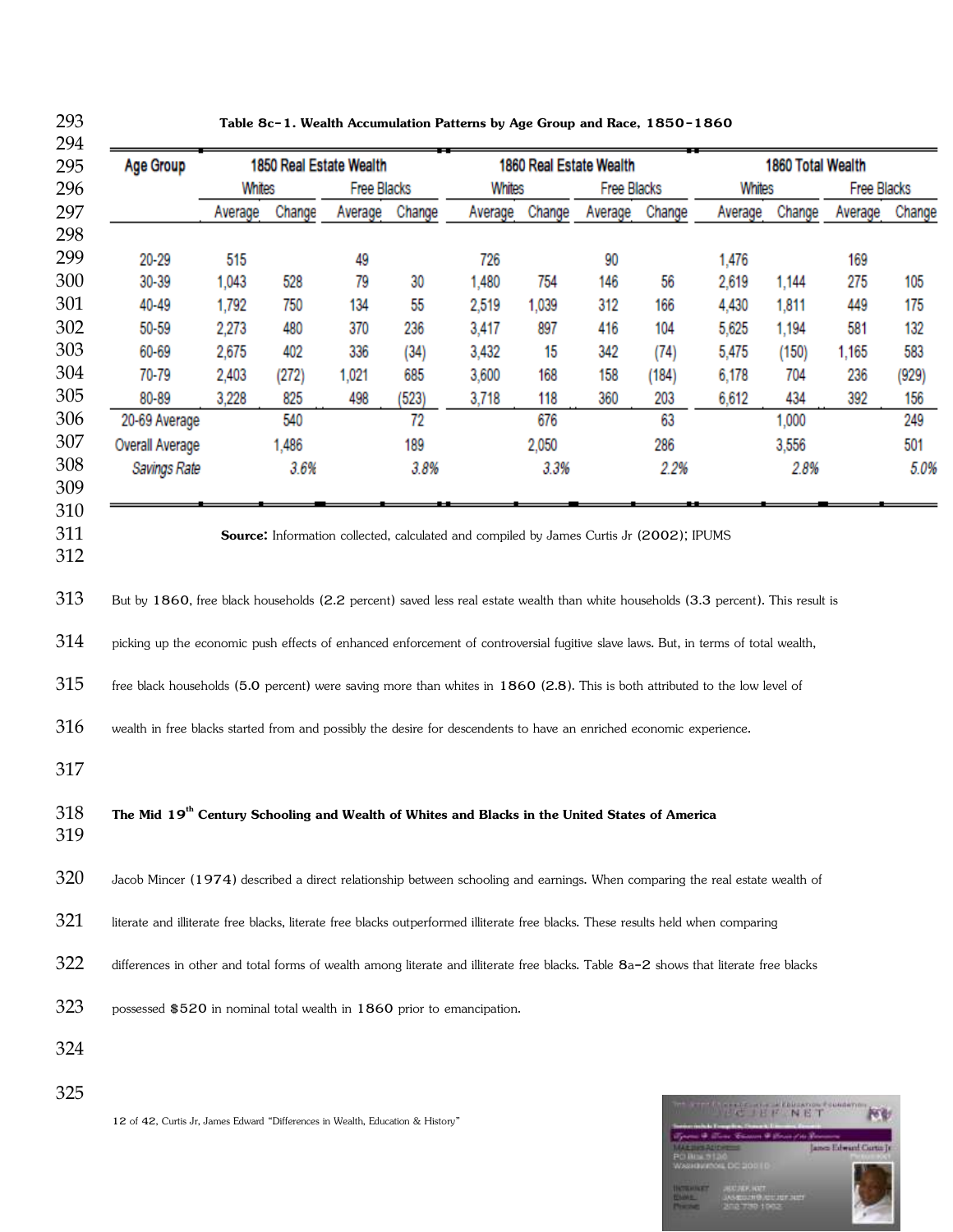**Table 8a-2. Mid 19th Century Schooling and Mean Wealth of Whites and Blacks** 

| 1850<br>1,030<br>1,142 | 1860<br>1,568<br>1,001<br>2,569<br>1,616<br>1,062 | 1870<br>1,872<br>753<br>2,625<br>1,265 | <b>Free Blacks</b><br>1850<br>133<br>149 | 1860<br>316<br>204<br>520<br>325 | <b>All Blacks</b><br>1870<br>206<br>98<br>304 | 1850<br>1,042                | 1860<br>1,597<br>1,019<br>2,616                                                                                      | 1870<br>1,953                    |
|------------------------|---------------------------------------------------|----------------------------------------|------------------------------------------|----------------------------------|-----------------------------------------------|------------------------------|----------------------------------------------------------------------------------------------------------------------|----------------------------------|
|                        |                                                   |                                        |                                          |                                  |                                               |                              |                                                                                                                      |                                  |
|                        |                                                   |                                        |                                          |                                  |                                               |                              |                                                                                                                      | 785                              |
|                        |                                                   |                                        |                                          |                                  |                                               |                              |                                                                                                                      | 2,737                            |
|                        |                                                   |                                        |                                          |                                  |                                               |                              |                                                                                                                      |                                  |
|                        |                                                   |                                        |                                          |                                  |                                               |                              |                                                                                                                      |                                  |
|                        |                                                   |                                        |                                          |                                  | 135                                           | 1,155                        | 1,646                                                                                                                | 1,320                            |
|                        |                                                   | 504                                    |                                          | 209                              | 64                                            |                              | 1,081                                                                                                                | 525                              |
|                        | 2,678                                             | 1,769                                  |                                          | 534                              | 199                                           |                              | 2,727                                                                                                                | 1,845                            |
| 31,393                 | 47,808                                            | 62,284                                 | 406                                      | 992                              | 2,761                                         | 30,987                       | 46,745                                                                                                               | 59,401                           |
|                        |                                                   |                                        |                                          |                                  |                                               |                              |                                                                                                                      | 1870                             |
|                        |                                                   |                                        |                                          |                                  |                                               |                              |                                                                                                                      | 586                              |
|                        |                                                   |                                        |                                          |                                  |                                               |                              |                                                                                                                      | 236                              |
|                        |                                                   |                                        |                                          |                                  |                                               |                              |                                                                                                                      | 823                              |
|                        |                                                   |                                        |                                          |                                  |                                               |                              |                                                                                                                      |                                  |
|                        |                                                   |                                        |                                          |                                  |                                               |                              |                                                                                                                      |                                  |
|                        |                                                   |                                        |                                          |                                  |                                               |                              |                                                                                                                      | 398                              |
|                        | 320                                               | 70                                     |                                          | 133                              | 26                                            |                              | 352                                                                                                                  | 159                              |
|                        | 756                                               | 213                                    |                                          | 293                              | 46                                            |                              | 836                                                                                                                  | 556                              |
|                        |                                                   |                                        |                                          |                                  |                                               |                              |                                                                                                                      |                                  |
| 3,709                  | 5,251                                             | 24,073                                 | 365                                      | 710                              | 16,175                                        | 3,344                        | 4,497                                                                                                                | 7,855                            |
|                        | 1850<br>263<br>296                                | 1860<br>412<br>295<br>708<br>436       | 1870<br>212<br>105<br>317<br>143         | 1850<br>93<br>105                | 1860<br>151<br>121<br>273<br>160              | 1870<br>31<br>41<br>72<br>20 | 1850<br>282<br>317<br><b>Source:</b> Information collected, calculated and compiled by James Curtis Jr (2002); IPUMS | 1860<br>458<br>324<br>782<br>483 |

361 literate whites: Free blacks and whites were proportionately penalized but not proportionately rewarded for education. Furthermore,



13 of 42, Curtis Jr, James Edward "Differences in Wealth, Education & History"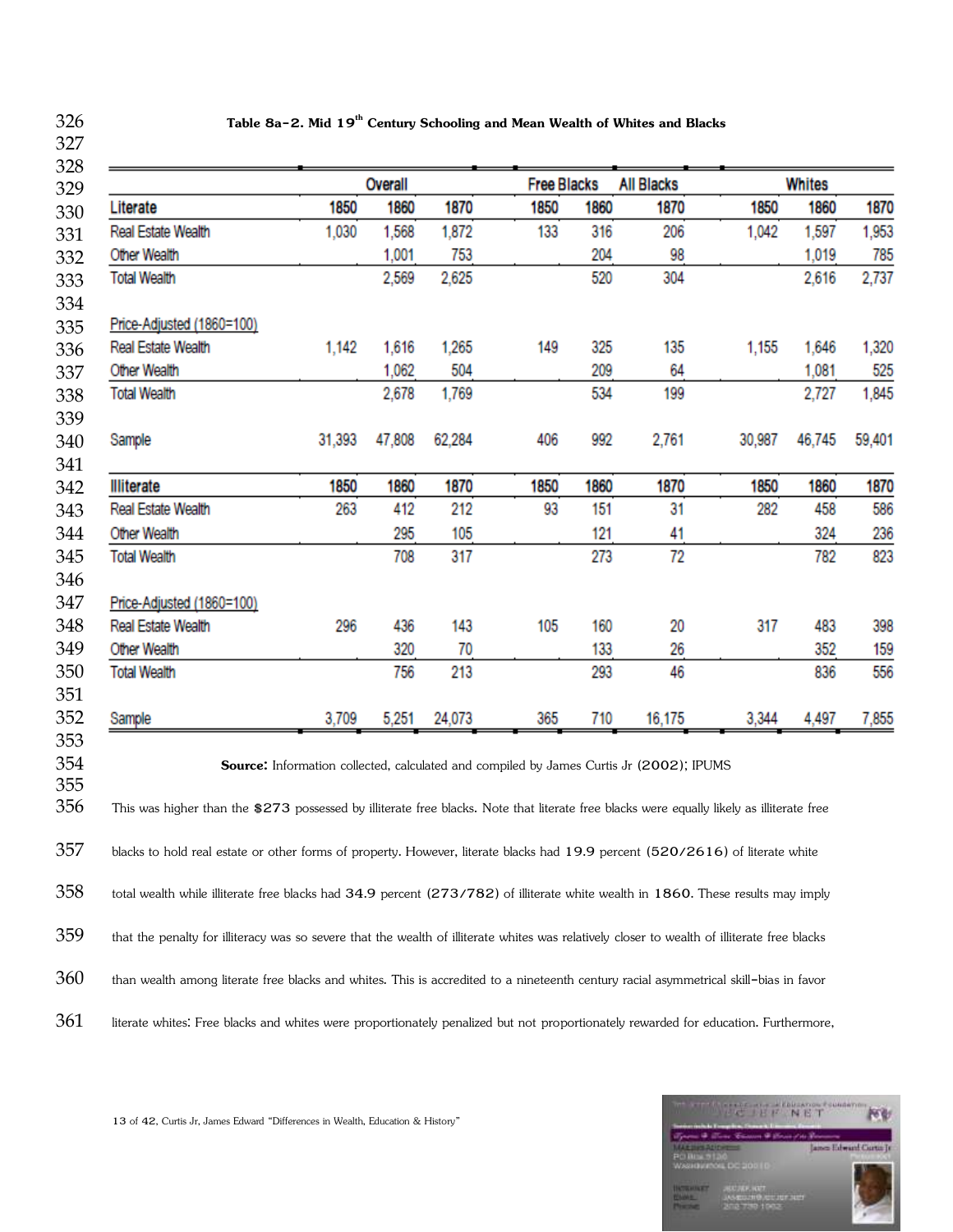| 362 | when we ignore differences in wealth levels among free blacks and whites, literacy did not provide free blacks an advantage relative       |
|-----|--------------------------------------------------------------------------------------------------------------------------------------------|
| 363 | to whites.                                                                                                                                 |
| 364 |                                                                                                                                            |
| 365 | Overall, investing time and resources in education does not guarantee economic equality if factors such as initial resources vastly        |
| 366 | differ. These results also imply that illiteracy penalized free blacks in manner similar to whites more than literacy benefited free       |
| 367 | blacks relative to whites. This analysis directly links the asymmetrical enforcement of federal statutes by states, which affect the       |
| 368 | rights of free blacks, to asymmetrical wealth returns to the optimal wealth generating characteristics, such as literacy.                  |
| 369 |                                                                                                                                            |
| 370 | The Mid 19 <sup>th</sup> Century Schooling and Real Estate of Blacks: A Comparison of Black Americans over Time                            |
| 371 |                                                                                                                                            |
| 372 | Real estate wealth differences favored literate blacks before and after emancipation. Table 8a-2 shows that literate free blacks           |
| 373 | possessed nominal real estate wealth amounts of \$133 in 1850 and \$316 in 1860. This was higher than the \$93 possessed                   |
| 374 | by illiterate free blacks in 1850 and \$151 possessed by illiterate free blacks in 1860. Table 8a also shows that the literate-            |
| 375 | illiterate ratio of average real estate wealth among free blacks grew from 1.3 in 1850 and 2.0 in 1860. This may be preliminary            |
| 376 | evidence of a growing penalty for illiteracy. Literate free blacks were also more likely to hold real estate property than illiterate free |
| 377 | blacks even then proportion of literate free black property holders remained constant. Table 8b-2 shows that 20 percent of                 |
| 378 | literate free blacks in 1850 and 25 percent of literate free blacks in 1860 owned positive amounts of real estate wealth.                  |
| 379 |                                                                                                                                            |

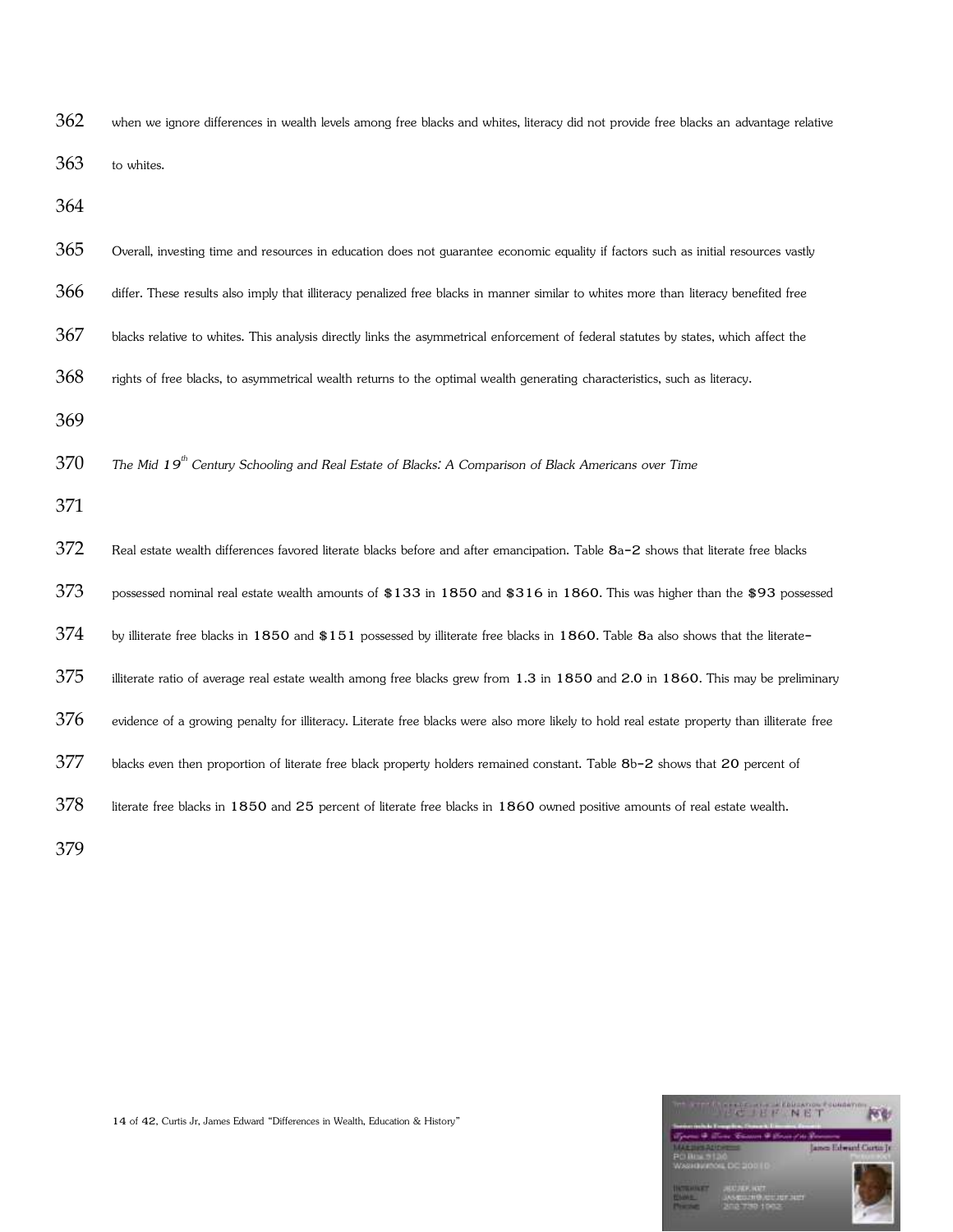| Literate                                                                                                                               | 1850   | Overall<br>1860 | 1870   | <b>Free Blacks</b><br>1850 | 1860 | <b>All Blacks</b><br>1870 | 1850   | Whites<br>1860 | 1870   |
|----------------------------------------------------------------------------------------------------------------------------------------|--------|-----------------|--------|----------------------------|------|---------------------------|--------|----------------|--------|
| <b>Real Property Holders</b>                                                                                                           | 0.54   | 0.56            | 0.54   | 0.20                       | 0.25 | 0.15                      | 0.54   | 0.57           | 0.56   |
| Other Property Holders                                                                                                                 |        | 0.81            | 0.70   |                            | 0.54 | 0.28                      |        | 0.81           | 0.72   |
| Real or Other Property Holders                                                                                                         |        | 0.84            | 0.75   |                            | 0.58 | 0.32                      |        | 0.84           | 0.77   |
| Sample                                                                                                                                 | 31,393 | 47,808          | 62,284 | 406                        | 992  | 2,761                     | 30,987 | 46,745         | 59,401 |
| <b>Illiterate</b>                                                                                                                      | 1850   | 1860            | 1870   | 1850                       | 1860 | 1870                      | 1850   | 1860           | 1870   |
| <b>Real Property Holders</b>                                                                                                           | 0.36   | 0.36            | 0.17   | 0.18                       | 0.23 | 0.05                      | 0.38   | 0.39           | 0.41   |
| <b>Other Property Holders</b>                                                                                                          |        | 0.72            | 0.31   |                            | 0.56 | 0.20                      |        | 0.75           | 0.55   |
| Real or Other Property Holders                                                                                                         |        | 0.75            | 0.35   |                            | 0.60 | 0.22                      |        | 0.77           | 0.62   |
| Sample                                                                                                                                 | 3,709  | 5,251           | 24,073 | 365                        | 710  | 16,175                    | 3,344  | 4,497          | 7,855  |
| possessed positive amounts of real estate wealth. Table 8c shows that the ratio of literate free black real estate holders (per        |        |                 |        |                            |      |                           |        |                |        |
| hundred literate free blacks) to the number of illiterate free black real estate holders (per hundred illiterate free blacks) remained |        |                 |        |                            |      |                           |        |                |        |
| constant at 1.1 in 1850 and 1860.                                                                                                      |        |                 |        |                            |      |                           |        |                |        |
|                                                                                                                                        |        |                 |        |                            |      |                           |        |                |        |
| By 1870, the return to literacy among blacks grew dramatically. Table 8c-2 shows that the ratio of literate to illiterate average      |        |                 |        |                            |      |                           |        |                |        |
|                                                                                                                                        |        |                 |        |                            |      |                           |        |                |        |
| real estate wealth for all blacks-which includes ex-slaves who held little or no real estate property-grew to 6.8.                     |        |                 |        |                            |      |                           |        |                |        |
|                                                                                                                                        |        |                 |        |                            |      |                           |        |                |        |



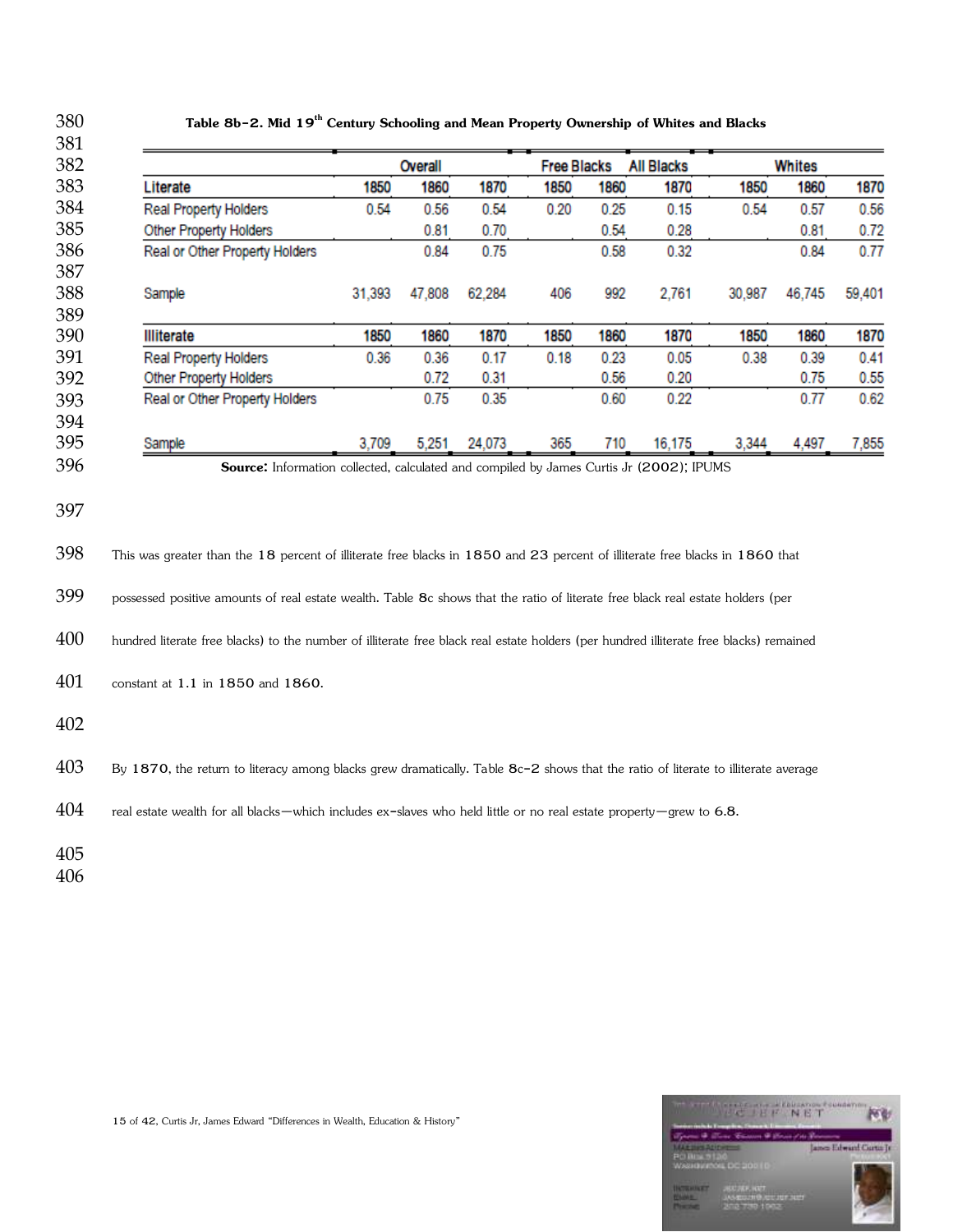| 407        |                                                                                                                                          | Table 8c-2. Mid 19 <sup>th</sup> Century Comparative Wealth Ratios and Comparative Property Ownership Ratios of |     |                                              |      |      |            |            |      |                          |      |  |  |  |
|------------|------------------------------------------------------------------------------------------------------------------------------------------|-----------------------------------------------------------------------------------------------------------------|-----|----------------------------------------------|------|------|------------|------------|------|--------------------------|------|--|--|--|
| 408        |                                                                                                                                          |                                                                                                                 |     | <b>Whites and Blacks, Based on Schooling</b> |      |      |            |            |      |                          |      |  |  |  |
| 409        |                                                                                                                                          |                                                                                                                 |     |                                              |      |      |            |            |      |                          |      |  |  |  |
| 410        |                                                                                                                                          |                                                                                                                 |     | All Blacks                                   |      |      | Whites     |            |      | <b>Black-White Ratio</b> |      |  |  |  |
| 411        |                                                                                                                                          |                                                                                                                 |     | 1850 1860                                    | 1870 | 1850 | 1860       | 1870       | 1850 | 1860                     | 1870 |  |  |  |
| 412        |                                                                                                                                          | i) Literate/Illiterate Mean Wealth Ratio                                                                        |     |                                              |      |      |            |            |      |                          |      |  |  |  |
| 413        |                                                                                                                                          | <b>Real Estate</b>                                                                                              | 1.4 | 2.0                                          | 6.8  | 3.6  | 3.4        | 3.3        | 0.4  | 0.6                      | 2.0  |  |  |  |
| 414        |                                                                                                                                          | Other                                                                                                           |     | 1.6                                          | 2.4  |      | 3.1        | 3.3        |      | 0.5                      | 0.7  |  |  |  |
| 415        |                                                                                                                                          | Total                                                                                                           |     | 1.8                                          | 4.3  |      | 3.3        | 3.3        |      | 0.6                      | 1.3  |  |  |  |
| 416        |                                                                                                                                          |                                                                                                                 |     |                                              |      |      |            |            |      |                          |      |  |  |  |
| 417<br>418 |                                                                                                                                          | ii) Literate/Illiterate Mean Property-Holding Ratio<br><b>Real Estate</b>                                       | 1.1 | 1.1                                          | 2.7  | 1.4  |            |            | 0.8  |                          | 2.0  |  |  |  |
| 419        |                                                                                                                                          | Other                                                                                                           |     | 1.0                                          | 1.4  |      | 1.5<br>1.1 | 1.4<br>1.3 |      | 0.7<br>0.9               | 1.1  |  |  |  |
| 420        |                                                                                                                                          | Total                                                                                                           |     | 1.0                                          | 1.5  |      | 1.1        | 1.3        |      | 0.9                      | 1.2  |  |  |  |
| 421        |                                                                                                                                          |                                                                                                                 |     |                                              |      |      |            |            |      |                          |      |  |  |  |
| 422        |                                                                                                                                          | Source: Information collected, calculated and compiled by James Curtis Jr (2002); IPUMS                         |     |                                              |      |      |            |            |      |                          |      |  |  |  |
| 423        |                                                                                                                                          |                                                                                                                 |     |                                              |      |      |            |            |      |                          |      |  |  |  |
| 424        | This implies that, on average, literate ex-slaves possessed seven dollars for every dollar of real estate wealth owned by an illiterate  |                                                                                                                 |     |                                              |      |      |            |            |      |                          |      |  |  |  |
| 425        | ex-slave. Yet the relative sample sizes suggest that approximately one in seven (2761/18936) blacks were able to take                    |                                                                                                                 |     |                                              |      |      |            |            |      |                          |      |  |  |  |
| 426        | advantage of the large literacy premium in 1870. Slave owner discouragement of educating slaves caused illiterate ex-slaves to be        |                                                                                                                 |     |                                              |      |      |            |            |      |                          |      |  |  |  |
| 427        | severely handicapped in the wealth accumulation process.                                                                                 |                                                                                                                 |     |                                              |      |      |            |            |      |                          |      |  |  |  |
| 428        |                                                                                                                                          |                                                                                                                 |     |                                              |      |      |            |            |      |                          |      |  |  |  |
| 429        | Similarly, Table 8c-2 shows that the ratio of literate black real estate holders (per hundred literate blacks) to illiterate blacks real |                                                                                                                 |     |                                              |      |      |            |            |      |                          |      |  |  |  |
| 430        | estate property holders (per hundred illiterate blacks) was 2.7 - for every illiterate black real estate holder (per hundred illiterate  |                                                                                                                 |     |                                              |      |      |            |            |      |                          |      |  |  |  |
| 431        | blacks), there were three literate black real estate holders (per hundred literate blacks).                                              |                                                                                                                 |     |                                              |      |      |            |            |      |                          |      |  |  |  |
| 432        |                                                                                                                                          |                                                                                                                 |     |                                              |      |      |            |            |      |                          |      |  |  |  |
| 433        |                                                                                                                                          |                                                                                                                 |     |                                              |      |      |            |            |      |                          |      |  |  |  |

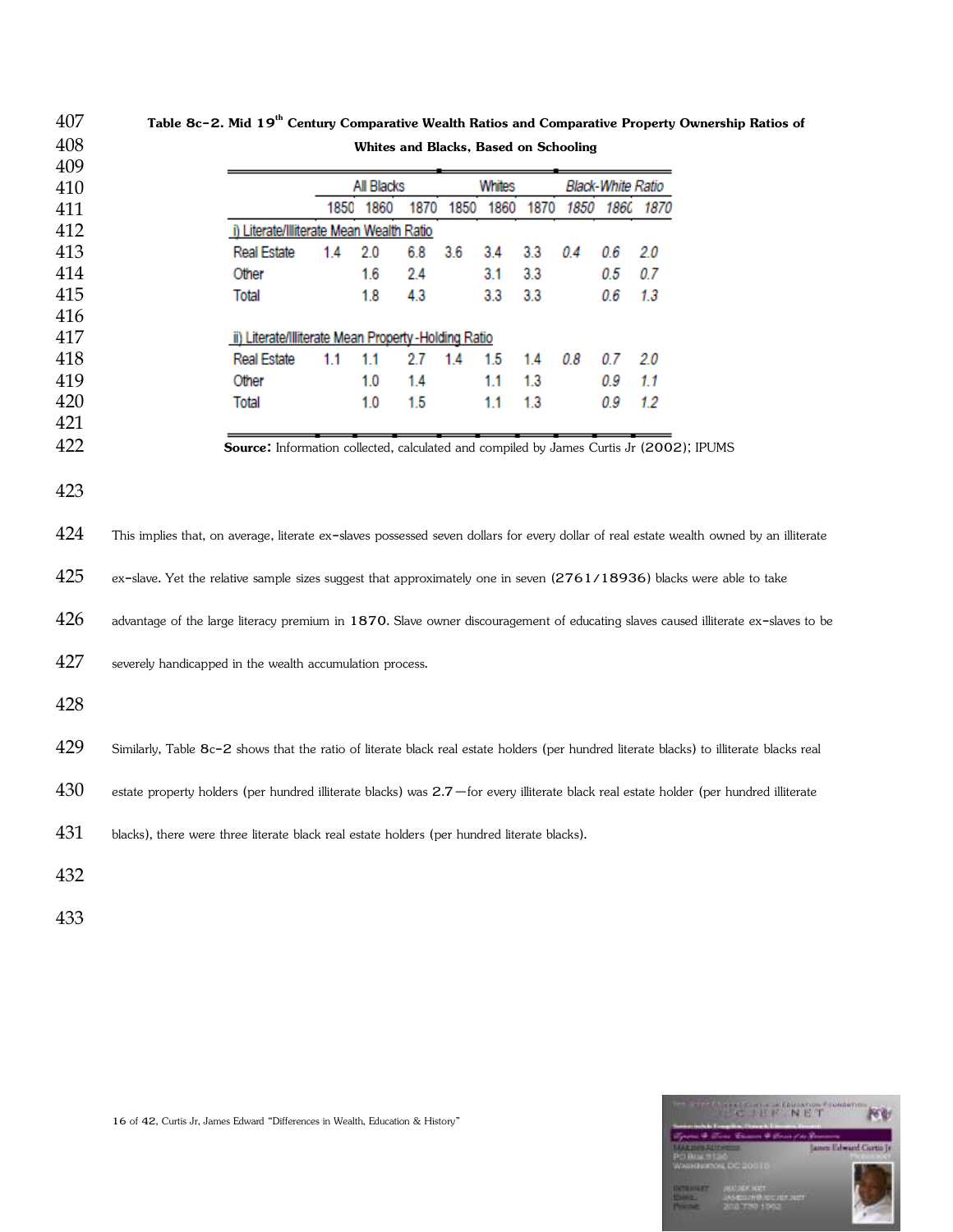*The Mid 19th Century Schooling and Real Estate: A Comparison of White and Black Americans over Time* 

| 436 | When comparing average real estate wealth of free blacks to the average real estate wealth of whites by literacy before                     |
|-----|---------------------------------------------------------------------------------------------------------------------------------------------|
| 437 | emancipation, illiterate white wealth was closer to illiterate free black wealth than literate black wealth to literate white wealth. Using |
| 438 | wealth means in Table 8a-2, literate free blacks had 12.8 percent (133/1042) of the average real estate wealth among literate               |
| 439 | whites in 1850 and grew to 19.8 percent $(316/1597)$ of the average real estate wealth among literate whites in 1860. But                   |
| 440 | illiterate free blacks had 33.0 percent (93/282) of the average real estate wealth among illiterate whites in 1850 and 1860                 |
| 441 | (151/458). The penalty for illiteracy in the nineteenth century caused illiterate whites and blacks to have a relatively closer             |
| 442 | economic experience than literates. This is quite similar to a skill-biased economy that rewards college education and penalizes high       |
| 443 | school drop-outs discussed in the 1980's by Juhn, Murphy and Pierce (1991) but with a caveat: the nineteenth century skill bias             |
| 444 | was racially asymmetrical in favor of whites.                                                                                               |
| 445 |                                                                                                                                             |
| 446 | The relatively closer economic experience of free black and white illiterates was observed when analyzing the proportion of free            |
| 447 | black real estate holders relative to white real estate holders. The ratio of literate free black real estate holders (per hundred literate |
| 448 | free blacks) to literate white real estate holders (per hundred literate whites) was approximately 1:3 (0.20:0.54) in 1850 and              |
| 449 | 2.5 (0.25 : 0.57) in 1860. Among illiterates, the ratio rose to approximately 1.2 (0.18 : 0.38) in 1850 and 6.10 (0.23 :                    |
| 450 | 0.39) in 1860.                                                                                                                              |
| 451 |                                                                                                                                             |
| 452 | By 1870, the ratio of black to white average real estate wealth and property holders fell significantly with the inclusion of ex-           |
| 453 | slaves in the sample but a distinct literacy advantage emerged. Using wealth means from Table 8a-2, 1870 literate blacks held               |
| 454 | 10.5 percent (206/1953) of the real estate wealth of literate whites while illiterate blacks held 5.3 percent (31/586) of the               |
| 455 | real estate wealth of illiterate whites. Similarly, using the percentage of property holders in Table 8b-2, the ratio of literate black     |

456 real estate property holders (per hundred literate blacks) to literate white property holders (per hundred literate whites) was

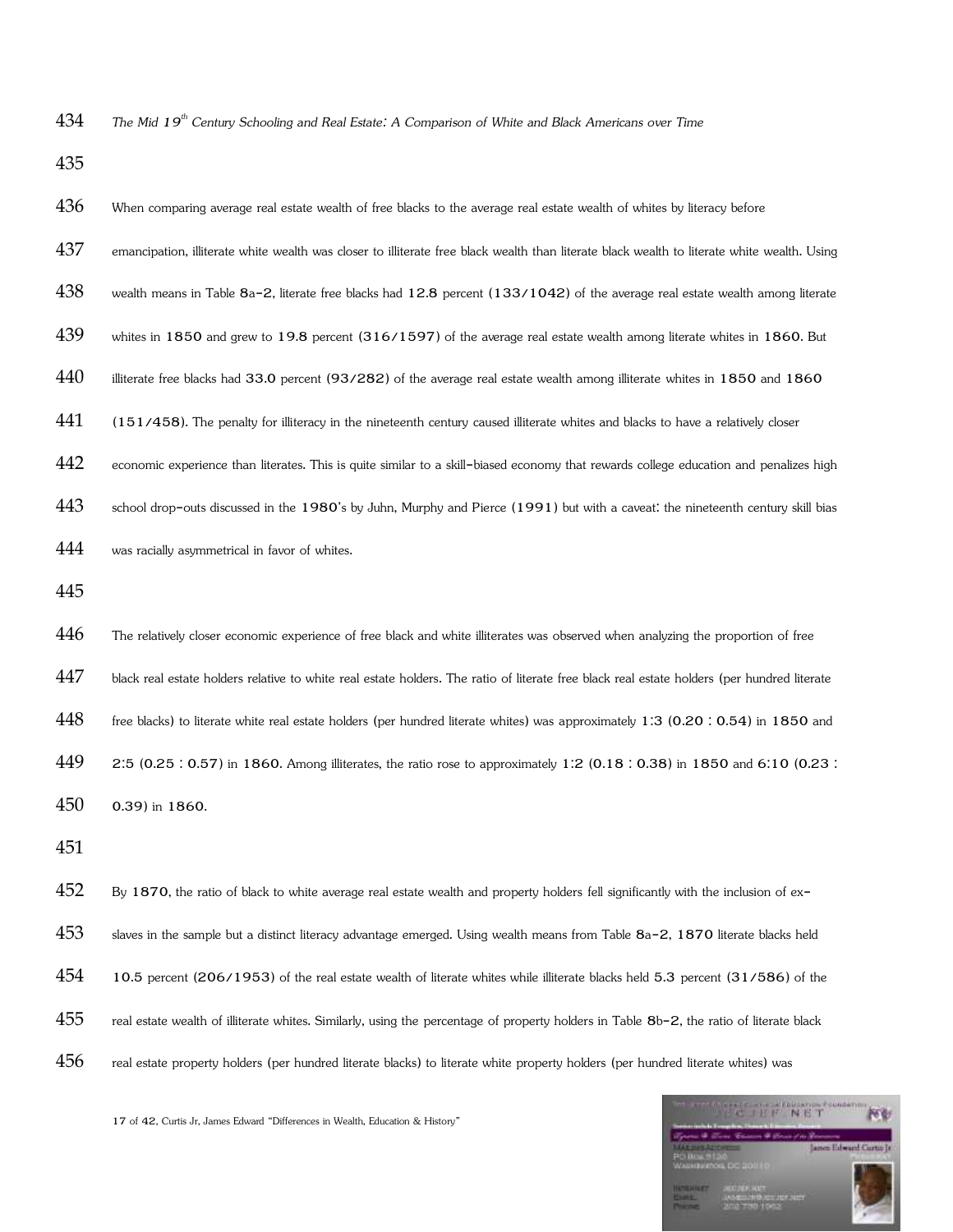| 457 | approximately 1:4 (0.15 : 0.56). Among illiterates, the ratio was approximately 1:8 (0.05 : 0.41) in 1870. A relative racially          |
|-----|-----------------------------------------------------------------------------------------------------------------------------------------|
| 458 | symmetrical literacy advantage was after emancipation even though literate blacks still possessed real estate wealth that was           |
| 459 | significantly below literate whites.                                                                                                    |
| 460 |                                                                                                                                         |
| 461 | Using the comparative wealth ratio for real estate wealth, we can ignore the absolute differences in black and white real estate        |
| 462 | wealth and ascertain the literacy advantages in the presence of wealth constraints. Since the ratio in Table 8c was less than one in    |
| 463 | 1850 (0.4) and 1860 (0.6), whites obtained higher return to literacy than free blacks. In 1870, the ratio in Table 8c-2 grew            |
| 464 | to 2.0 which implies that blacks receive a higher return literacy in the presence wealth constraints than whites. This may suggest      |
| 465 | that (i) higher skilled occupations that pay higher wages and (ii) higher yield investment opportunities that are normally available to |
| 466 | more educated individuals were not made available to blacks until their rights were more fully enforced, such as those provided by      |
| 467 | federal government after 1865.                                                                                                          |
| 468 |                                                                                                                                         |
| 469 | Similar results were obtained using the comparative property ownership ratio for real estate property in Table 8c-2. Since the          |
| 470 | statistic was below one in $1850(0.8)$ and $1860(0.7)$ , whites obtained higher return to literacy than free blacks. The statistic      |
| 471 | grew to 2.0 in 1870, again, suggesting a dramatic growth in the literacy premium for blacks once individual rights were protected       |
| 472 | under the force of law.                                                                                                                 |
| 473 |                                                                                                                                         |

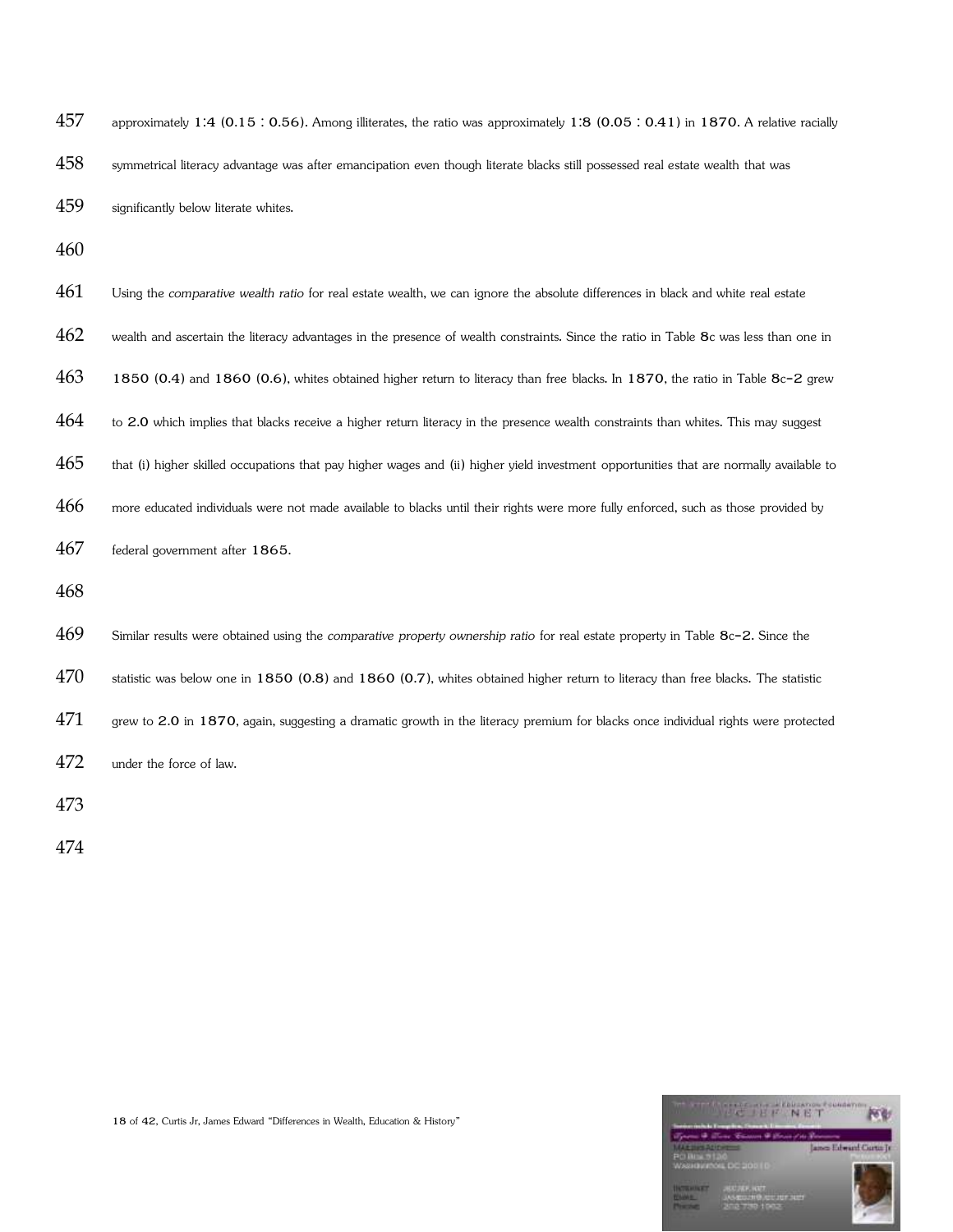*The Mid 19th Century Schooling and Other Wealth of Blacks: A Comparison of Black Americans over Time* 

| 477 | Literate blacks also had nominal advantages but relative disadvantages in terms of other measures of wealth before and after            |
|-----|-----------------------------------------------------------------------------------------------------------------------------------------|
| 478 | emancipation. Table 8a-2 shows that literate free blacks possessed \$204 in nominal other wealth in 1860 prior to                       |
| 479 | emancipation. This was higher than the $$121$ possessed by illiterate free blacks. Thus, free blacks in free states possessed $160$     |
| 480 | percent of other forms of wealth owned by illiterate free blacks. However, literate free blacks were approximately equally as likely as |
| 481 | illiterate free blacks to hold other forms of property. Table 8b-2 shows that 54 percent of literate free blacks that possessed         |
| 482 | positive amounts of other wealth in 1860. This was only slightly lower than the 56 percent of illiterate free blacks that possessed     |
| 483 | positive amounts of other wealth in 1860.                                                                                               |
| 484 |                                                                                                                                         |
| 485 | The combinations of these results suggests illiterate free blacks per hundred are equally as likely to hold other forms property but    |
| 486 | the literate free blacks use their enhanced knowledge to grow the value of their property larger than the value of illiterate property. |
| 487 | By 1870, the return to literacy grew dramatically. Table 8c-2 shows that the ratio of literate to illiterate other forms of wealth for  |
| 488 | all blacks-which includes ex-slaves who held little or no real estate property-grew to 2.4. This implies that literate ex-slaves        |
| 489 | possessed two dollars for every dollar of wealth owned by an illiterate ex-slave. Similarly, Table 8c shows that the ratio of literate  |
| 490 | black property holders (per hundred literate blacks) to illiterate property holders (per hundred illiterate blacks) was 1.4.            |
| 491 |                                                                                                                                         |
| 492 | The Mid 19 <sup>th</sup> Century Schooling and Real Estate: A Comparison of White and Black Americans over Time                         |
| 493 |                                                                                                                                         |
| 494 | The closer economic experiences of illiterate blacks and whites persisted when comparing other wealth of blacks to the other wealth     |
| 495 | of whites before and after emancipation. Using wealth means in Table 8a-2, literate blacks had 20.0 percent (204/1019) of               |
| 496 | literate white other wealth in 1860 and 12.5 percent (98/785) of literate white wealth in 1870. However, illiterate free blacks         |

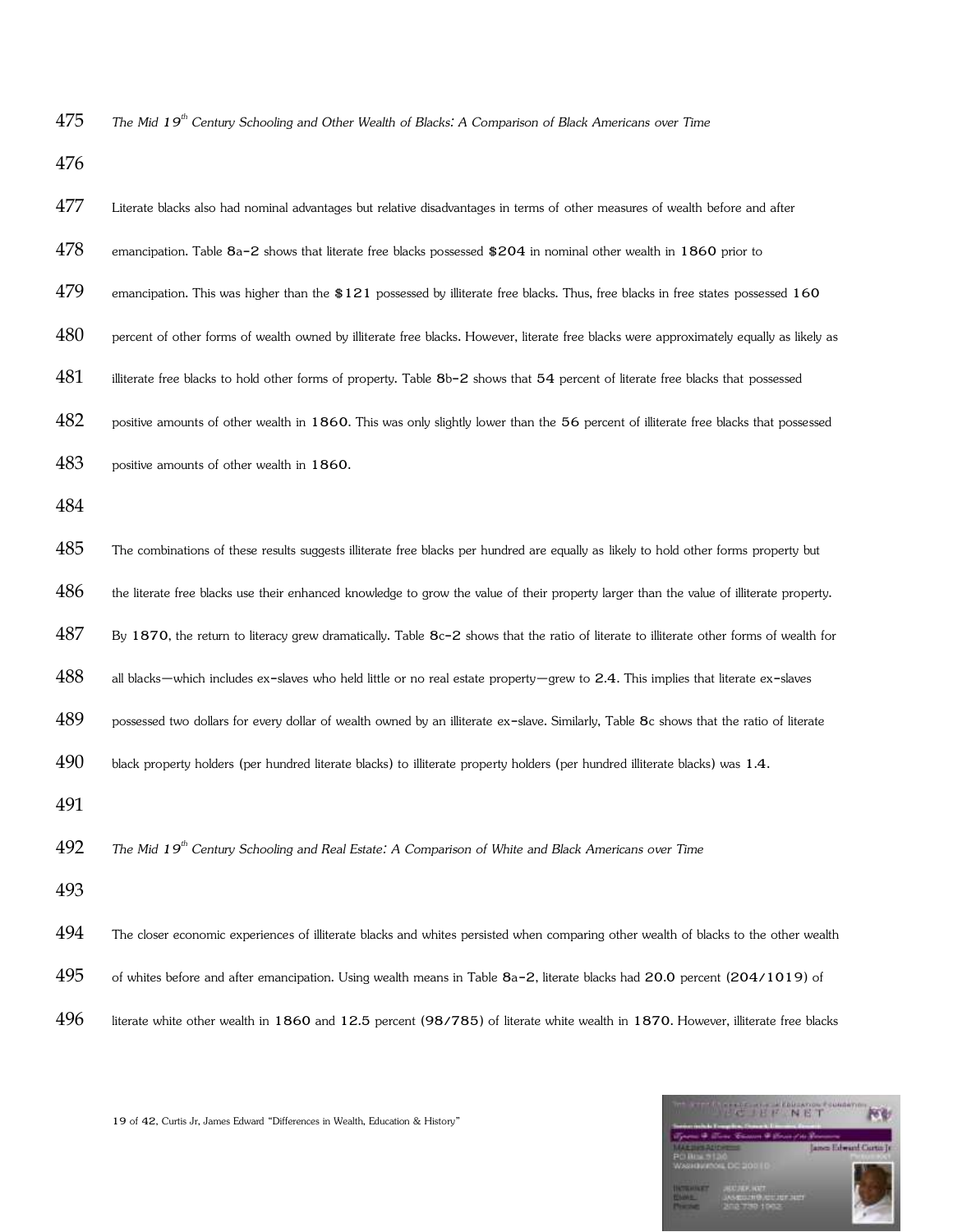had 37.3 percent (121/324) of illiterate white wealth in 1860 and 17.6 percent (41/236) of illiterate white wealth in

1870.

| 500 | These results confirm a penalty for illiteracy was so severe that the other forms of wealth of illiterate whites was relatively closer to |
|-----|-------------------------------------------------------------------------------------------------------------------------------------------|
| 501 | wealth of illiterate blacks than blacks and whites who could read and write. This may also explain the closer experience of illiterate    |
| 502 | property holders when analyzing the proportion of blacks holding other forms of property relative to whites holding other forms of        |
| 503 | property. The ratio of literate blacks (per hundred literate blacks) to literate whites (per hundred literate whites) with other forms of |
| 504 | property was approximately 2:3 (0.54 : 0.81) in 1860 and 1:3 (0.28 : 0.72) and 1870. Among illiterates the ratio rose to                  |
| 505 | approximately 3.4 (0.56 : 0.75) in 1860 and 1:3 (0.20 : 0.55) in 1870.                                                                    |
| 506 |                                                                                                                                           |
| 507 | Using the comparative wealth ratio for other forms of wealth, we can ignore the absolute differences in black and white wealth and        |
| 508 | ascertain the literacy advantages in the presence of wealth constraints. Since the ratio in Table 8c-2 was less than one in 1860          |
| 509 | (0.5) and 1870 (0.7), whites obtained higher returns to literacy than blacks. Similar results were obtained using the comparative         |
| 510 | property ownership ratio for other forms of property. Since the ratio reported in Table 8c-2 was less than one in 1860 (0.9)              |
| 511 | and approximately equal to one in $1870$ (1.1), whites obtained higher or equal returns to literacy than blacks before and after          |
| 512 | emancipation.                                                                                                                             |
| 513 |                                                                                                                                           |

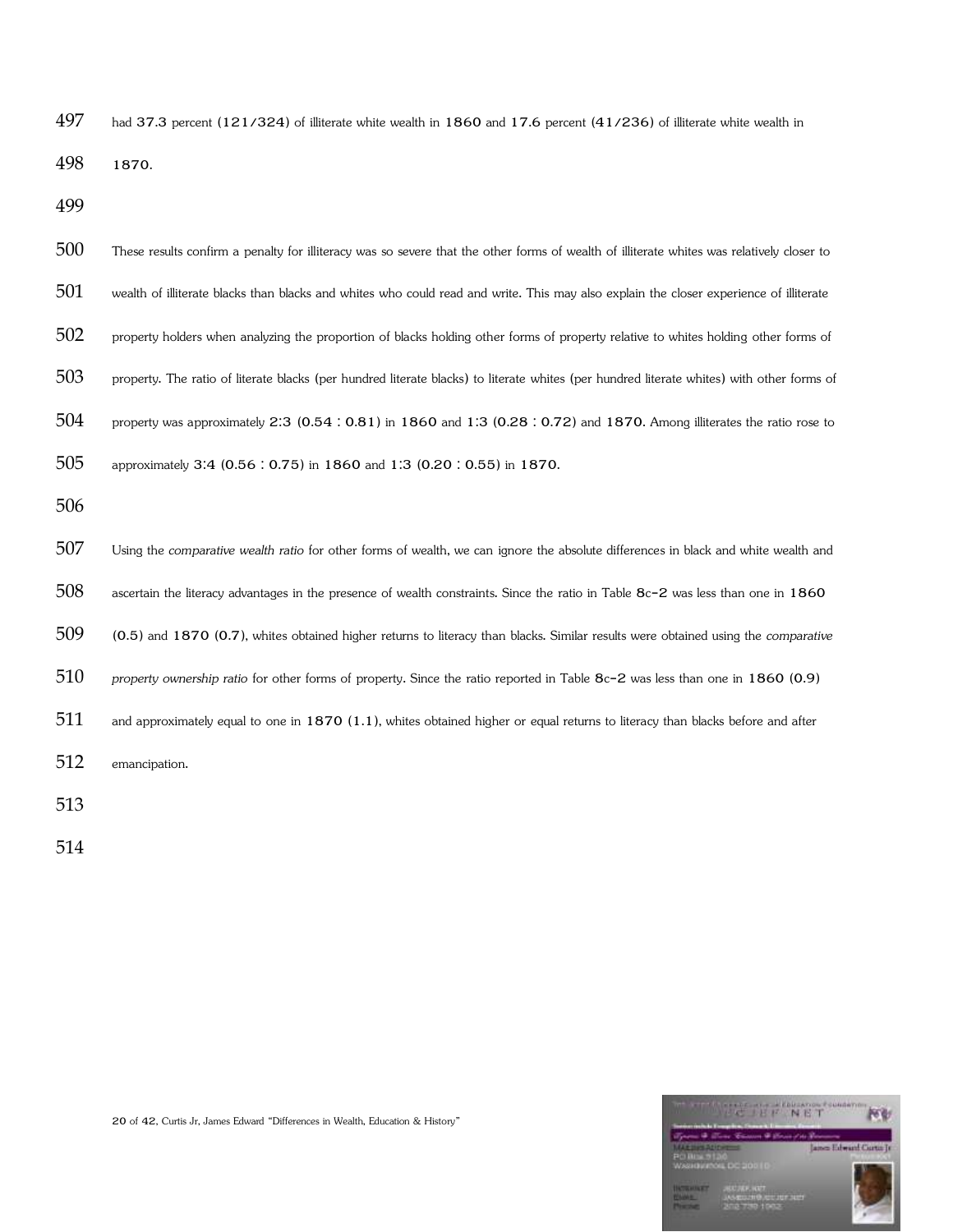*The Mid 19th Century Schooling and Total Wealth of Blacks: A Comparison of Black Americans over Time* 

| 517 | When summing up real estate and other forms of wealth, empirical results show that literate blacks were better off before and after      |
|-----|------------------------------------------------------------------------------------------------------------------------------------------|
| 518 | emancipation. Table 8a-2 shows that literate free blacks possessed \$520 in nominal total wealth in 1860 prior to emancipation.          |
| 519 | This was higher than the \$273 possessed by illiterate free blacks. However, literate free blacks were equally likely as illiterate free |
| 520 | blacks to hold real estate or other forms of property. Table 8b-2 shows that 58 percent of literate free blacks that possessed           |
| 521 | positive amounts of total wealth in 1860. This was only slightly lower than the 60 percent of illiterate free blacks that possessed      |
| 522 | positive amounts of total wealth in 1860. The combination of these results suggests illiterate free blacks are about equally as likely   |
| 523 | to hold property but the literate free blacks use their knowledge to grow the value of their property larger than illiterate property.   |
| 524 | By 1870, the return to literacy grew dramatically. Table 8c-2 shows that the ratio of literate to illiterate real estate wealth for all  |
| 525 | blacks-which includes ex-slaves who held little or no real estate property-grew to 4.3. This implies that literate ex-slaves             |
| 526 | possessed four dollars for every dollar of total wealth owned by an illiterate ex-slave. Similarly, Table 8c-2 shows that the ratio of   |
| 527 | literate black total property holders (per hundred literate blacks) to illiterate black total property holders (per hundred illiterate   |
| 528 | blacks) was 1.5-for every literate free black real estate holder, there were two illiterate free black real estate holders.              |
| 529 |                                                                                                                                          |
| 530 | The Mid 19 <sup>th</sup> Century Schooling and Total Wealth: A Comparison of White and Black Americans over Time                         |
| 531 |                                                                                                                                          |
| 532 | The closer economic experiences of illiterate blacks and whites persisted even when comparing total wealth of blacks to the total        |
| 533 | wealth of whites before, but reversed after emancipation. Using wealth means in Table 8a-2, literate blacks had 19.9 percent             |
| 534 | (520/2616) of literate white total wealth while illiterate free blacks had 34.9 percent (273/782) of illiterate white wealth in          |
| 535 | 1860. By 1870, things had reversed such that literate free blacks had 11.1 percent (304/2737) of literate white wealth while             |
| 536 | illiterate free blacks had 8.7 percent (72/832) of illiterate white wealth. These results may imply that the penalty for illiteracy was  |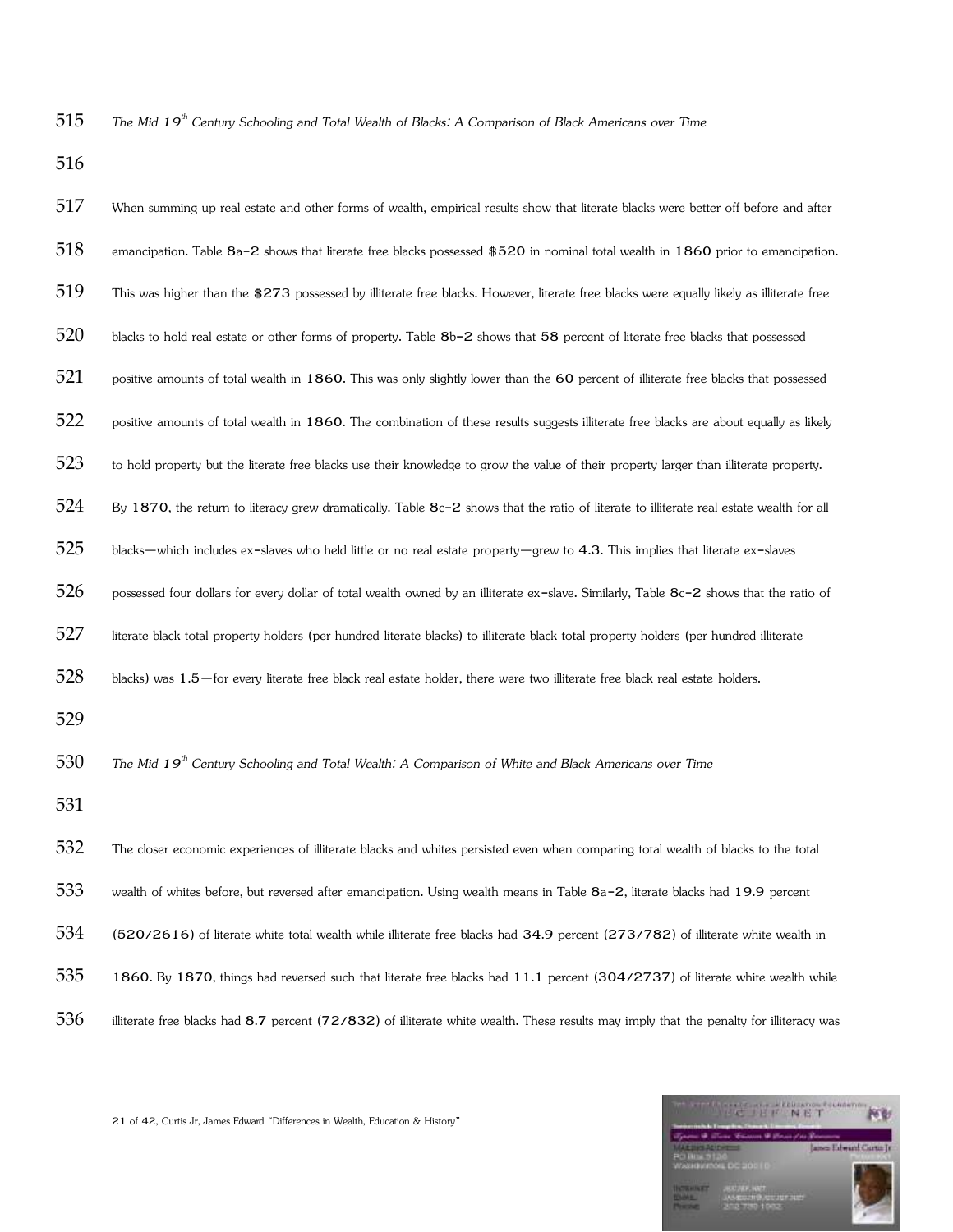- so severe that the wealth of illiterate whites was relatively closer to wealth of illiterate blacks than blacks and whites who could read
- and write before emancipation, but legal enforcement of rights improved the returns to literacy after emancipation.

- Similarly, this illiteracy penalty was observed when analyzing the proportion of blacks holding property relative to whites. The ratio
- 541 of literate blacks (per hundred literate blacks) to literate whites (per hundred literate whites) with property was approximately 2:3
- (0.58 : 0.84) the ratio rose to approximately 3:4 (0.60 : 0.77) among illiterates in 1860. By 1870, the literate ratio of 2:5
- (0.32 : 0.77) exceeded the illiterate ratio of 1:3 (0.22 : 0.62) in 1870.
- 
- ascertain the literacy advantages in the presence of wealth constraints. Since the ratio in Table 8c-2 was less than one in 1860 (0.6) and 1870 (1.3), whites obtained higher returns to literacy than free blacks before emancipation and literate ex-slave 548 obtained a higher return to literacy than ex-slaves. Again, the penalty for illiteracy was so severe that the wealth of illiterate whites

Using the *comparative wealth ratio* for other forms of wealth, we can ignore the absolute differences in black and white wealth and

- was relatively closer to wealth of illiterate blacks than blacks and whites who could read and write before emancipation, but legal
- enforcement rights improved the returns to literacy after emancipation. Similar results were obtained using the *comparative property*
- *ownership ratio* for other forms of property. Since the ratio reported in Table 8c-2 was less than one in 1860 (0.9) and greater
- than one in 1870 (1.2), whites obtained higher returns to literacy than blacks before emancipation and reversed after
- emancipation.
- 
- Once the equal enforcement of laws began to converge more rapidly, with the mass emancipation of Southern slaves, some blacks, with schooling advantages, observed returns to schooling, in the black community, that were greater than the returns to schooling of whites, with schooling advantages in the white community. This schooling premium advantage observed after the emancipation of slaves was, in part, due to combining blacks with longer histories of emancipation, and with maximum free market experiences, and the plurality of blacks with shorter histories of emancipation, and with minimum free market experiences. This uncompensated

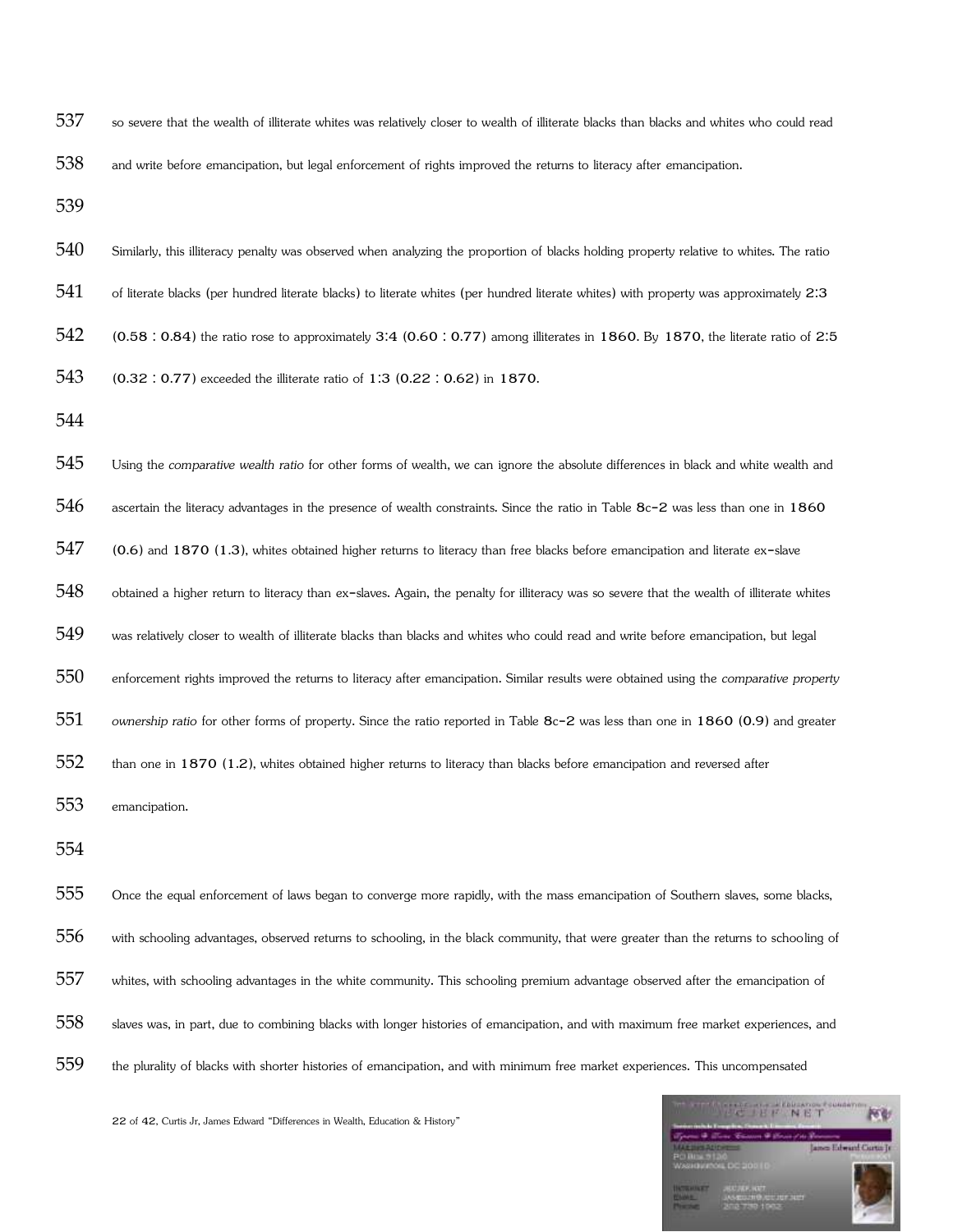- change in social standing may be preliminary evidence of the sources of greater inequality and skewed media documentations of
- social unrest observed among disenfranchised groups throughout history.
- 
- **Non-Linear Least Squares Multivariate Analysis of Logarithmic Total Wealth of Whites and Blacks in 1860 and 1870**
- 
- Table 13 shows logarithmic wealth is regressed against proxy variables for earnings and savings, proxy variables for initial wealth, and
- household formation variables. Results, which had a 95 percent level of significance, are summarized below.
- 
- Savings and Schooling. *Savings*. Results show higher, statistically significant, diminishing increases in wealth savings with age among
- whites, compared to blacks, in 1860 and 1870. *Schooling*. Similarly, results show higher returns to schooling, for whites relative
- to blacks, in 1860 and 1870, holding all other variables constant; however, these results were not statistically significant for free
- blacks in 1860.
- 

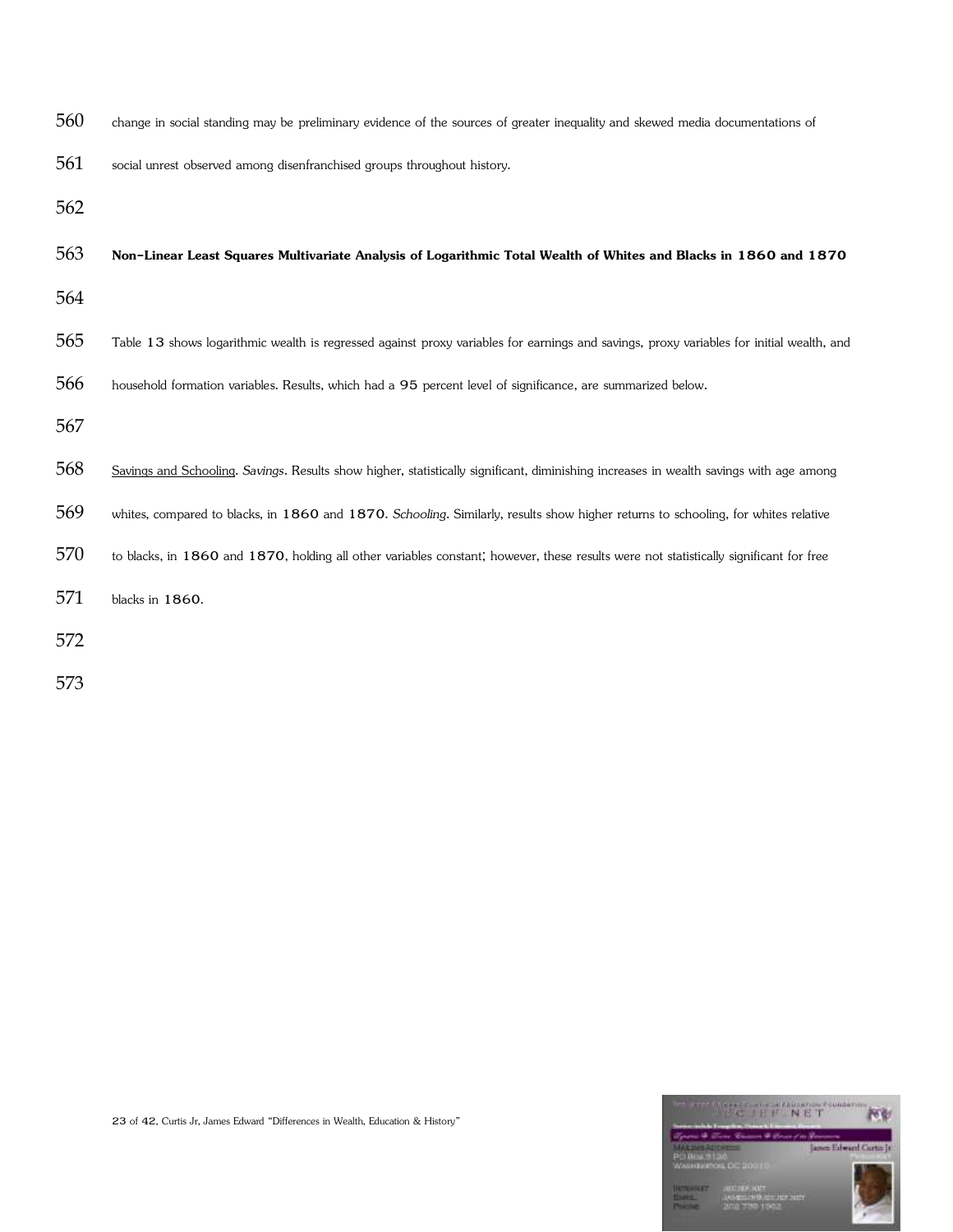### **Table 13. OLS Estimates Based on Log Real Total Wealth by Race, 1860-70**

| Race:                       |             |        | Whites      |        | <b>Blacks</b> |        |             |        |  |
|-----------------------------|-------------|--------|-------------|--------|---------------|--------|-------------|--------|--|
| Year:                       | 1860        |        | 1870        |        | 1860          |        | 1870        |        |  |
| OLS Regression with:        | Slave State | Region | Slave State | Region | Slave State   | Region | Slave State | Region |  |
| Constant                    | 1.14        | 1.01   | 0.13        | (0.18) | 2.30          | 2.61   | 1.89        | 2.22   |  |
| Literacy                    | 1.02        | 1.02   | 1.14        | 1.12   | 0.25          | 0.21   | 0.34        | 0.35   |  |
| Slave State                 | 0.18        |        | (0.97)      |        | 0.01          |        | (1.38)      |        |  |
| Migrated to the Region      | (0.50)      | (0.66) | (0.34)      | (0.50) | 0.39          | 0.26   | 0.26        | 0.21   |  |
| Rural                       | 0.82        | 0.73   | 0.71        | 0.58   | 0.26          | 0.30   | 0.17        | 0.17   |  |
| Age                         | 0.14        | 0.14   | 0.18        | 0.18   | 0.09          | 0.09   | 0.04        | 0.04   |  |
| Age Squared                 | (0.00)      | (0.00) | (0.00)      | (0.00) | (0.00)        | (0.00) | (0.00)      | (0.00) |  |
| Number of Children          | (0.03)      | (0.04) | (0.02)      | (0.03) | 0.01          | 0.00   | 0.03        | 0.03   |  |
| Number of Household Members | 0.11        | 0.11   | 0.10        | 0.10   | 0.05          | 0.04   | 0.05        | 0.06   |  |
| Married                     | 0.24        | 0.19   | 0.02        | 0.02   | 0.48          | 0.47   | 0.33        | 0.34   |  |
|                             |             |        |             |        |               |        |             |        |  |
|                             |             |        |             |        |               |        |             |        |  |
| <b>Occupational Skill</b>   |             |        |             |        |               |        |             |        |  |
| Unskilled                   | (2.86)      | (2.79) | (2.71)      | (2.66) | (2.93)        | (2.86) | (1.64)      | (1.64) |  |
| Skilled                     | (1.72)      | (1.64) | (1.97)      | (1.88) | (2.18)        | (2.13) | (0.95)      | (0.95) |  |
| <b>White Collar</b>         | (0.05)      | (0.01) | (0.11)      | (0.08) | (0.91)        | (0.97) | 0.45        | 0.46   |  |
| Student/Retired             | (0.10)      | (0.09) | 0.32        | 0.32   | (5.51)        | (5.63) | (1.34)      | (1.34) |  |
| <b>Other Skill</b>          | (2.37)      | (2.36) | (2.76)      | (2.71) | (3.20)        | (3.22) | (1.73)      | (1.73) |  |
|                             |             |        |             |        |               |        |             |        |  |
| Region                      |             |        |             |        |               |        |             |        |  |
| MidAtlantic                 |             | 0.05   |             | 0.14   |               | (0.39) |             | (0.50) |  |
| Midwest                     |             | 0.44   |             | 0.59   |               | (0.06) |             | (0.25) |  |
| Southeast                   |             | 0.29   |             | (0.68) |               | (0.43) |             | (1.73) |  |
| South Central               |             | 0.68   |             | (0.48) |               | 0.65   |             | (1.68) |  |
| West                        |             | (0.30) |             | 0.09   |               | (1.20) |             | (0.18) |  |
|                             |             |        |             |        |               |        |             |        |  |

**Source:** Information collected, calculated and compiled by James Curtis Jr (2002); IPUMS; Dependent variable is natural log of

total wealth adjusted for regional prices; Estimated parameters in bold are statistically significant with a 95 percent level of

confidence. Farmers and Northeast are the excluded variables.

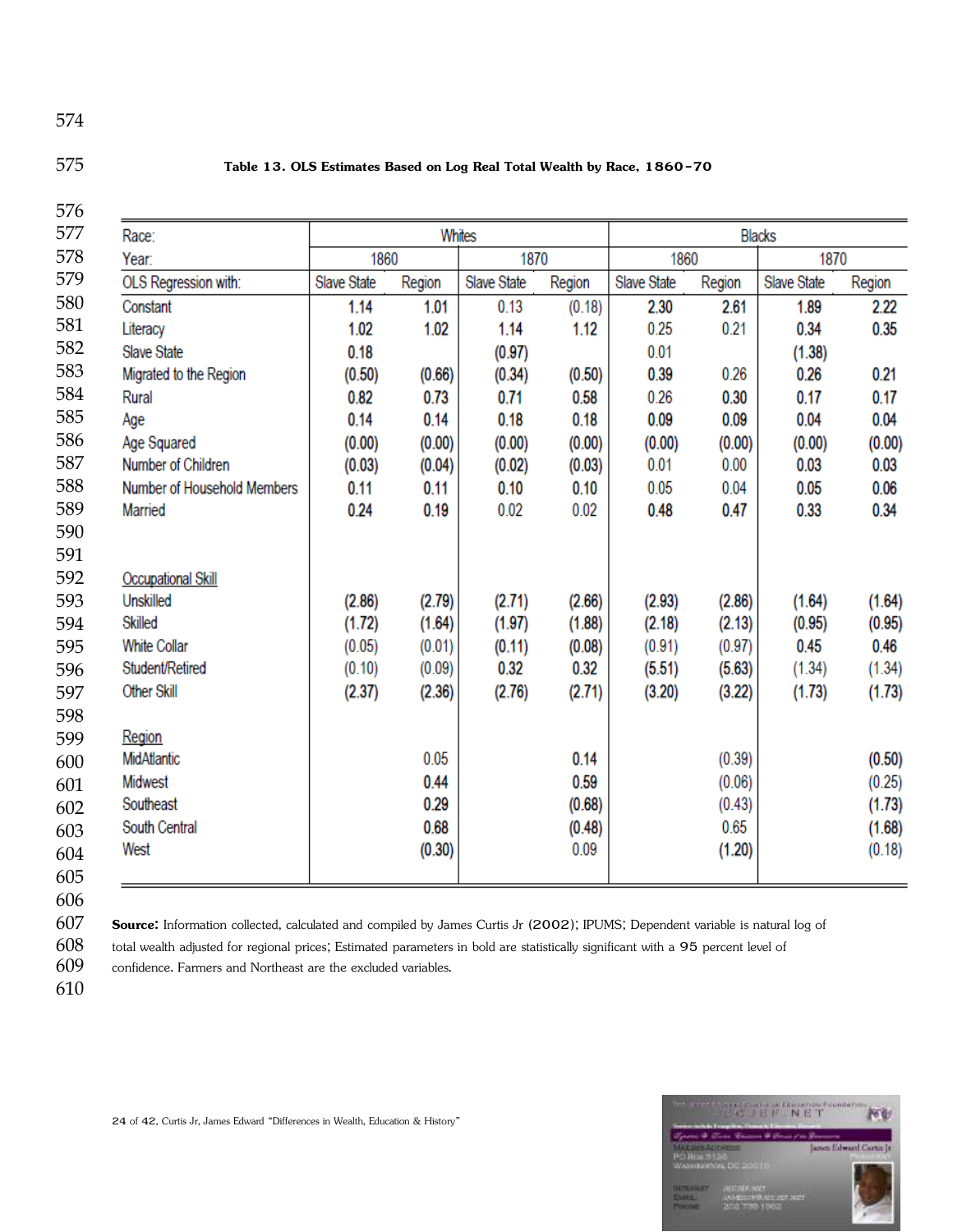### **REFERENCES**

- 613 Attack, Jeremy and Fred Bateman, "Egalitarianism, Inequality, and Age: The Rural North in 1860," Journal of Economic History, Vol. 41, March 1981, pp.85-93.
- Becker, Gary S. The Economics of Discrimination, Chicago: Chicago, 1957.
- 616 Berlin, Ira, Slaves Without Masters: The Free Negro in the Antebellum South, New York: Pantheon, 1974.
- Birkes, David and Yadolah Dodge, Alternative Methods of Regression, New York: John Wiley, 1993.
- Bodenhorn, Howard, "The Economic Consequences of Color Among Free Negroes in Rural Antebellum South," working paper, Lafayette College, July 1999.
- Bodenhorn, Howard, "The Mulatto Advantage: The Biological Consequences of Complexion in Rural Antebellum Virginia," working paper, Lafayette College, June 1999.
- 622 Buchinsky, Moshe, "Recent Advances in Quantile Regression Models: A Practical Guide for Empirical Research," Journal of Human Resources, Vol. 33, No. 1, 1998.
- 624 Coelho, Philip R. and James F. Shepherd, "Differences in Regional Prices: The United States, 1851-1880," Journal of Economic History, Vol. 34, Iss. 3, September 1974, pp.551-591.
- Conley, Dalton, Being Black, Living in the Red: Race Wealth, and Social Policy in America, Berkeley: University of California, 1999.
- Conley, Timothy and David Galenson, "Quantile Regression Analysis of Censored Wealth Data," Historical Methods, Vol. 27, No. 4, pp. 149-165.
- Conley, Timothy G., David Galenson and Steven Herscovici, "Economic Opportunity in Urban America: Region, Nativity and Wealth in the Mid-Nineteenth Century," working paper, November 1995.
- 630 Cramer, Clayton E. Black Demographic Data, 1790-1860: A Sourcebook, Westport: Greenwood, 1997.
- 631 Curry, Leonard, The Free Black in Urban America, 1800-1850: The Shadow of the Dream, Chicago: Chicago University Press, 1981.
- Curtis Jr, James Edward, "A Theory of Wealth Accumulation Considering Modern Net Savings Gradualism The Impact of Unresolved Long Run Differences in Wealth Accumulation on the Annualized Net Savings in the USA" Working Paper Number 3018488, (Available at SSRN: http://ssrn.com/ abstract=3018488), February 26, 2017.
- Curtis Jr, James Edward, "Designing JECJEF University", Working Paper, July 31, 2017.
- Curtis Jr, James Edward, "Economics, A Student Textbook and Professor Manual for University Instruction of Microeconomics courses, 3rd Edition", Working Paper, July 31, 2017.
- Curtis Jr, James Edward, "Freedom Laws and Economics of Ethnicity" Working Paper Number 1701423 (Available at SSRN: http://ssrn.com/ abstract=1701423), January 23, 2012.
- Curtis Jr, James Edward, "Long-Run Differences in Wealth: A Microdata Analysis of US White-Black Differences in Wealth
- Directly after Mass Emancipation of Southern Slaves", Working Paper Number 1701373
- (Available at SSRN: http://ssrn.com/abstract=1701373), December 1, 2002.
- 643 Curtis Jr, James Edward, "The Enduring Faith Center, A Chronological Memior Of A Church Formed By James Edward Curtis Jr" Working Paper, December 31, 2013.

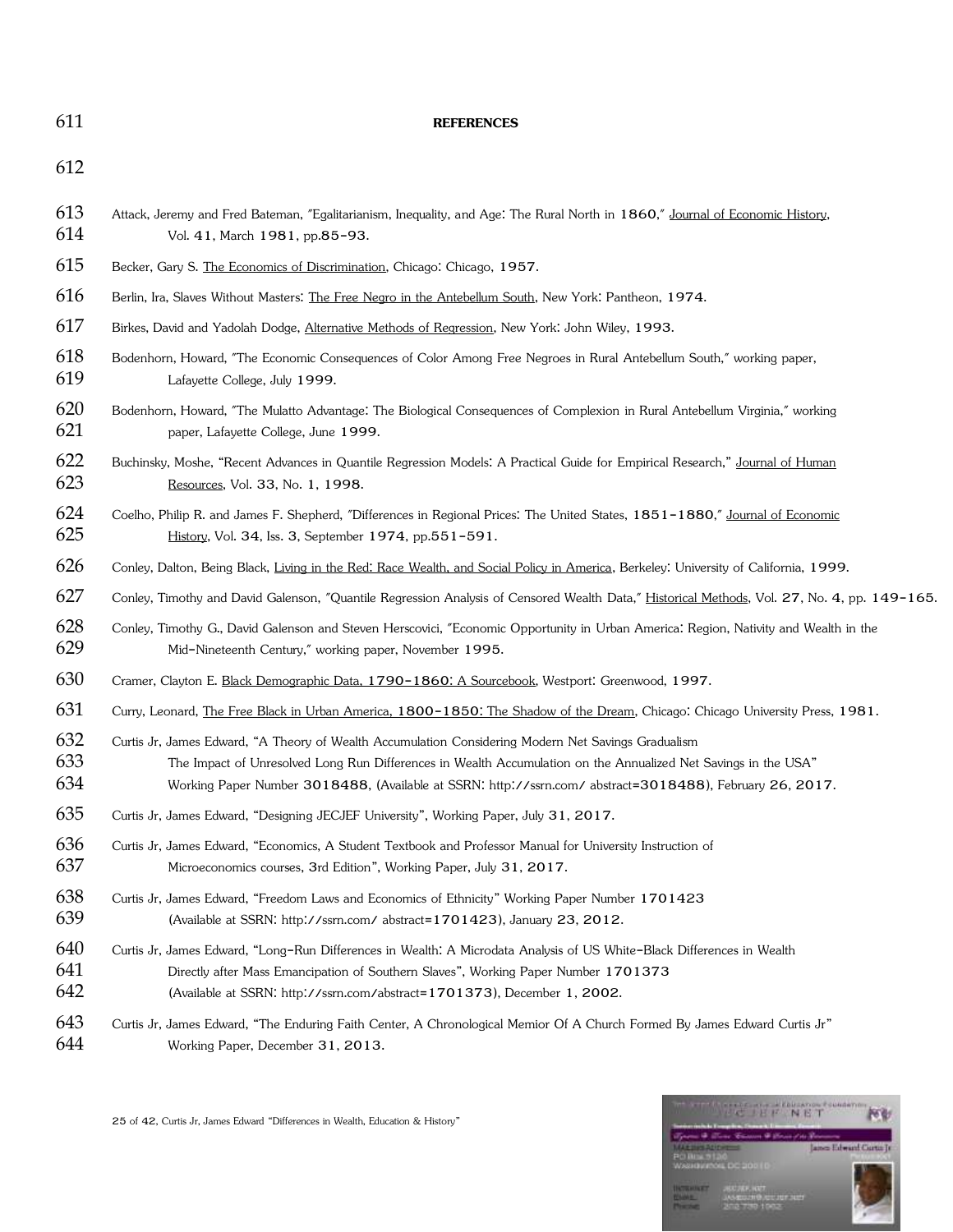- Curtis Jr, James Edward, "Wealth and Faith, What Is Your Real Reason? Is It Jesus?" SSRN Working Paper Number 1793848 (Available at SSRN: http://ssrn.com/abstract=1793848), March 11, 2011.
- Curtis Jr, James Edward, "Wealth Discrimination Theory", Working Paper Number 1751670 (Available at SSRN: http://ssrn.com/abstract=1751670), January 31, 2011.
- Decanio, Stephen J., "Accumulation and Discrimination in the Post-Bellum South," Exploration in Economic History, Vol. 16, No. 2, April 1979, pp. 182-206.
- DuBois, W.E.B. The Philadelphia Negro: A Social Study, New York: Schocken, 1899.
- Easterlin, Richard A. "Regional Income Trends, 1840-1950," American Economic History, New York: McGraw-Hill, 1961, pp.525-547.
- Easterlin, Richard A. Population, Labor Force, and Long Swings in Economic Growth: The American Experience, New York: NBER, 1968.
- Eblen, Jack E. "Growth of the Black Population in Ante Bellum America, 1820-1860," Population Studies, Vol. 26, No. 2, July 1972, pp.273-289.
- Eggert, Gerald, "Two-Steps Forward, a Step and a Half Back: Harrisburg's African American Community in the Nineteenth Century," 657 in African Americans in Pennsylvania: Shifting Historical Perspectives edited by Joe Trooter Jr., Pennsylvania: Pennsylvania State University, pp.220-253.
- Ferrie, Joseph P. "The Wealth Accumulation of Antebellum European Immigrants to the U.S., 1840-60," Journal of Economic History, Vol. 54, March 1994, No. 1, pp.1-33.
- Ferrie, Joseph P. "A New Sample of Males Linked from the Public Use Microdata Sample of the 1850 U.S. Federal Census of Population to the U.S. Federal Census Manuscript Schedules," Historical Methods, Vol. 29, No. 4, Fall 1996, pp. 141- 156.
- Ferrie, Joseph P. Yankeys Now: Immigrants in the Antebellum United States, 1840-1860, New York: Oxford, 1999.
- Franklin, John H. The Free Negro in North Carolina, 1790-1860, New York: Russell, 1943.
- Galenson, David W. "Economic Opportunity on the Urban Frontier: Nativity, Work and Wealth in Early Chicago," Journal of Economic History, Vol. 51, September 1991, pp.581-603.
- Galenson, David W. and Clayne L. Pope, "Economic and Geographic Mobility on the Farming Frontier: Evidence from Appanoose County, Iowa, 1850-1870," Journal of Economic History, Vol. 49, September 1989, pp. 635-655.
- Greaves, Ida C. The Negro in Canada, Montreal: Packet-Times Press.
- Greene, Lorenzo J. And Carter G. Woodson, The Negro Wage Earner, Washington: Association for the Study, 1930.
- Greene, William, Econometric Analysis, New Jersey: Princeton Hall, 1997.
- Hamburg, Morris, Statistical Analysis for Decision Making, San Diego: Harcourt Brace Jovanvich, 1989.
- Herscovici, Steven, "Migration and Economic Mobility: Wealth Accumulation and Occupational Change Among Antebellum Migrants and Non-Migrants," working paper, October 1995.
- 676 Higgs, Robert, "Accumulation of Property by Southern Blacks Before World War I," American Economic Review, Vol. 72, Iss. 2, September 1982, pp.725-737.
- 678 Hornsby, Anne, "The Accumulation of Wealth by Black Georgians, 1890-1915," Journal of Negro History, Vol.74, Iss. 1, Winter 1989, pp. 11-30.

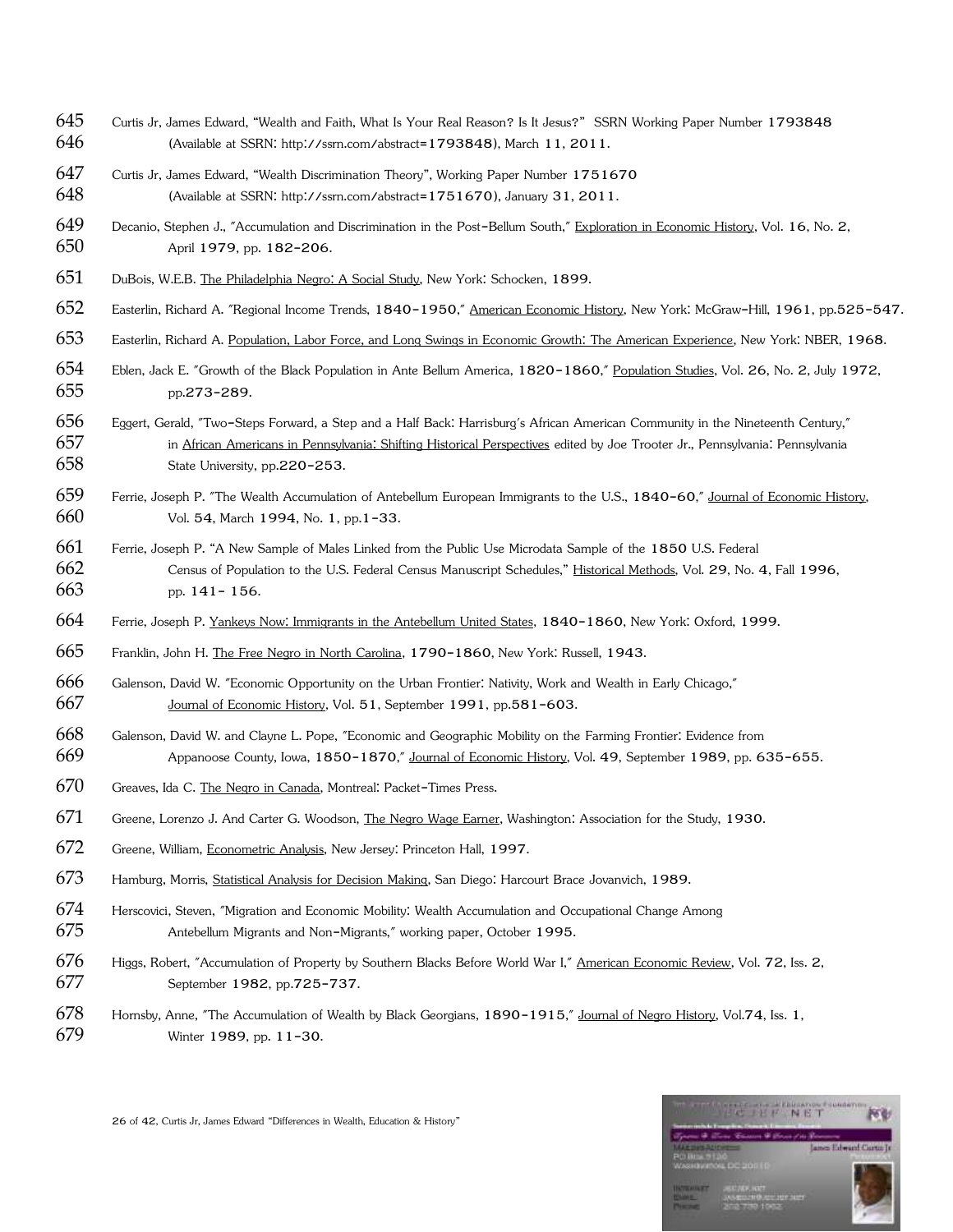- Hurst, Erik, et. al, "The Wealth Dynamics of American Families, 1884-94," Brookings Papers on Economic Activity, Iss. 1, 1998, pp. 267-337.
- Jackson, Luther Porter, "The Virginia Free Negro Farmer and Property Owner," Journal of Negro History, Vol. 24, Iss. 4, October 1939, pp. 390-439.
- Juhn, Chinhoi, Kevin M. Murphy, and Brooks Pierce, "Accounting for the Slowdown in Black-White Wage Convergence," in 685 Marvin H. Kosters (ed.), Workers and Their Wages, DC: American Enterprise Institute, 1991.
- Koenker, Roger and Gilbert Basset, Jr. "Regression Quantiles," Econometrica, Vol. 46, No. 1, January 1978, pp. 33-50.
- 687 Landon, Fred, "The Negro Migration to Canada after Passing the Fugitive Slave Act," Journal of Negro History, Vol. 5, Iss. 1, January 1920, pp. 22-36.
- Litwick, Leon F. "The Federal Government and the Free Negro, 1790-1860," Journal of Negro History, Vol. 43, Iss. 4, October 1958, pp. 261-278.
- Litwick, Leon F. North of Slavery: The Negor in the Free State, 1790-1860, Chicago: University of Chicago, 1961.
- Magnuson, Diana L. "The Making of a Modern Census: The United States Census of Population, 1790-1940, " University of Minnesota (Doctoral Dissertation), 1995.
- 694 Magnuson, Diana L. "Who and What Determined the Content of the U.S. Population Schedule Over Time," Historical Methods, Vol. 28, No. 1, pp. 11-26.
- Magnuson, Diana L. and Miriam L. King, "Comparability of the Public Use of Microdata Samples: Enumeration Procedures," Historical Methods, Vol. 28, No. 1, Winter 1995, pp. 27-32.
- Margo, Robert, "Accumulation of Property by Southern Blacks Before World War I: Comment and Further Evidence," American Economic Review," Vol. 74, Iss. 4, September 1984, pp. 768-774.
- Margo, Robert, Race and Schooling in the South: 1880-1915, An Economic History, Chicago: University of Chicago Press, 1990.
- McKee, Jay William, "The Conflict Between State Laws Prohibiting the Entrance of Free Negroes and the Privleges and Immunities Clause of the Federal Constitution in the Period, 1789-1860," The Ohio State University (Doctoral Dissertation), 1934.
- McPherson, J.H.T. History of Liberia, Baltimore: John Hopkins University Press, 1891.
- Mechlinger, Louis R. "The Attitude of the Free Negro Toward Colonization," Journal of Negro History, Vol. 1, Iss. 3, June 1916, 706 pp. 276-301.
- Miller, Kelly, "Enumeration Errors in the Negro Population," Scientific Monthly, Vol. 14, January-June 1922, pp.168-177.
- Mincer, Jacob, "Investments in Human Capital and Personal Income Distribution," Journal of Political Economy, Vol. 66, August 709 1958, pp.281-302.
- 710 Mincer, Jacob, Schooling, Experience, and Earnings. New York: Columbia University, 1974.
- Pennsylvania Abolition Society, The Present State and Condition of the People of Color of the City of Philadelphia and Adjoining Districts, Philadelphia, 1838.
- Pope, Clayne L. "Households on the American Frontier: The Distribution of Income and Wealth in Utah, 1850-1900," 714 Markets in History: Economic Studies of the Past, edited by David W. Galenson, Cambridge: Cambridge, 1989.
- Provine, Dorothy, "The Economic Position of the Free Clacks in the District of Columbia, 1800-1860,"
- 716 Journal of Negro History, Vol. 58, Iss. 1, January 1973, pp.61-1972.



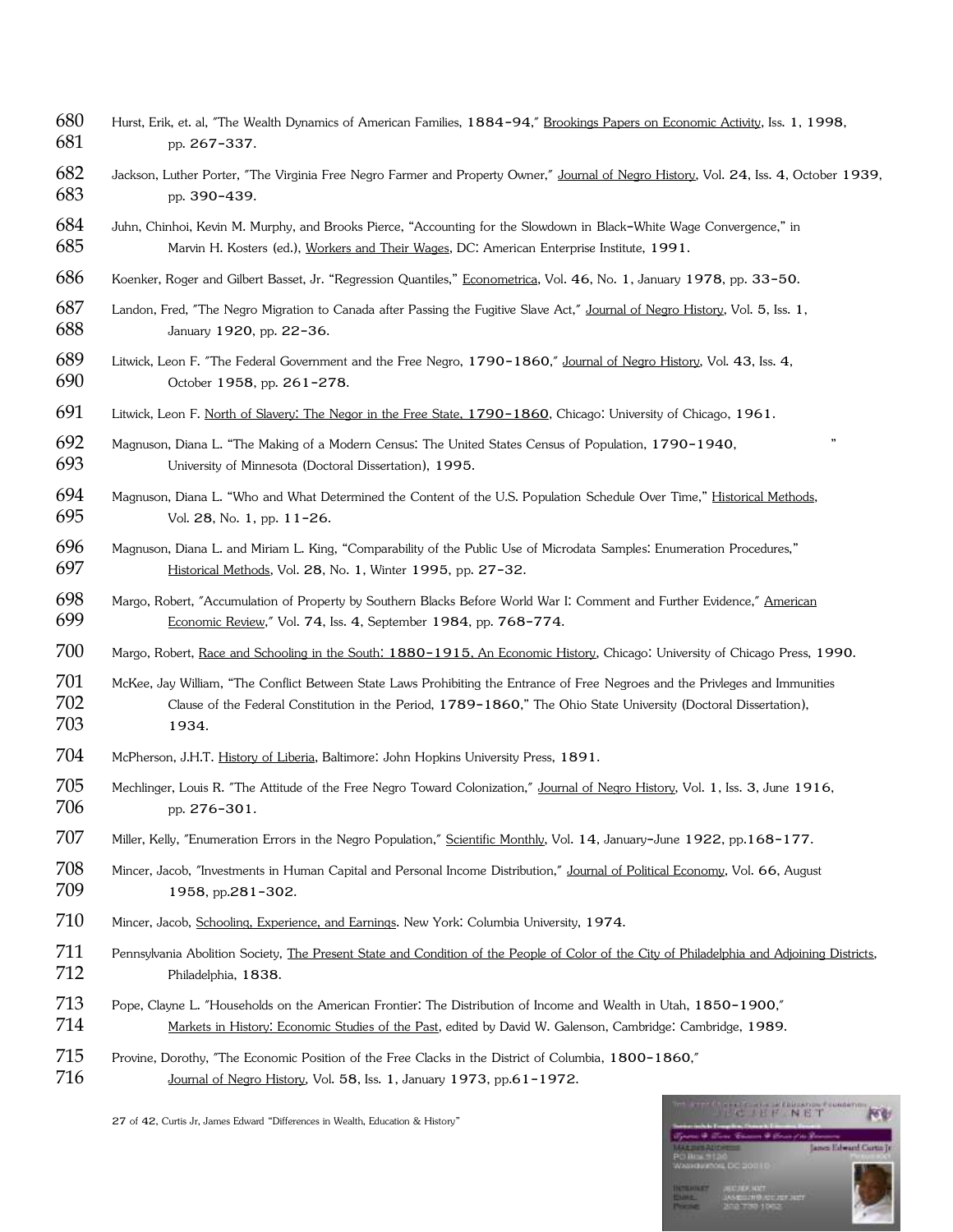- Ruggles Steven and Matthew Sobek , "Integrated Public Use Microdata Series: Version 2.0," Minneapolis: Historical Census Projects, University of Minnesota, 1997.
- Ruggles, Steven and Russell R. Menard, "The Minnesota Historical Census Projects," Historical Methods, Vol. 28, No. 1, Winter 1995, 720 pp. 6-10.
- Ruggles, Steven, et. al., "General Design of the Integrated Public Use Microdata Series," Historical Methods, Vol. 28, No. 1, Winter 1995, pp. 31-39.
- Schaefer, Donald F. "A Model of Migration and Wealth Accumulation: Farmers at the Antebellum Southern Frontier," Explorations in Economic History, April 1987, pp.130-157.
- Shorrocks, A.F. "The Measurement of Mobility," Econometrica, Vol. 46, No. 5, Sept. 1978, pp. 1013-24.
- 726 Snyder, Donald C. "A Database with Income and Assets of New Retirees by Race and Hispanic Origin," Review of Black Political Economy, Vol. 71, No. 4, Spring 1989, pp.5-25.
- 728 Society of Friends, Statistical Inquiry into the Condition of the Free People of the City and Districts of Philadelphia, Philadelphia, 1849.
- 729 Soltow, Lee, "A Century of Personal Wealth Accumulation," in The Economics of Black America edited by Harold G. Vatter and Thomas Palm, New York: Harcourt Brace Jovanovich, 1972, pp. 80-84.
- 731 Soltow, Lee. Men & Wealth in the United States. New Haven: Yale, 1975.
- Spriggs, William Edward, "Afro-American Wealth Accumulation, Virginia, 1900-1914," University of Wisconsin at Madison (Ph.D. Dissertation), 1984.
- Steckel, Richard H. "Census Matching and Migration: A Research Strategy," Historical Methods, Vol. 21, No. 2, Spring 1988, pp. 52-60.
- 736 Steckel, Richard H. "Poverty and Prosperity: A Longitudinal Study of Wealth Accumulation, 1850-1860," The Review of Economics and Statistics, 1990, pp. 275-285.
- 738 Steckel, Richard H. "Stature and Standards of Living," Journal of Economic Literature, Vol. 33, 1995, pp.1903-1940.
- 739 Steckel, Richard H. "The Quality of Census Data for Historical Inquiry: A Research Agenda," Social Science History, Winter 1991, 740 pp.579-599.
- Steckel, Richard H. and Carolyn Moehling, "Wealth Inequality in Industrializing New England: New Evidence and Tests of Competing Hypothesis," submitted to the Journal of Economic History, January 2000.
- Steckel, Richard, "Census Manuscript Schedules Matched with Property Tax Lists: A Source of Information on Long-term Trends 744 in Wealth Inequality," Historical Methods, Vol. 27, No. 2, Spring 1994, pp. 71-85.
- 745 Steckel, Richard, "Household Migration and Rural Settlement in the United States, 1850-1860," Explorations in Economic History, 746 pp. 190-218.
- 747 Steckel, Richard, "The African American Population of the United States, 1790-1920" in A Population History of North America, January 2000.
- The Christian Life: New Testament, Master Outlines and Study Notes, New King James Version, Nashville: Thomas Nelson, 1982
- The Holy Bible, Contemporary English Version, New York: American Bible Society, 1995
- The Holy Bible, King James Version, Colorado Springs: International Society, 1988
- The Holy Bible, King James Version, London, Cambridge University

28 of 42, Curtis Jr, James Edward "Differences in Wealth, Education & History"

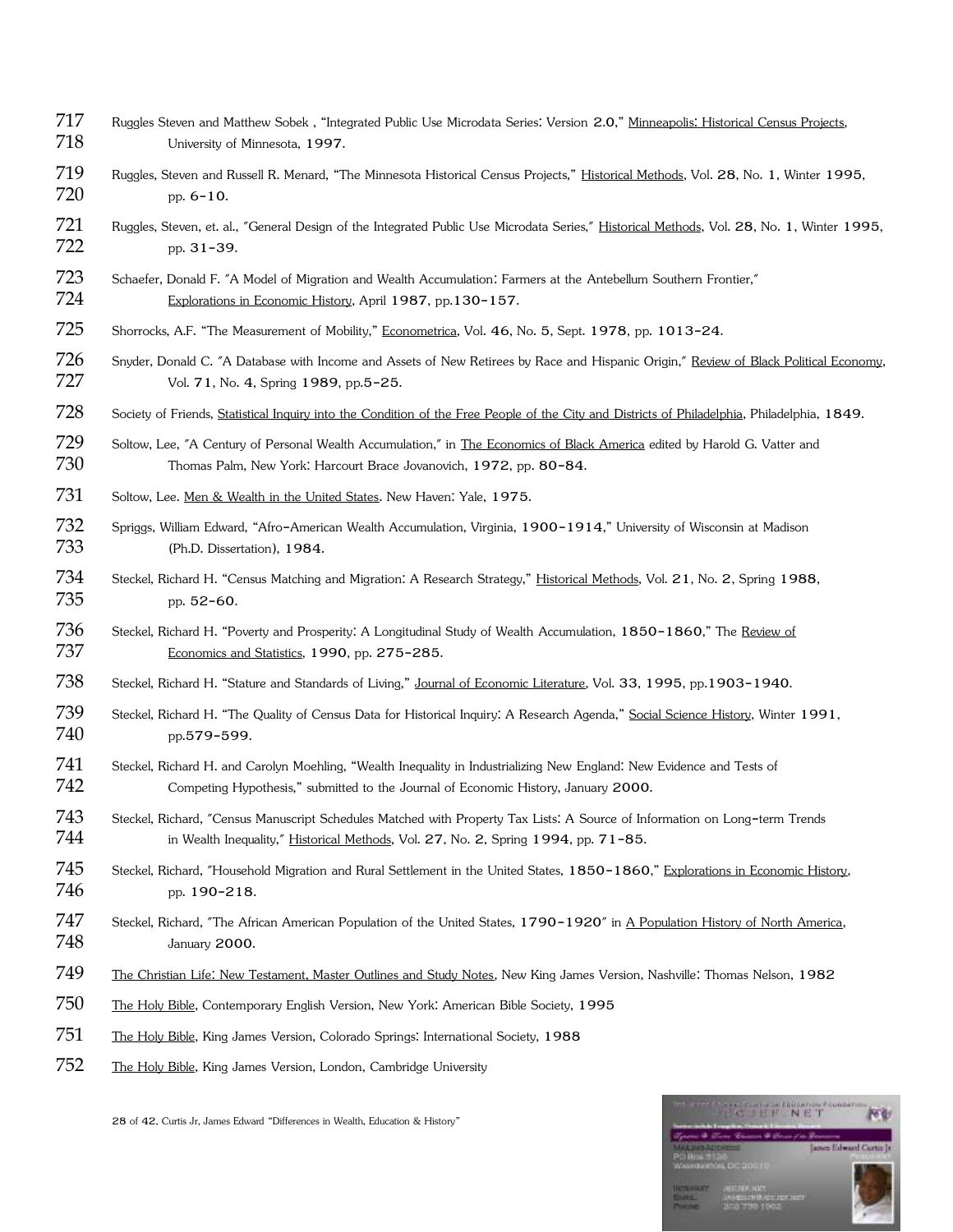- The Holy Bible, King James Version, Philadelphia: AJ Holman, 1942
- The Holy Bible, New International Version, Colorado Springs: International Bible Society, 1984 (Hard Cover)
- The Holy Bible, New International Version, Colorado Springs: International Bible Society, 1984 (Soft Cover)
- The Holy Bible, New King James Version, Thomas Nelson, 1982
- The Holy Bible (The Everywhere Bible), New International Version, Grand Rapids: Zondervan, 2006
- The NKJV Study Bible, New King James Version, Nashville: Thomas Nelson, 1997
- The Student Bible, New International Version, Grand Rapids: Zondervan, 1986
- Thünen, Johann Heinrich von, Isolated State; an English edition of Der isolierte Staat. Translated by Carla M. Wartenberg. Edited with an introduction by Peter Hall, Oxford, New York, Pergamon Press, 1966.
- US Bureau of the Census, Negro Population, 1790-1915, Washington: Government Printing Office, 1918.
- US Census Office, The Eighth Census of the United States: 1860, Washington: Government Printing Office, 1864.
- US Census Office, The Seventh Census of the United States: 1850, Washington: Robert Armstrong, 1853.
- Weiss, Thomas, "U.S. Labor Force Estimates and Economic Growth, 1800-1860," in American Economic Growth and 766 Standards of Living Before the Civil War edited by Robert E. Gallman and John Wallis, Chicago: University of Chicago, 1992, pp. 19-78.
- Wikimedia Foundation, Wikipedia: The Free Encyclopedia, Encyclopedia on-line, July 2004.
- White, Betsey Buttrill, "Empirical Tests of the Life Cycle Hypothesis," American Economic Review, Vol. 68, Iss. 4, September 770 1978, pp. 547-560.
- Wilkie, Jane R. "Distribution of the US Population by Race and Urban-Rural Residence, 1790-1860: Reference Tables," Demography, Vol. 13, No. 3, August 1976, pp.139-148.
- Wilkie, Jane R. "Urbanization and De-urbanization of the Black Population Before the Civil War," Demography, Vol. 13, No. 3, August, 1976, pp.311-328.
- 775 Wolff, Edward N. "Life-Cycle: A Microdata Analysis," Income and Wealth, Vol. 27, No.1, March 1981, pp. 75-91.
- Wolff, Edward, "Changing Inequality of Wealth," American Economic Review: Papers and Proceedings of the One Hundred and 777 Fourth Annual Meeting of the American Economic Association, Vol. 82, Iss. 2, May 1992, pp. 552-558.
- Wolff, Edward, "Recent Trends in the Size Distribution of Household Wealth," Journal of Economic Perspectives, Vol. 12, No. 3, Summer 1998, pp. 131-150.
- 780 Woodson, Carter G. Free Negro Heads of Families in the Unites in 1830, Washington: Association for the 781 Study of Negro Life and History, 1925.
- Woodson, Carter G. Free Negro Owners of Slaves in the United States in 1830, New York: Negro Universities, 1924.
- Woodson, Carter G. The Education of the Negro Prior to 1861, New York: Arno, 1968.
- Woolfolk, George R. The Free Negro in Texas 1800-1860: A Study of Cultural Compromise, Michigan: University Microfilms International, 1976.
- Wright, Carroll D. The History and Growth of the United States Census, Washington: Government Printing Office, 1900.

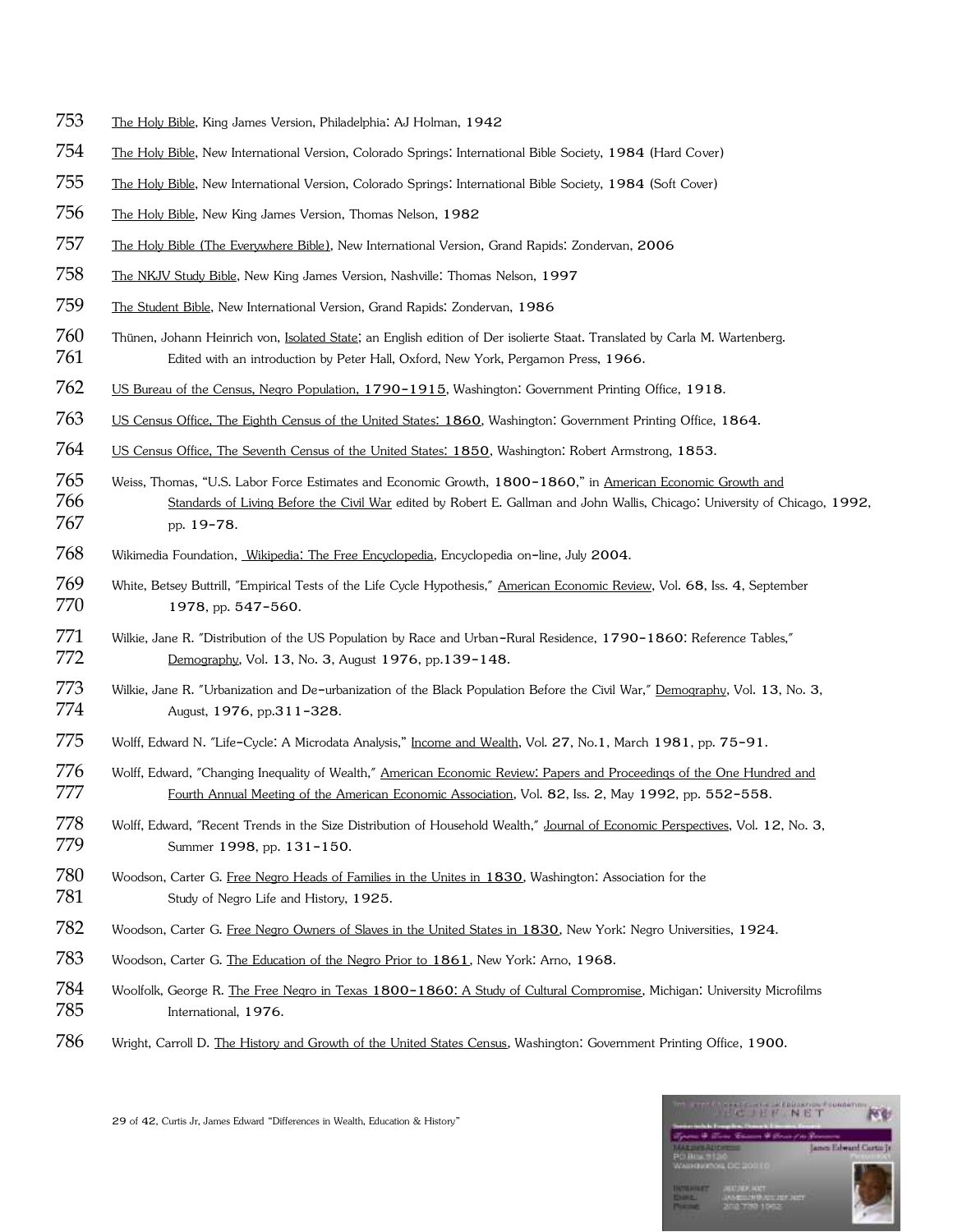- 787 Zelinsky, Wilbur, "The Historical Geography of the Negro Population of Latin America," Journal of Negro History, Vol. 34, Iss. 2,<br>788 April 1949, pp.153-221. April 1949, pp.153-221.
- 789 Zelinsky, Wilbur, "The Population Geography of the Free Negro in Antebellum America," Population Studies, Vol. 3, Iss. 4, March 1950, 790 pp.386-401.

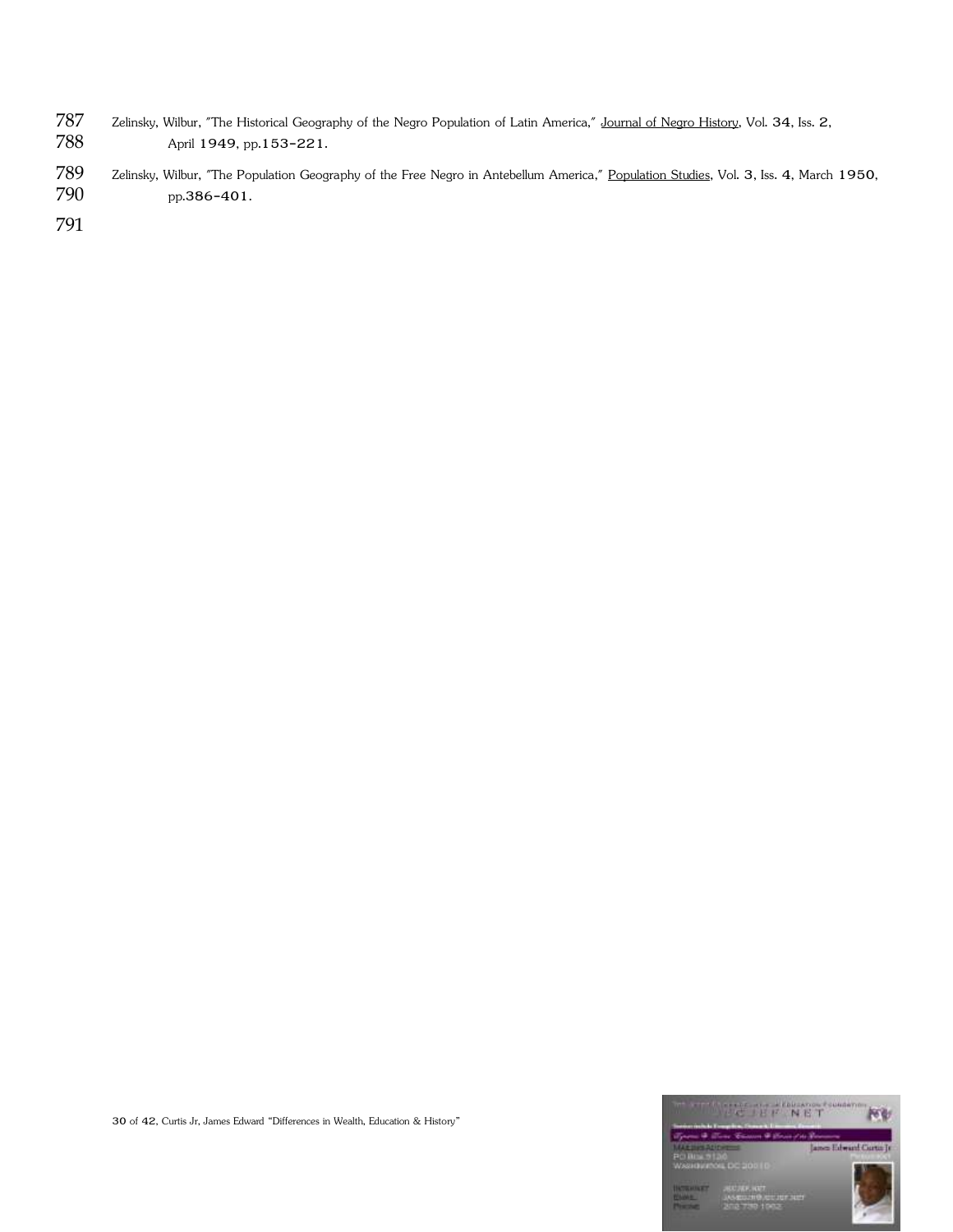### **THE APPENDIX**

| 793                                           |                                                                                                                                                                                                                                                                                                                                                                                                                                                                                                                                                                                                                                                                                                                 |
|-----------------------------------------------|-----------------------------------------------------------------------------------------------------------------------------------------------------------------------------------------------------------------------------------------------------------------------------------------------------------------------------------------------------------------------------------------------------------------------------------------------------------------------------------------------------------------------------------------------------------------------------------------------------------------------------------------------------------------------------------------------------------------|
| 794                                           | Several anecdotal studies on free blacks in the labor market show that the poor legal and social conditions made it difficult for free                                                                                                                                                                                                                                                                                                                                                                                                                                                                                                                                                                          |
| 795                                           | blacks to be economically competitive. For instance, free blacks had to compete with slaves, whites and immigrants for employment.                                                                                                                                                                                                                                                                                                                                                                                                                                                                                                                                                                              |
| 796<br>797<br>798<br>799<br>800<br>801<br>802 | "The preference of employers for white or slave labor forced free Negroes to underbid whites and work on the same<br>terms as slaves. By accepting lower wages and longer hours, many free Negroes found employment, but they aroused the<br>ire of white workingmen, who complained that free Negroes depressed their standard of living" (Berlin, p.229).<br>Immigration put free Negroes in the same position: "The influx of Irish and German workersspeeded the exclusion of<br>Negro freeman from many occupations. The competition free Negro workers faced from newly arrived immigrants in<br>Baltimore was a typical example of how white immigrants limited the free Negro's opportunities" (p.231). |
| 803                                           | They tended to earn wages and income that were much less than whites. One local study shows that: "Racial prejudice relegated                                                                                                                                                                                                                                                                                                                                                                                                                                                                                                                                                                                   |
| 804                                           | many free Negro workers to the meanest drudgery at the lowest payEven at these low levels of employment, free Negroes were                                                                                                                                                                                                                                                                                                                                                                                                                                                                                                                                                                                      |
| 805                                           | often paid less than whites. The standard wage for day laborers in the Norfolk shipyards (for example) was one dollar, but free                                                                                                                                                                                                                                                                                                                                                                                                                                                                                                                                                                                 |
| 806                                           | Negro workers rarely earned more than seventy-five cents a day" (Berlin, p.227).                                                                                                                                                                                                                                                                                                                                                                                                                                                                                                                                                                                                                                |
| 807                                           |                                                                                                                                                                                                                                                                                                                                                                                                                                                                                                                                                                                                                                                                                                                 |
| 808                                           | But studying racial differences in factor market supply decisions and prices, as reflected in the literature on labor supply, wages and                                                                                                                                                                                                                                                                                                                                                                                                                                                                                                                                                                         |
| 809                                           | income, presents only a subset of the factors that determine the accumulation and storage of assets over the lifetime of black and                                                                                                                                                                                                                                                                                                                                                                                                                                                                                                                                                                              |
| 810                                           | white households. Therefore, this study will focus on differences in wealth between blacks and whites in the middle of the 19 <sup>th</sup>                                                                                                                                                                                                                                                                                                                                                                                                                                                                                                                                                                     |
| 811                                           | Century.                                                                                                                                                                                                                                                                                                                                                                                                                                                                                                                                                                                                                                                                                                        |
| 812                                           |                                                                                                                                                                                                                                                                                                                                                                                                                                                                                                                                                                                                                                                                                                                 |
| 813                                           |                                                                                                                                                                                                                                                                                                                                                                                                                                                                                                                                                                                                                                                                                                                 |
| 814                                           |                                                                                                                                                                                                                                                                                                                                                                                                                                                                                                                                                                                                                                                                                                                 |
| 815                                           |                                                                                                                                                                                                                                                                                                                                                                                                                                                                                                                                                                                                                                                                                                                 |
| 816                                           |                                                                                                                                                                                                                                                                                                                                                                                                                                                                                                                                                                                                                                                                                                                 |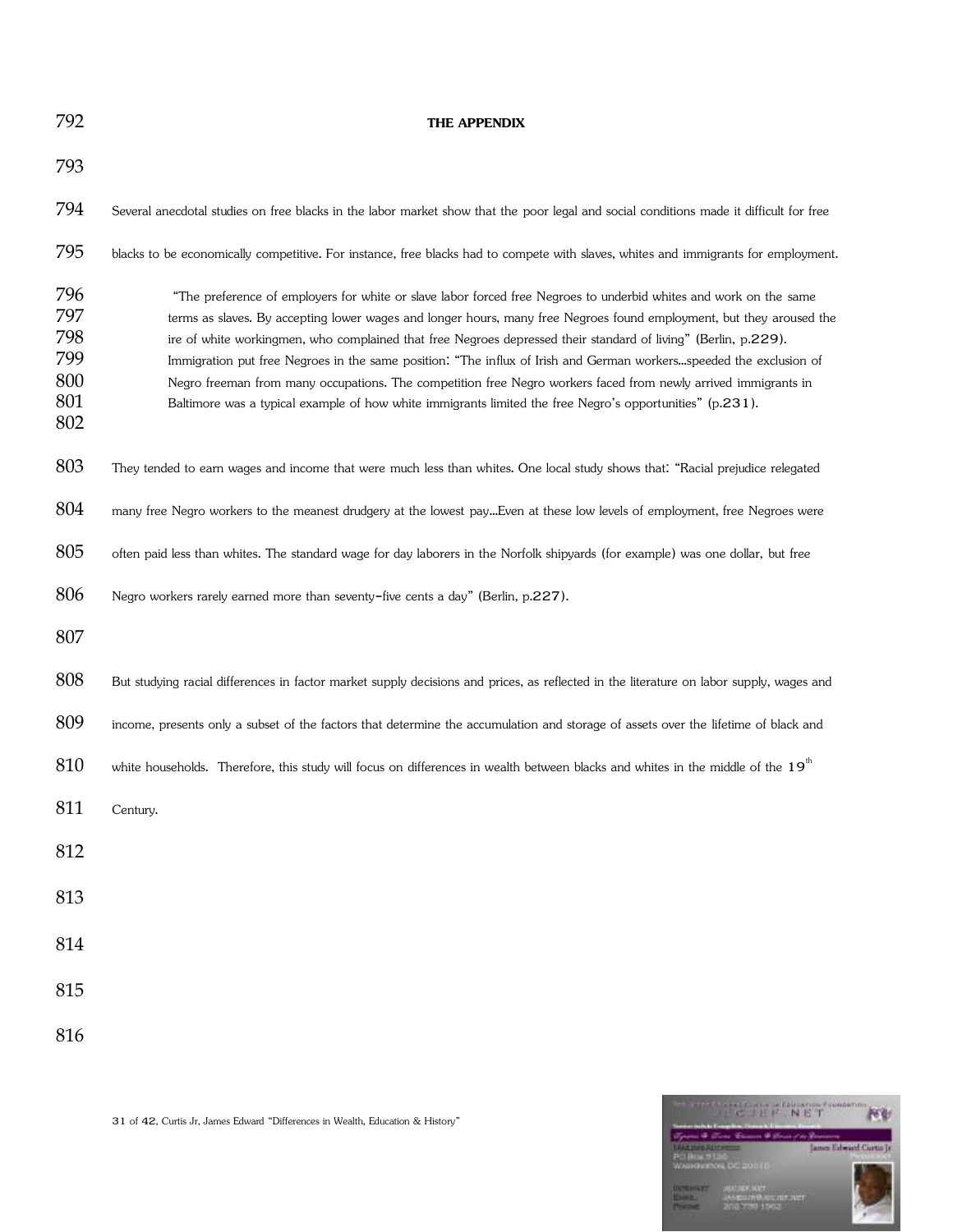### **Related Studies: A Review of the Literature on the Study of Free Blacks**

| 819 | The source of antebellum free black-white wealth differences has not studied. Researchers (e.g., Bodenhorn (1999), Eggert             |
|-----|---------------------------------------------------------------------------------------------------------------------------------------|
| 820 | (1997), Hershberg (1997), Berlin (1974), Litwick (1961), Jackson (1939), and DuBois (1899)) and Philadelphia                          |
| 821 | abolitionist society studies in 1849 and 1838 attempted to address free black-white wealth differences often using a piece-mill       |
| 822 | approach. Foremost, Leon Litwick (1961) and Ira Berlin (1979) provided a historical account for experience of northern and            |
| 823 | southern free blacks, respectively. After surveying past research efforts, compiling county records and compiling census manuscripts, |
| 824 | Berlin found that free blacks in several states possessed more property over time. But these results are obscured by the aggregate    |
| 825 | measures of wealth. For instance, he found that the aggregate wealth of free blacks living in fifteen counties in Georgia nearly      |
| 826 | doubled between 1850 and 1860. But we do not know why their wealth increased because correlations with explanatory                    |
| 827 | variables were not calculated.                                                                                                        |
| 828 |                                                                                                                                       |
| 829 | Luther Jackson (1939) also analyzed the property and real estate wealth of free blacks in the South. He used tax books, deeds,        |
| 830 | orders, legislative petitions, agricultural manuscripts and census manuscripts from Virginia to show that the amount of property held |
| 831 | by free blacks in 1830 tripled by 1860. Even though Jackson provided a brief statistical analysis, the inference of his study is      |
| 832 | limited to Virginia and he did not employ methods to explain what drove his observations.                                             |
| 833 |                                                                                                                                       |
| 834 | Bodenhorn (1999a) used 1860 US census data to analyze southern wealth differences among darker and lighter free blacks.               |
| 835 | Based on censored quantile regression results using data from Maryland, Virginia, North Carolina, Kentucky and Louisiana, mulattos    |
| 836 | had wealth advantage to darker free blacks. Similarly, Bodenhorn (1999b) employs data stature of darker and lighter free blacks.      |
| 837 | He also found that mulattos had an advantage to darker free blacks when analyzing stature data from Virginia. While Bodenhorn did     |
| 838 | employed modern statistical analyses, inference from this study is limited to several states.                                         |
| 839 |                                                                                                                                       |



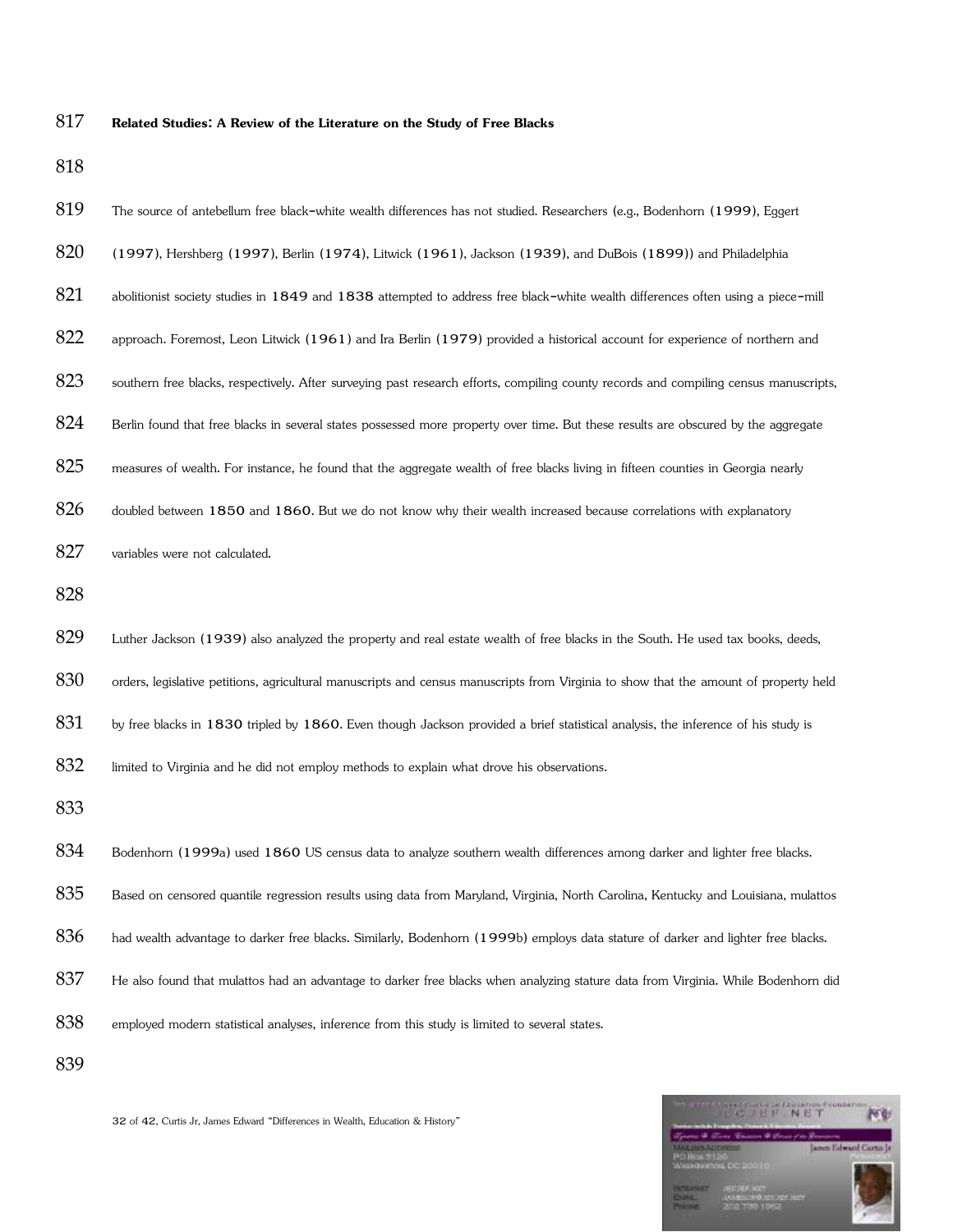| 840 | Some research has also been conducted on free black wealth in localities within Pennsylvania. Gerald Eggert (1997) linked US             |
|-----|------------------------------------------------------------------------------------------------------------------------------------------|
| 841 | Census records of blacks in Harrisburg, Pennsylvania from 1850-60 to estimate property values of free blacks. He found stagnant          |
| 842 | wealth among a large percentage of the population but growth among those who did not migrate. However, his study did not                 |
| 843 | compare results to migrants and was limited to one locality. Theodore Hershberg (1997) employed abolition society data on the            |
| 844 | socioeconomic conditions of free blacks in Philadelphia to show that real and personal wealth fell ten percent between 1838 and          |
| 845 | 1847.                                                                                                                                    |
| 846 |                                                                                                                                          |
| 847 | Similarly, W. E. B. Dubois (1899) used these records and tax receipts to show that free blacks in Philadelphia often held less           |
| 848 | property than whites. However, Hershberg and Dubois do not use the analytical tools needed to fully explain their results. Their         |
| 849 | studies lack a full description of the data collection procedures in their research. To analyze the link between these social conditions |
| 850 | and economic outcomes of free blacks, I employ wealth and cross-sectional variables from the 1850, 1860 and 1870                         |
| 851 | Integrated Public Use Microdata Samples (IPUMS).                                                                                         |
| 852 |                                                                                                                                          |
|     |                                                                                                                                          |

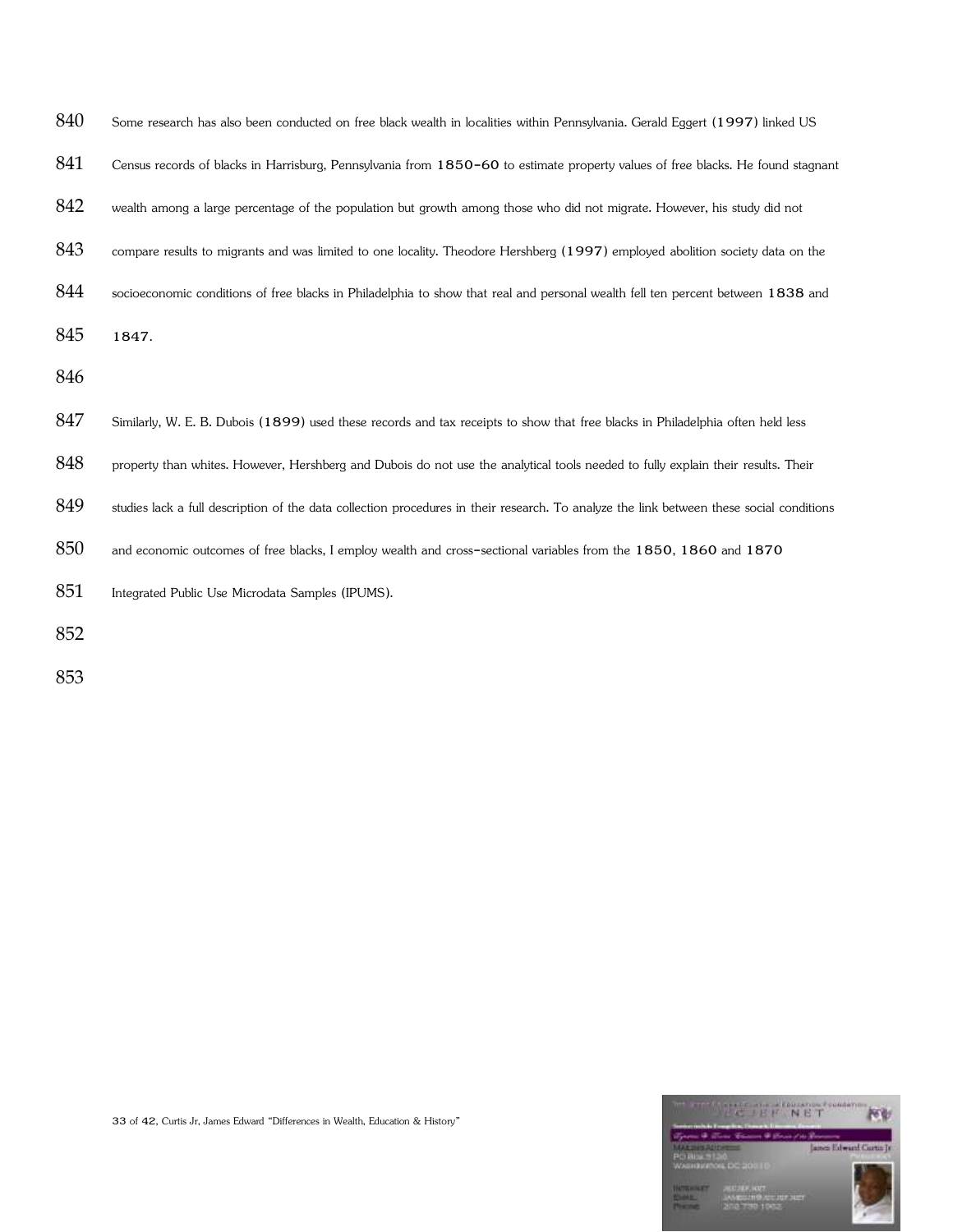854 **Descriptive Statistics: An Analysis of the IPUMS Data Employed for the Study of the Economic Condition of Free**  855 **Blacks in United States of America, Compared to Ex-slaves and White Americans** 

856 857

858 This study uses data from the Integrated Public Use Microdata Sample (IPUMS). IPUMS data are based on national representative

- 859 samples and supplemental over-samples of minorities from the population schedules of the US census manuscripts. The US
- 860 conducted its first census in 1790 and its first modern census in 1850. By 1850, the census had improved such that we can
- $861$  now investigate the past with new insights. Modern census data is a rich set of cross-sectional, individual-level data on American
- 862 families and individuals.

863 Magnuson (1995a) and Steckel (1991) recommend that researchers pay careful attention to enumeration the 864 procedures before investigating this data. Magnuson reports that the U.S. Census is not a "pure reflection of general 865 societal trends"(p. 11). The census is composed of questions, which have and have not persisted over time. Between 866 1790 and 1840, the unit of enumeration was the household, based on given set of characteristics, i.e. Colored-Male-867 Over Age 16. The 1850 U.S. Census was considered the first modern Census when the unit was changed to the 868 individual. Magnuson also noted that a proposed slave schedule would have collected extensive information on the 869 ancestors of modern-day African Americas. In 1840, Congress formed the Census Board that unsuccessfully 870 recommended a slave schedule for the 1850 U.S. Census--which would have included the names of slaves, birthplace 871 of slaves and number of children (Magnuson 1995a, p.19).

873 Steckel reminds us that the original purpose of the US census was for taxa tion and US House of Representatives 874 appropriations. However, a "growing desire for statistical information, curiosity about society, and heightened interest in 875 international and regional comparisons led to expanded collection by the federal census" (Steckel 1991, pp.582-83). 876 Steckel suggested that the likelihood of error increases as early census data is more disaggregated. He noted that under-877 enumeration, over-enumeration and misreporting are errors that affect the quality of census data and led to the creation 878 of the Census Bureau. Some of these errors may be attributed to the poor training of early enumerators and lower quality 879 of early census administration. He found that larger households, lower-educated persons and persons with poor English-880 language skills tended to be omitted from the census. Steckel (1991) provided several examples of underenumeration in 881 census data collected on blacks. He recommended using census comparisons, census matching, and consistency checks to 882 evaluate errors and improve the quality of samples from the early census.

883

872

884 This study analyzes US census samples from the 1850-70. These census manuscripts contain responses to important

- 885 socioeconomic inquiries including age, sex, color, marriage status, literacy, whether the individual attended school during the year,
- 886 occupation, state or country of birth, value of real estate, and value of personal estate (1860 and 1870 only).
- 887 Real estate value was enumerated based on guidelines specified in the Circular to Marshals. It specified that "under 888 heading 8 insert the value of real estate owned by each individual enumerated. You are to obtain the value of real estate 889 by inquiry of each individual who was supposed to own real estate, be the same located where it may, and insert the

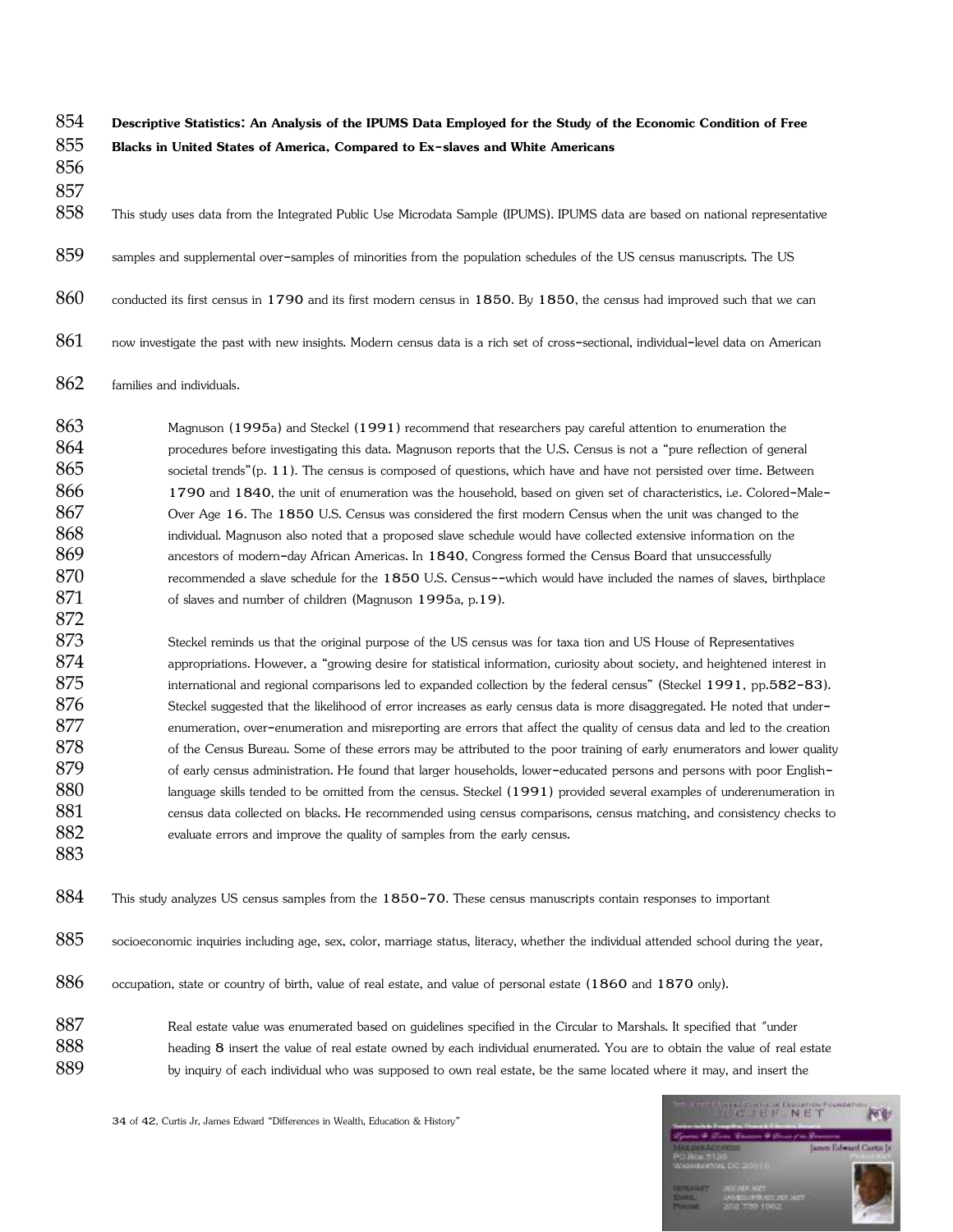890 amount in dollars. No abatement of the value is to be made on account of any lien or encumbrance thereon in the nature 891 of debt" (Magnuson 1995b, p347) Personal estate value was also enumerated based on guidelines that specified "Personal estate is to be inclusive of all bonds, stocks, mortgages, notes, live stock, plate, jewels, or furniture, but exclusive of wearing apparel" (p.349)

Economists have conducted an extensive amount of research based on national samples from the early US census manuscripts (see

- e.g. Ferrie 1999, 1994; Steckel 1990; Becker and Tomes 1986 and Soltow 1975, 1972). The sample studied in this paper
- 897 was restricted to heads of households. Investigating the wealth from a random sample of household heads is more productive than
- investigating a random sample of individuals. Wealth is often used to purchase durable goods and durables are more likely to benefit
- 899 the entire household rather than one individual in a household. Furthermore, census enumerators tended to sum up the wealth of a
- 900 household and report it under the head of household. The final sample includes a 1-in-100 random sample from the 1850-70
- 901 censes and supplemental samples of -in-50 blacks in 1860 and 1870. The racial breakdown of the pooled sample is  $21,416$
- 902 blacks and 154,569 whites.

903 Prior to 1865, blacks were not only stratified by skin color--black and mulatto--but they also functioned based on heterogeneous legal rights. Blacks were either bounded in slavery or free, contingent on appropriate documentation. The 1850 and 1860 IPUMS samples only include free blacks. As reported earlier, no detailed individual-level data is available on slaves. Thus, averages of wealth and property holding in the descriptive statistics were weighted based on (*i*) the size of the free black population relative to slave population in 1850 and 1860 and (*ii*) the assumption that slaves had no personal and real estate. Blacks were 15.7 percent of the US population in 1850 and 14.2 percent of the population in 1860 (Cramer 1997). But free blacks represented 11.9 percent and 11.0 percent of the black population, respectively. The unweighted averages in 1850 and 1860 represent the experience of (*i*) the average free 911 black and (*ii*) the average black if slaves were freed earlier.

913 The decade before the Civil War was a ripe environment for economic prosperity. Thomas Weiss (1992) found that Gross Domestic Product (GDP) grew by 1.96 percent between 1850 and 1860--higher than any other decade in the pre-war era. He suggested that although perishable output and shelter were the primary components of the gain, residual output also increased significantly. The residual was "the portion of output beyond apparent basic necessities...this was the output needed for industrialization, and of course provided as well the discretionary items that are the fruits of economic **progress.** In this light, Americans were advancing in style" (Gallman, p.30).

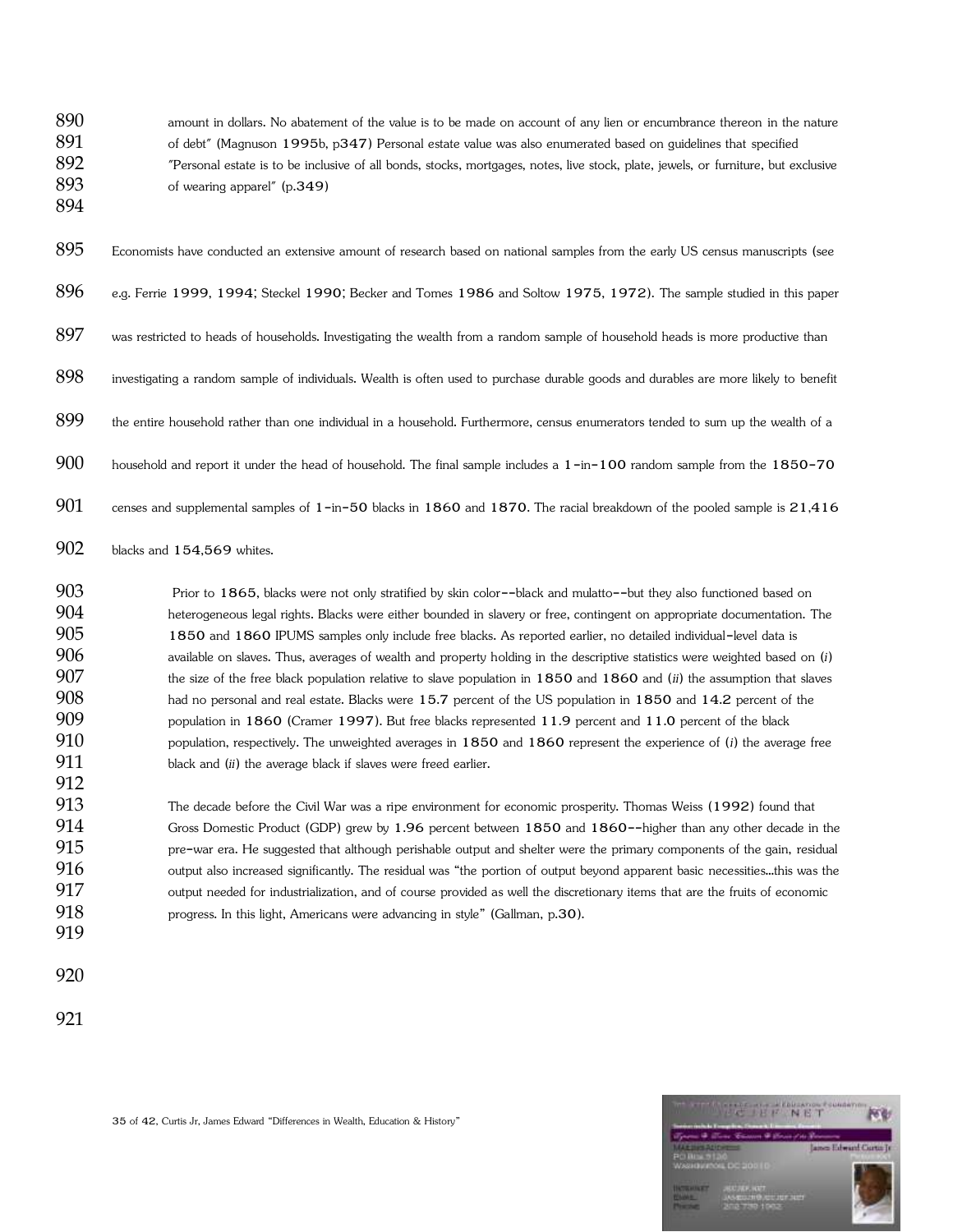*Macroeconomic Factors Impacting the Experience of Free Blacks in the United States of America* 

924 The decade immediately before the Civil War was a ripe environment for economic prosperity among free blacks.

| 925 | "The industrial revolution in the United States was well underway by the 1850's but the end points of the time period |
|-----|-----------------------------------------------------------------------------------------------------------------------|
| 926 | were not marked by unusual prosperity or depression. Gold discoveries and growing agricultural exports to Europe      |
| 927 | contributed to economic growth from the late 1840's to the middle of the decade. The upswinght was halted by the      |
| 928 | Panic of 1857, a financial convolution from which recovery was substantially complete by 1860" (Steckel 1990,         |
| 929 | $p.374$ ).                                                                                                            |
| 930 |                                                                                                                       |

931 After making state-level adjustments to agricultural labor force, Weiss (1992) found the growth of Gross Domestic Product (GDP)

932 was higher in the decade before the Civil War than any other decade in the period. Table 7b shows that perishable output and

933 shelter were the primary components of the gain. But the residual increased significantly. The residual was "the portion output

934 beyond apparent basic necessities...this was the output needed for industrialization, and of course provided as well the discretionary

items that are the fruits of economic progress. In this light, Americans were advancing in style" (Galman, p.30).

- 
- 

**Table 7a. Average Annualized Rates of Growth of Per Capita Gross Domestic Product and Components (1840 Prices)**

| Decade  | Growth in GDP | Perishable Output | Non-Perishable Output |                    |                   |          |  |  |
|---------|---------------|-------------------|-----------------------|--------------------|-------------------|----------|--|--|
|         |               |                   | Shelter               | Home Manufacturing | Farm Improvements | Residual |  |  |
| 1800-10 | 0.52          | 0.24              | 0.53                  | $-0.03$            | .80               | 1.16     |  |  |
| 1810-20 | 0.27          | 0.00              | 0.83                  | $-0.01$            | $-0.63$           | 0.85     |  |  |
| 1820-30 | 0.72          | 0.23              | 2.16                  | $-0.16$            | $-1.01$           | 1.65     |  |  |
| 1830-40 | 1.15          | 0.22              | 2.20                  | $-0.46$            | $-0.70$           | 2.74     |  |  |
| 1840-50 | 0.93          | 0.44              | $-0.75$               | 0.42               | 0.81              | 2.02     |  |  |
| 1850-60 | 1.96          | .58               | 0.96                  | $-0.41$            | $-2.12$           | 3.10     |  |  |

**Source:** Information collected and compiled by James Curtis Jr (2002) from Gallman (p. 31)

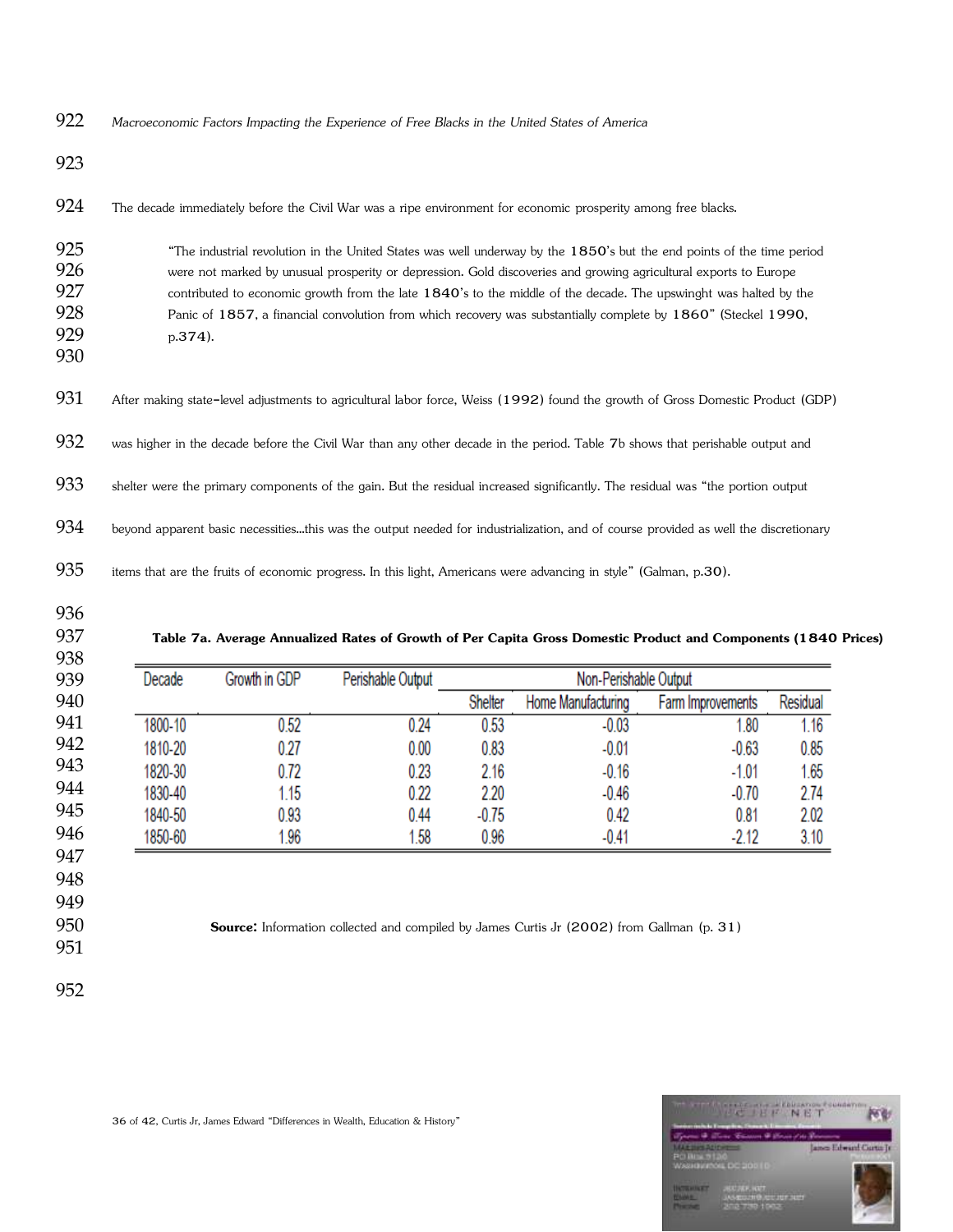### *The Descriptive Statistics of the IPUMS Data Employed to Study Free Blacks in the United States of America*

Tables 7b-1, 7c-2 and 7d-3 describe the means of the variables in the IPUMS sample:

### **Table 7b-1. The Sample Means of the IPUMS Data, 1850 through 1870**

| Race:                             |       | Black<br>1870 |       |         |                          |       |                          | White               |       |       | Overall |  |  |
|-----------------------------------|-------|---------------|-------|---------|--------------------------|-------|--------------------------|---------------------|-------|-------|---------|--|--|
| Year:                             | 1850  |               |       | 1860    |                          | 1850  | 1860                     | 1870                | 1850  | 1860  | 1870    |  |  |
|                                   | Free  | All           | Free  | All     | ÁI                       |       |                          |                     |       |       |         |  |  |
| Wealth Variables                  |       |               |       |         |                          |       |                          |                     |       |       |         |  |  |
| Personal Estate                   |       |               | 208   | (23)    | 53                       |       | 1,404                    | 1.112               |       | 1,363 | 880     |  |  |
| <b>Real Estate</b>                | 171   | (20)          | 277   | (30)    | 71                       | 1,336 | 1.975                    | 2,436               | 1,311 | 1,916 | 1.919   |  |  |
| <b>Total Estate</b>               |       |               | 484   | (53)    | 124                      |       | 3,379                    | 3,548               |       | 3,280 | 2,799   |  |  |
| Price-Adjusted Personal Estate    |       |               | 215   | (24)    | 34                       |       | 1,506                    | 741                 |       | 1.462 | 586     |  |  |
| <b>Price-Adjusted Real Estate</b> | 189   | (22)          | 286   | (31)    | 47                       | 1,486 | 2,050                    | 1,643               | 1,458 | 1,990 | 1.294   |  |  |
| Price-Adjusted Total Estate       |       |               | 501   | (55)    | 81                       |       | 3.556                    | 2,384               |       | 3.452 | 1,880   |  |  |
| Personal Estate > 0               |       |               | 0.551 | (0.061) | 0.211                    |       | 0.811                    | 0.703               |       | 0.801 | 0.595   |  |  |
| Real Estate > 0                   | 0.194 | (0.023)       | 0.245 | (0.027) | 0.067                    | 0.531 | 0.557                    | 0.546               | 0.524 | 0.546 | 0.441   |  |  |
| Total Estate $\geq 0$             |       |               | 0.585 | (0.064) | 0.235                    |       | 0.838                    | 0.758               |       | 0.829 | 0.643   |  |  |
| Farm ownership                    | 0.114 | (0.014)       | 0.119 | (0.013) | 0.194                    | 0.506 | 0.445                    | 0.410               | 0.498 | 0.434 | 0.363   |  |  |
| <b>Wealth Ratio (to Whites)</b>   |       |               |       |         |                          |       |                          |                     |       |       |         |  |  |
| Personal Estate                   |       |               | 0.148 | (0.016) | 0.048                    |       |                          |                     |       | 0.97  | 0.79    |  |  |
| <b>Real Estate</b>                | 0.128 | (0.015)       | 0.140 | (0.015) | 0.029                    |       |                          |                     | 0.98  | 0.97  | 0.79    |  |  |
| <b>Total Estate</b>               |       |               | 0.143 | (0.016) | 0.035                    |       |                          |                     |       | 0.97  | 0.79    |  |  |
| Price-Adjusted Personal Estate    |       |               | 0.143 | (0.016) | 0.046                    |       |                          |                     |       | 0.97  | 0.79    |  |  |
| Price-Adjusted Real Estate        | 0.127 | (0.015)       | 0.139 | (0.015) | 0.029                    |       |                          |                     | 0.98  | 0.97  | 0.79    |  |  |
| Price-Adjusted Total Estate       |       |               | 0.141 | (0.015) | 0.034                    |       |                          |                     |       | 0.97  | 0.79    |  |  |
| Personal Estate > 0               |       |               | 0679  | (0.075) | 0.300                    |       |                          |                     |       | 0.99  | 0.85    |  |  |
| Real Estate > 0                   | 0.366 | (0.043)       | 0.440 | (0.048) | 0.122                    |       |                          |                     | 0.99  | 0.98  | 0.81    |  |  |
| Total Estate $\geq 0$             |       |               | 0.698 | (0.077) | 0.310                    |       |                          |                     |       | 0.99  | 0.85    |  |  |
| Farm ownership                    | 0.225 | (0.027)       | 0.267 | (0.029) | 0.473                    |       |                          |                     | 0.98  | 0.98  | 0.88    |  |  |
| <b>Race Variables</b>             |       |               |       |         |                          |       |                          |                     |       |       |         |  |  |
| Black                             | 1.000 |               | 1.000 |         | 1.000                    | ×     | $\overline{\phantom{a}}$ | $\scriptstyle\star$ | 0.022 | 0.032 | 0.217   |  |  |
| Black                             | 0.677 |               | 0.635 |         | 0.881                    | u,    | ä.                       | ÷                   | 0.015 | 0.020 | 0.191   |  |  |
| Mulatto                           | 0.323 |               | 0.365 |         | 0.119                    |       |                          |                     | 0.007 | 0.012 | 0.026   |  |  |
| White                             | í.    |               | ٠     |         | c                        | 1.000 | 1.000                    | 1.000               | 0.978 | 0.966 | 0.781   |  |  |
| Other                             |       |               |       |         | u                        | ٠     | ٠                        | ٠                   |       | 0.002 | 0.002   |  |  |
| Chinese                           |       |               |       |         | $\overline{\phantom{a}}$ | ×     | ۰                        | ٠                   | ٠     | 0.001 | 0.001   |  |  |
| Indian                            |       |               |       |         |                          |       |                          | ×                   |       | 0.001 | 0.001   |  |  |
| <b>Schooling Variables</b>        |       |               |       |         |                          |       |                          |                     |       |       |         |  |  |
| Literacy                          | 0.527 |               | 0.583 |         | 0.146                    | 0.903 | 0.913                    | 0.885               | 0.895 | 0.902 | 0.724   |  |  |
| <b>Occupation Variables</b>       |       |               |       |         |                          |       |                          |                     |       |       |         |  |  |
| Labor Force Participation         | 0.656 |               | 0.823 |         | 0.890                    | 0.873 | 0.910                    | 0.887               | 0.868 | 0.907 | 0.888   |  |  |
| Unskilled                         | 0.371 |               | 0.509 |         | 0.705                    | 0.100 | 0.146                    | 0.230               | 0.106 | 0.158 | 0.333   |  |  |
| Skilled                           | 0.166 |               | 0.191 |         | 0.071                    | 0.218 | 0.233                    | 0.227               | 0.217 | 0.232 | 0.193   |  |  |
| White-Collar                      | 0.018 |               | 0.019 |         | 0.009                    | 0.085 | 0.107                    | 0.119               | 0.083 | 0.104 | 0.095   |  |  |
| Farmer                            | 0.107 |               | 0.112 |         | 0.187                    | 0.475 | 0.431                    | 0.395               | 0.467 | 0.420 | 0.349   |  |  |
| Student or Retired                |       |               | 0.001 |         | 0.000                    | 0.000 | 0.002                    | 0.009               | 0.000 | 0.002 | 0.007   |  |  |
| Other                             | 0.338 |               | 0.167 |         | 0.027                    | 0.122 | 0.082                    | 0.020               | 0.127 | 0.085 | 0.022   |  |  |

**Source:** Information collected, calculated and compiled by James Curtis Jr (2002); IPUMS

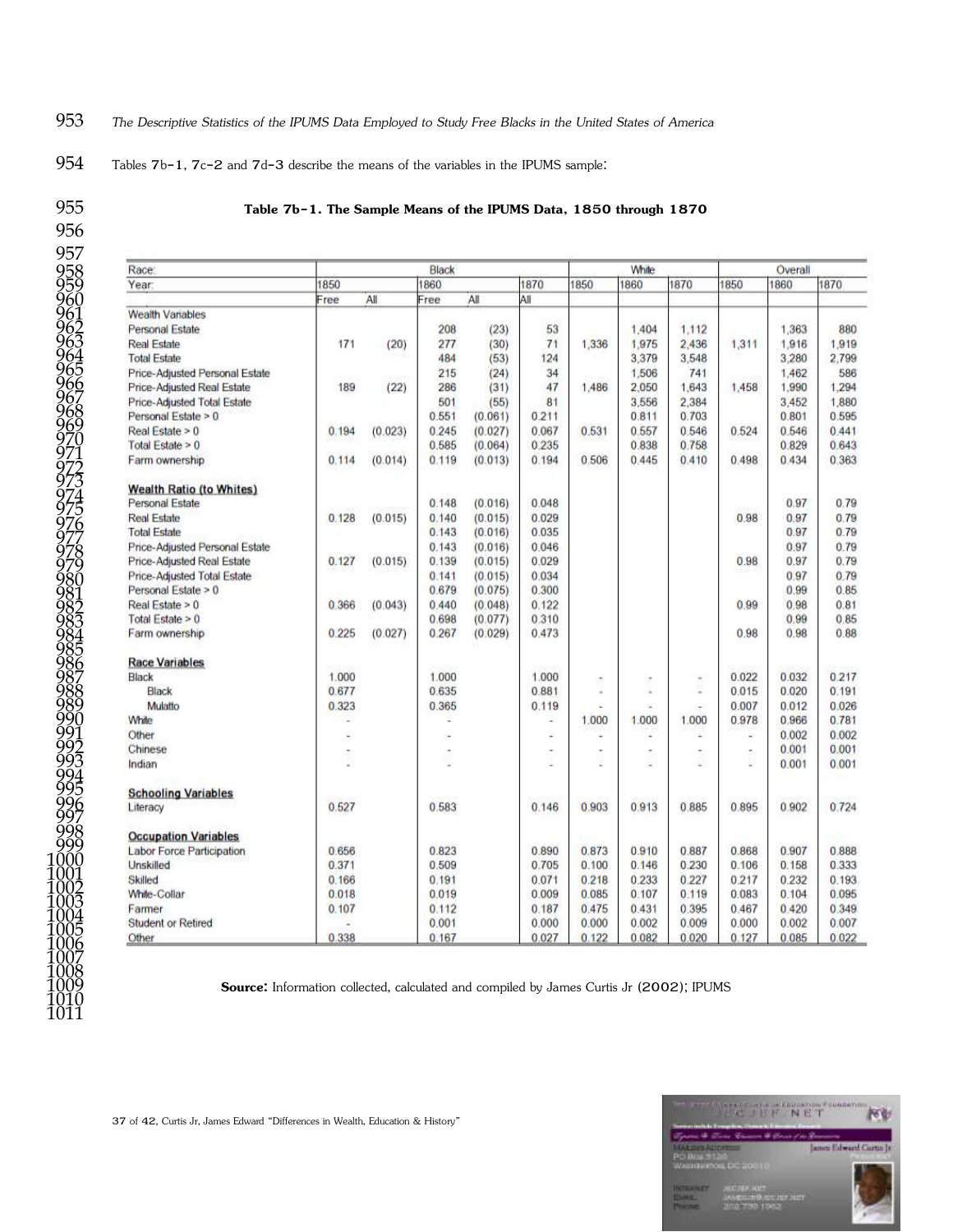| 1012 | Table 7b-2. The Sample Means of the IPUMS Data, 1850 through 1870 |
|------|-------------------------------------------------------------------|
| 4040 |                                                                   |

| Race:                                |        | <b>Free Blacks</b> |        |        | Whites |         |        | Overall |        |
|--------------------------------------|--------|--------------------|--------|--------|--------|---------|--------|---------|--------|
| Year:                                | 1850   | 1860               | 1870   | 1850   | 1860   | 1870    | 1850   | 1860    | 1870   |
| Demographic Variables                |        |                    |        |        |        |         |        |         |        |
| Male                                 | 0.750  | 0.727              | 0.820  | 0.910  | 0.908  | 0.893   | 0.907  | 0.902   | 0.877  |
| Number of persons in the household   | 4.581  | 4.684              | 4.705  | 5.532  | 5.267  | 5.166   | 5.511  | 5.247   | 5.064  |
| Number of families in the household  | 1.295  | 1.263              | 1.194  | 1.382  | 1.354  | 1.371   | 1.380  | 1.352   | 1.335  |
| Married                              | 0.639  | 0.613              | 0.716  | 0.830  | 0.822  | 0.818   | 0.826  | 0.814   | 0.794  |
| Number of children $> 0$             | 0.688  | 0.715              | 0.746  | 0.818  | 0.810  | 0.804   | 0.815  | 0.806   | 0.790  |
| Number of children                   | 2.023  | 2.117              | 2.233  | 2.819  | 2.619  | 2.504   | 2.802  | 2.600   | 2.442  |
| Number of children under 5 years old | 0.589  | 0.553              | 0.682  | 0.752  | 0.750  | 0.662   | 0.748  | 0.742   | 0.665  |
| Youngest child                       | 4.916  | 5.675              | 4.413  | 5.239  | 5.173  | 5.750   | 5.232  | 5.187   | 5.452  |
| Oldest child                         | 9.366  | 10.521             | 9.462  | 11.372 | 10.852 | 11.317  | 11.328 | 10.834  | 10.899 |
|                                      | 42.450 | 42.890             | 39.839 | 41.525 | 41.384 | 42.806  | 41.546 | 41.424  | 42.146 |
| Age                                  | 0.009  | 0.007              | 0.018  |        | 0.004  | 0.004   |        | 0.004   | 0.007  |
| < 20 years old                       |        |                    |        | 0.003  |        |         | 0.003  |         |        |
| 20-29 years old                      | 0.182  | 0.176              | 0.258  | 0.197  | 0.195  | 0.172   | 0.197  | 0.194   | 0.191  |
| 30-39 years old                      | 0.274  | 0.254              | 0.248  | 0.301  | 0.304  | 0.276   | 0.300  | 0.302   | 0.270  |
| 40-49 years old                      | 0.225  | 0.244              | 0.214  | 0.231  | 0.233  | 0.243   | 0.231  | 0.233   | 0.236  |
| 50-59 years old                      | 0.171  | 0.170              | 0.146  | 0.149  | 0.151  | 0.172   | 0.149  | 0.151   | 0.166  |
| 60-69 years old                      | 0.085  | 0.093              | 0.080  | 0.082  | 0.080  | 0.093   | 0.082  | 0.080   | 0.090  |
| 70-79 years old                      | 0.035  | 0.035              | 0.026  | 0.029  | 0.027  | 0.033   | 0.029  | 0.028   | 0.032  |
| 80-89 years old                      | 0.009  | 0.018              | 0.007  | 0.007  | 0.006  | 0.006   | 0.007  | 0.006   | 0.006  |
| 90+ years old                        | 0.009  | 0.004              | 0.003  | 0.001  | 0.001  | 0.000   | 0.001  | 0.001   | 0.001  |
| <b>Region Variables</b>              |        |                    |        |        |        |         |        |         |        |
| Rural                                | 0.621  | 0.615              | 0.863  | 0.802  | 0.753  | 0.718   | 0.798  | 0.749   | 0.749  |
| Metropolitan area                    | 0.224  | 0.258              | 0.066  | 0.122  | 0.172  | 0.196   | 0.125  | 0.175   | 0.168  |
| Slave state                          | 0.528  | 0.525              | 0.908  | 0.286  | 0.255  | 0.249   | 0.291  | 0.263   | 0.391  |
| Northeast                            | 0.054  | 0.050              | 0.006  | 0.145  | 0.121  | 0.106   | 0.143  | 0.118   | 0.084  |
| Mid-Atlantic                         | 0.304  | 0.253              | 0.033  | 0.293  | 0.276  | 0.252   | 0.293  | 0.275   | 0.204  |
| Midwest                              | 0.113  | 0.153              | 0.052  | 0.263  | 0.320  | 0.361   | 0.260  | 0.314   | 0.294  |
| Southeast                            | 0.493  | 0.474              | 0.747  | 0.256  | 0.215  | 0.208   | 0.261  | 0.223   | 0.324  |
| Southwest                            | 0.035  | 0.050              | 0.161  | 0.031  | 0.040  | 0.041   | 0.031  | 0.040   | 0.067  |
| West                                 | 0.001  | 0.019              | 0.002  | 0.012  | 0.028  | 0.032   | 0.012  | 0.030   | 0.027  |
| Moved to Northeast                   | 0.023  | 0.023              | 0.003  | 0.023  | 0.029  | 0 0 3 1 | 0.023  | 0.029   | 0.025  |
| Moved to Mid-Atlantic                | 0.097  | 0.079              | 0.012  | 0.106  | 0.117  | 0.109   | 0.106  | 0.116   | 0.088  |
| Moved to Midwest                     | 0.102  | 0.118              | 0.037  | 0.210  | 0.244  | 0.251   | 0.208  | 0.239   | 0.204  |
| Moved to Southwest                   | 0.010  | 0.013              | 0.102  | 0.026  | 0.033  | 0.033   | 0.026  | 0.033   | 0.048  |
| Moved to Southeast                   | 0.006  | 0.006              | 0.006  | 0.025  | 0.026  | 0.027   | 0.025  | 0.025   | 0.023  |
| Moved to West                        | 0.001  | 0.016              | 0.002  | 0.009  | 0.025  | 0.029   | 0.009  | 0.025   | 0.024  |
| Stayed in Northeast                  | 0.031  | 0.028              | 0.003  | 0.123  | 0.092  | 0.075   | 0.121  | 0.089   | 0.059  |
| Stayed in Mid-Atlantic.              | 0.207  | 0.174              | 0.021  | 0.187  | 0.158  | 0.144   | 0.188  | 0.158   | 0.117  |
| <b>Stayed in Midwest</b>             | 0.010  | 0.035              | 0.015  | 0.053  | 0.076  | 0.110   | 0.052  | 0.075   | 0.090  |
| <b>Stayed in Southwest</b>           | 0.025  | 0.038              | 0.058  | 0.005  | 0.006  | 0.008   | 0.005  | 0.007   | 0.019  |
| Stayed in Southeast                  | 0.486  | 0.469              | 0.741  | 0.230  | 0.190  | 0.180   | 0.236  | 0.198   | 0.302  |
| Stayed in West                       |        | 0.002              | 0.000  | 0.004  | 0.004  | 0.003   | 0.004  | 0.005   | 0.003  |
|                                      |        |                    |        |        |        |         |        |         |        |

**Source:** Information collected, calculated and compiled by James Curtis Jr (2002); IPUMS

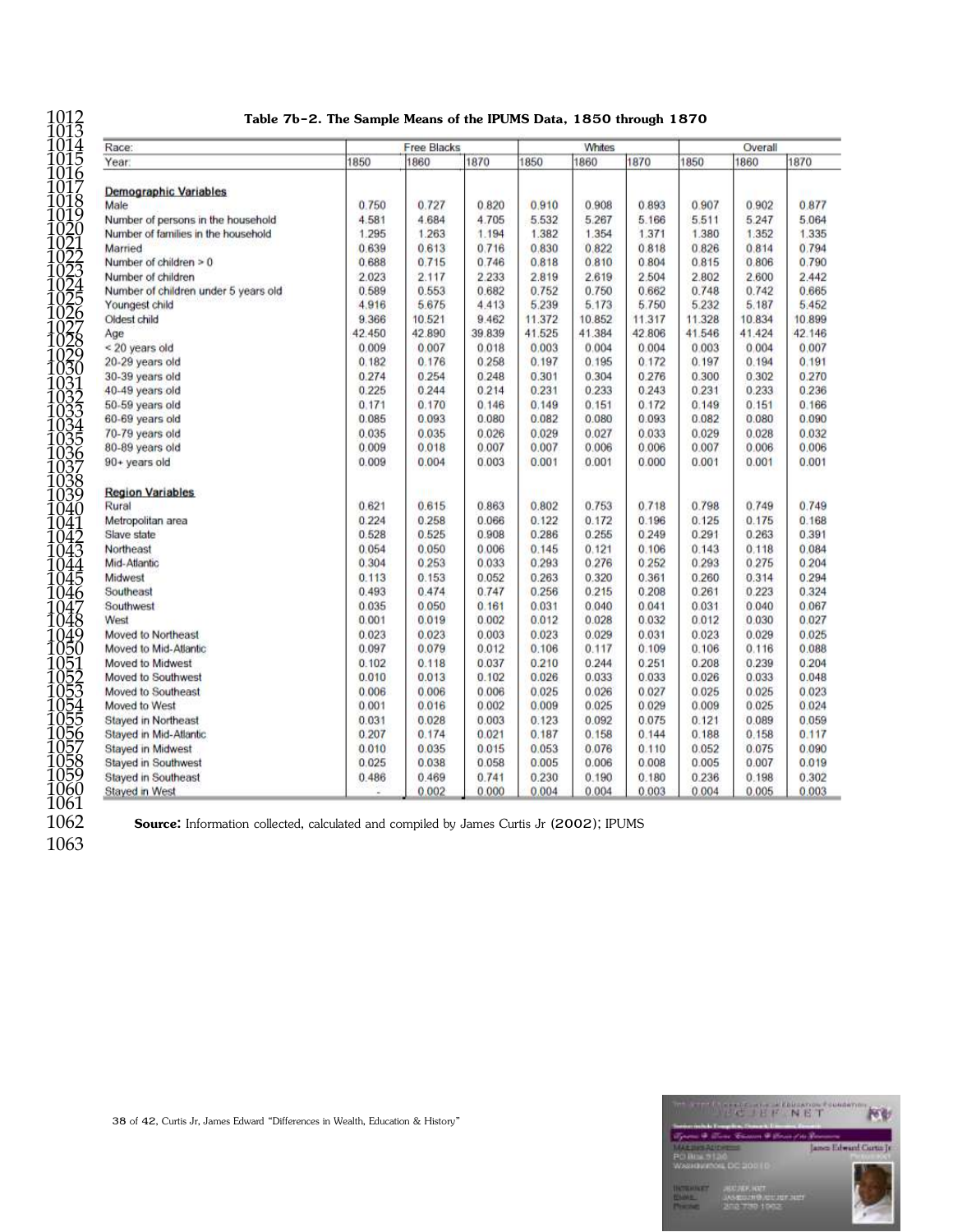| 1064         | Table 7b-3. The Sample Means of the IPUMS Data, 1850 through 1870                                                                   |       |                    |        |        |        |        |                    |         |        |
|--------------|-------------------------------------------------------------------------------------------------------------------------------------|-------|--------------------|--------|--------|--------|--------|--------------------|---------|--------|
| 1065         | Race:                                                                                                                               |       | <b>Free Blacks</b> |        |        | Whites |        |                    | Overall |        |
| 1066         | Year:                                                                                                                               | 1850  | 1860               | 1870   | 1850   | 1860   | 1870   | 1850               | 1860    | 1870   |
| 1067         |                                                                                                                                     |       |                    |        |        |        |        |                    |         |        |
| 1068         | <b>Region Variables (continued)</b>                                                                                                 |       |                    |        |        |        |        |                    |         |        |
| 1069         | Migrated to a different state                                                                                                       | 0.340 | 0.343              | 0.359  | 0.545  | 0.594  | 0.597  | 0.540              | 0.586   | 0.546  |
| 1070         | Migrated to a different region                                                                                                      | 0.241 | 0.255              | 0.162  | 0.398  | 0.474  | 0.479  | 0.395              | 0.467   | 0.411  |
| 1071         | <b>Born in Northeast</b>                                                                                                            | 0.035 | 0.038              | 0.004  | 0.174  | 0.134  | 0.108  | 0.171              | 0.130   | 0.085  |
| 1072         | Born in Mid-Atlantic                                                                                                                | 0.225 | 0.197              | 0.024  | 0.266  | 0.242  | 0.223  | 0.265              | 0.240   | 0.179  |
| 1073         | <b>Birn in Midwest</b>                                                                                                              | 0.012 | 0.037              | 0.020  | 0.058  | 0.084  | 0.120  | 0.057              | 0.083   | 0.099  |
| 1074         | <b>Born in Southeast</b>                                                                                                            | 0.682 | 0.669              | 0.886  | 0.325  | 0.274  | 0.254  | 0.333              | 0.286   | 0.391  |
| 1075         | <b>Born in Southwest</b>                                                                                                            | 0.026 | 0.041              | 0.063  | 0.005  | 0.007  | 0.009  | 0.006              | 0.008   | 0.021  |
| 1076         | Born in West                                                                                                                        |       | 0.002              | 0.000  | 0.004  | 0.004  | 0.003  | 0.004              | 0.005   | 0.003  |
| 1077         | Born in other US Territory                                                                                                          | 0.001 | 0.001              | 0.000  | 0.001  | 0.000  | 0.000  | 0.001              | 0.000   | 0.000  |
| 1078         | Born in foreign country                                                                                                             | 0.019 | 0.015              | 0.002  | 0.168  | 0.256  | 0.282  | 0.165              | 0.248   | 0.222  |
| 1079         |                                                                                                                                     |       |                    |        |        |        |        |                    |         |        |
| 1080         | <b>Price Index</b>                                                                                                                  |       |                    |        |        |        |        |                    |         |        |
| 1081         | Regional Price Index                                                                                                                | 88.45 | 93.53              | 158.32 | 90.15  | 97.46  | 149.86 | 90.11              | 97.34   | 151.69 |
| 1082         |                                                                                                                                     |       |                    |        |        |        |        |                    |         |        |
| 1083         | Number of Observations                                                                                                              | 773   | 1,703              | 18,940 | 34,671 | 51,776 | 68,122 | 35,444             | 53,594  | 87,227 |
| 1084         |                                                                                                                                     |       |                    |        |        |        |        |                    |         |        |
| 1085         | Source: Information collected, calculated and compiled by James Curtis Jr (2002); IPUMS                                             |       |                    |        |        |        |        |                    |         |        |
| 1086<br>1087 | Five years after emancipation, blacks made gains in the total wealth. Total wealth includes the value of personal and other wealth. |       |                    |        |        |        |        |                    |         |        |
| 1088         | The value of southern total estate was inflated by the value of slaves. Slave owners included the value of slaves in their personal |       |                    |        |        |        |        |                    |         |        |
| 1089         | estate.                                                                                                                             |       |                    |        |        |        |        |                    |         |        |
| 1090         |                                                                                                                                     |       |                    |        |        |        |        |                    |         |        |
| 1091         | On average, the value of black total wealth, adjusted by regional prices, was \$124 in 1870 while whites held \$3,548 in total      |       |                    |        |        |        |        |                    |         |        |
| 1092         | estate. Total estate wealth grew by 47 percent between 1860 and 1870 among blacks while white total estate wealth fell 33           |       |                    |        |        |        |        |                    |         |        |
| 1093         | percent between 1860 and 1870. See the empirical results section for a complete discussion of black-white wealth differences.       |       |                    |        |        |        |        |                    |         |        |
| 1094         |                                                                                                                                     |       |                    |        |        |        |        |                    |         |        |
| 1095         | Black-white differences in schooling and employment were also quite large in 1870. 14.6 percent of the black population was         |       |                    |        |        |        |        |                    |         |        |
| 1096         | literate while 88.5 percent of the white population could read and write. While 89 percent of both, blacks and whites, were         |       |                    |        |        |        |        |                    |         |        |
|              |                                                                                                                                     |       |                    |        |        |        |        | <b>TIME E ANET</b> |         | P6 Bf  |

39 of 42, Curtis Jr, James Edward "Differences in Wealth, Education & History"

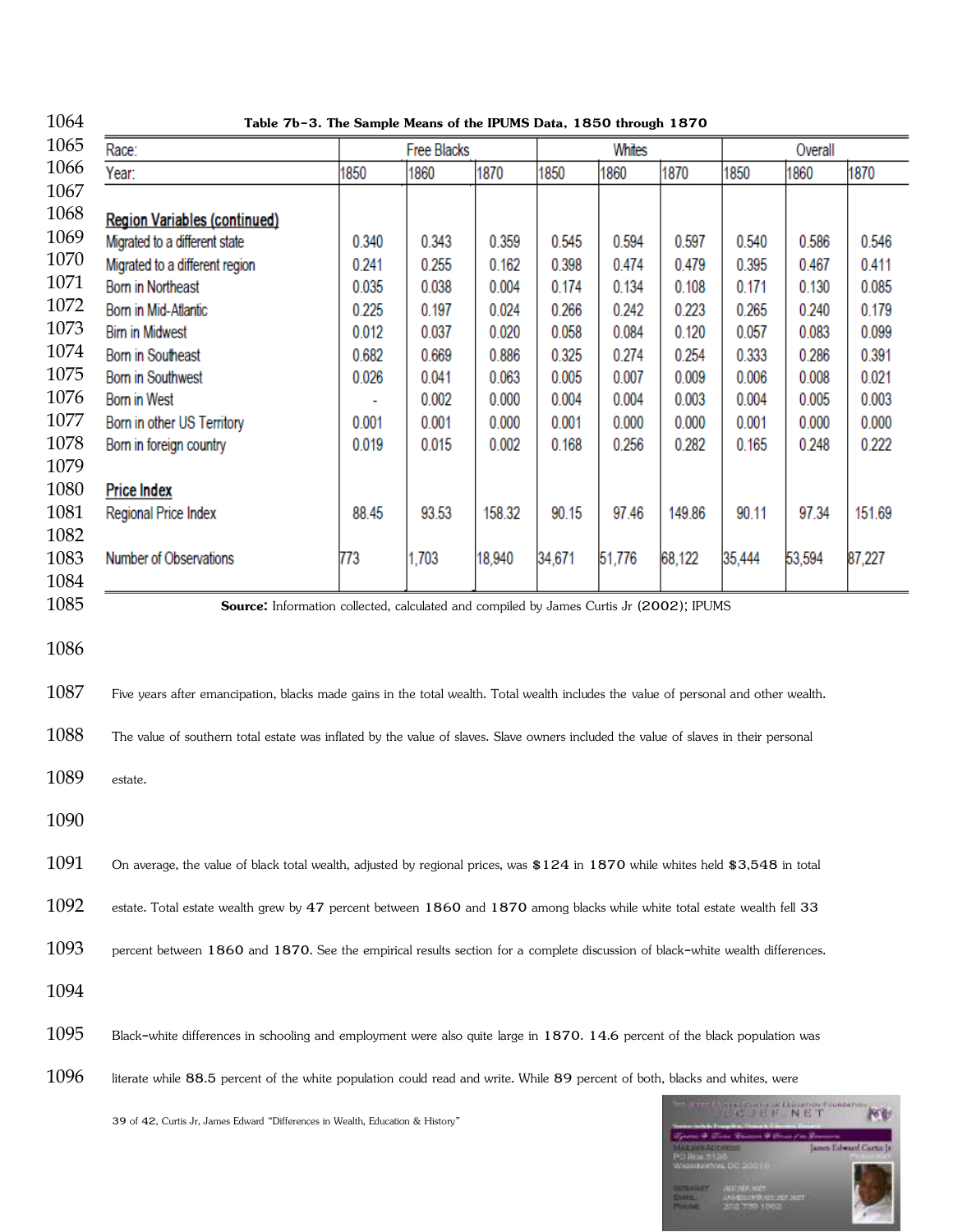| 1097                                                 | employed, occupation concentrations were different. In 1870, 70.5 percent of blacks had unskilled jobs, compared to 23 percent                                                                                                                                                                                                                                                                                                                                                                                                                                                                                                                                             |
|------------------------------------------------------|----------------------------------------------------------------------------------------------------------------------------------------------------------------------------------------------------------------------------------------------------------------------------------------------------------------------------------------------------------------------------------------------------------------------------------------------------------------------------------------------------------------------------------------------------------------------------------------------------------------------------------------------------------------------------|
| 1098                                                 | of whites. In contrast, 18.8 percent of blacks were either white-collar workers or farmers, compared to 53.8 percent of whites.                                                                                                                                                                                                                                                                                                                                                                                                                                                                                                                                            |
| 1099<br>1100<br>1101<br>1102<br>1103<br>1104<br>1105 | White occupational concentrations changed quite dramatically between 1850 and 1870. The portion of white unskilled<br>workers grew 46.2 percent between 1850 and 1860 and 57.3 percent between 1860 and 1870 while the portion<br>of white-collar worker grew less dramatically during this period. The portion of white-collar workers grew 25.8 percent<br>between 1850 and 1860 and 12.1 percent between 1860 and 1870. Simultaneously, the portion of white farmers<br>fell 9.3 percent between 1850 and 1860 and 8.4 percent between 1860 and 1870. Naturally, this coincided with a<br>continual decline in farm ownership among whites over the twenty-year period. |
| 1106                                                 | Blacks and whites were also different demographically in 1870. 18 percent of black households had female heads while only10.7                                                                                                                                                                                                                                                                                                                                                                                                                                                                                                                                              |
| 1107                                                 | percent of white households had female heads. Similarly, only 71.6 percent of black household heads were married while 81.8                                                                                                                                                                                                                                                                                                                                                                                                                                                                                                                                                |
| 1108                                                 | percent of white household heads were married. White households also had more residents, including children. Furthermore, the                                                                                                                                                                                                                                                                                                                                                                                                                                                                                                                                              |
| 1109                                                 | average age of the white household head, youngest child and oldest child is older than the average ages of the black household                                                                                                                                                                                                                                                                                                                                                                                                                                                                                                                                             |
| 1110                                                 | head, youngest child and oldest child, respectively. White demographics gradually changed over the twenty-year period. The number                                                                                                                                                                                                                                                                                                                                                                                                                                                                                                                                          |
| 1111                                                 | of persons in a household, number households with children and number of children all fell. Simultaneously, the number of white                                                                                                                                                                                                                                                                                                                                                                                                                                                                                                                                            |
| 1112                                                 | male and white married household heads fell. Among free blacks, the proportion that was male and married also fell between                                                                                                                                                                                                                                                                                                                                                                                                                                                                                                                                                 |
| 1113                                                 | 1850 and 1860.                                                                                                                                                                                                                                                                                                                                                                                                                                                                                                                                                                                                                                                             |
| 1114                                                 |                                                                                                                                                                                                                                                                                                                                                                                                                                                                                                                                                                                                                                                                            |
| 1115                                                 | Regional differences were also quite large in 1870. The only dramatic regional differences among whites prior to 1870 were                                                                                                                                                                                                                                                                                                                                                                                                                                                                                                                                                 |
| 1116                                                 | changes in the western and foreign-born population. 12 percent of whites lived in west in 1850. This portion of the population                                                                                                                                                                                                                                                                                                                                                                                                                                                                                                                                             |
| 1117                                                 | grew by 129 percent between 1850 and 1860 and 12 percent between 1860 and 1870. Additionally, Joseph Ferrie reports                                                                                                                                                                                                                                                                                                                                                                                                                                                                                                                                                        |
| 1118                                                 | that the portion of white foreign-born population grew by 52 percent between 1850 and 1860 and 10 percent between                                                                                                                                                                                                                                                                                                                                                                                                                                                                                                                                                          |
| 1119                                                 | 1860 and 1870 (1999). 1850 and 1860 free blacks were regionally different than whites and all blacks in 1870. Only                                                                                                                                                                                                                                                                                                                                                                                                                                                                                                                                                         |
| 1120                                                 | one-in-two free blacks lived in slave states, with the remaining plurality living in the Mid-Atlantic. More than one-in-three free                                                                                                                                                                                                                                                                                                                                                                                                                                                                                                                                         |
| 1121                                                 | blacks lived in urban areas between 1850 and 1860 - significantly larger than whites and all blacks in 1870. One-in-three free                                                                                                                                                                                                                                                                                                                                                                                                                                                                                                                                             |
| 1122                                                 | blacks were also born outside of the southeast region in 1850 and 1860. Furthermore, 34 percent of free blacks migrated to a                                                                                                                                                                                                                                                                                                                                                                                                                                                                                                                                               |

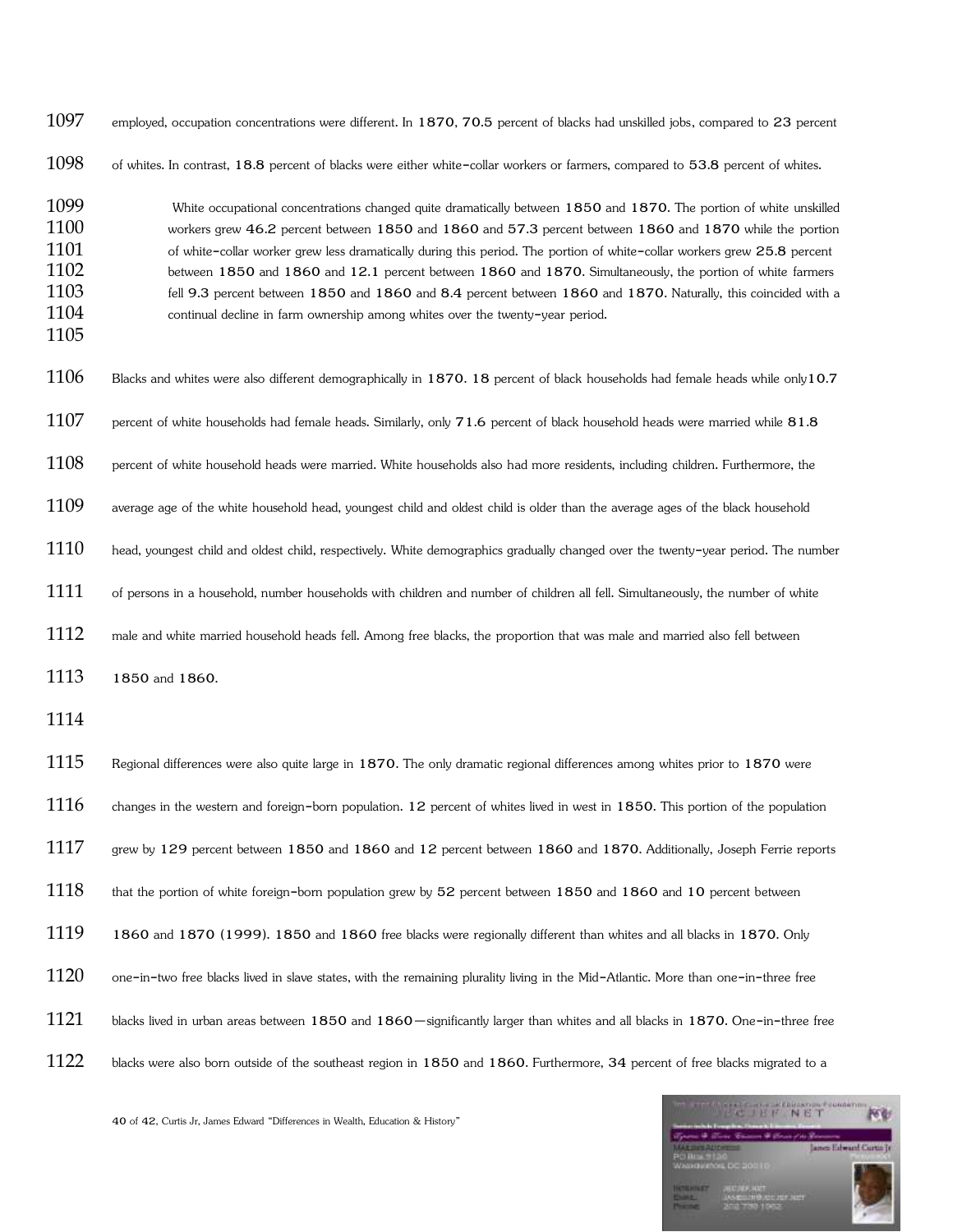| 1123 | different state in 1850 and 1860 and over seventy percent of these migrants migrated to a new region. Only one-in-four whites          |
|------|----------------------------------------------------------------------------------------------------------------------------------------|
| 1124 | lived in former slave states while nine out of ten blacks lived in former slave states. As a result blacks were more likely to live in |
| 1125 | rural areas than blacks (86.3 percent of blacks to 71.8 percent of whites). This occurred because whites were more regionally          |
| 1126 | mobile than blacks. 35.9 percent of blacks migrated from their birth state and 45 percent these migrants reside in a new region.       |
| 1127 | However, 59.7 percent of whites migrated from their birth state and 80 percent of these migrants changed regions. The key              |
| 1128 | regional difference may be that only 11.4 percent of blacks were born outside the Southeast while the largest birth segment among      |
| 1129 | whites was foreign-born (28.2 percent). Joseph Ferrie conducts a thorough analysis of the immigrant experience during this             |
| 1130 | period (1999).                                                                                                                         |
| 1131 |                                                                                                                                        |
| 1132 | Five years after emancipation, blacks, on average, held \$71 in real estate wealth while whites held \$2,437. These estimates are      |
| 1133 | consistent with the estimates of Soltow (1972; 1975). Although Soltow (1972) only collected a sample of 393 non-whites in              |
| 1134 | 1870, he found their average wealth was \$73, compared to \$2,661 among whites. Soltow (1975) found similar differences in             |
| 1135 | free black and white wealth using a sample of 151 blacks. He conducted one of the first in-depth studies of mid-nineteenth             |
| 1136 | century wealth accumulation patterns using the census population schedules. Note that these schedules were originally are stored on    |
| 1137 | microfilms. He spun the microfilm half-turns to collect random, cross-sectional samples from 1850-1870. He found that                  |
| 1138 | average black wealth in 1870 was \$74 while average white wealth in \$2,691.                                                           |
| 1139 |                                                                                                                                        |
| 1140 | Given that blacks held only 2.9 percent of the average white real estate wealth in 1870--up from the 1.5 percent in 1850               |
| 1141 | and 1860, the fact that the growth of real estate wealth favored blacks over this time period may not be surprising. Among blacks,     |
| 1142 | average real estate wealth, adjusted by regional prices, grew by 28 percent between 1850 and 1860 and 33 percent between               |

- 1860 and 1870. Among whites, price adjusted real estate wealth also grew by 28 percent between 1850 and 1860 but fell
- 1144 by 25 percent between 1860 and 1870. This white wealth recession was primarily due to the losses incurred by the southern

1145 whites after the Civil War.

41 of 42, Curtis Jr, James Edward "Differences in Wealth, Education & History"